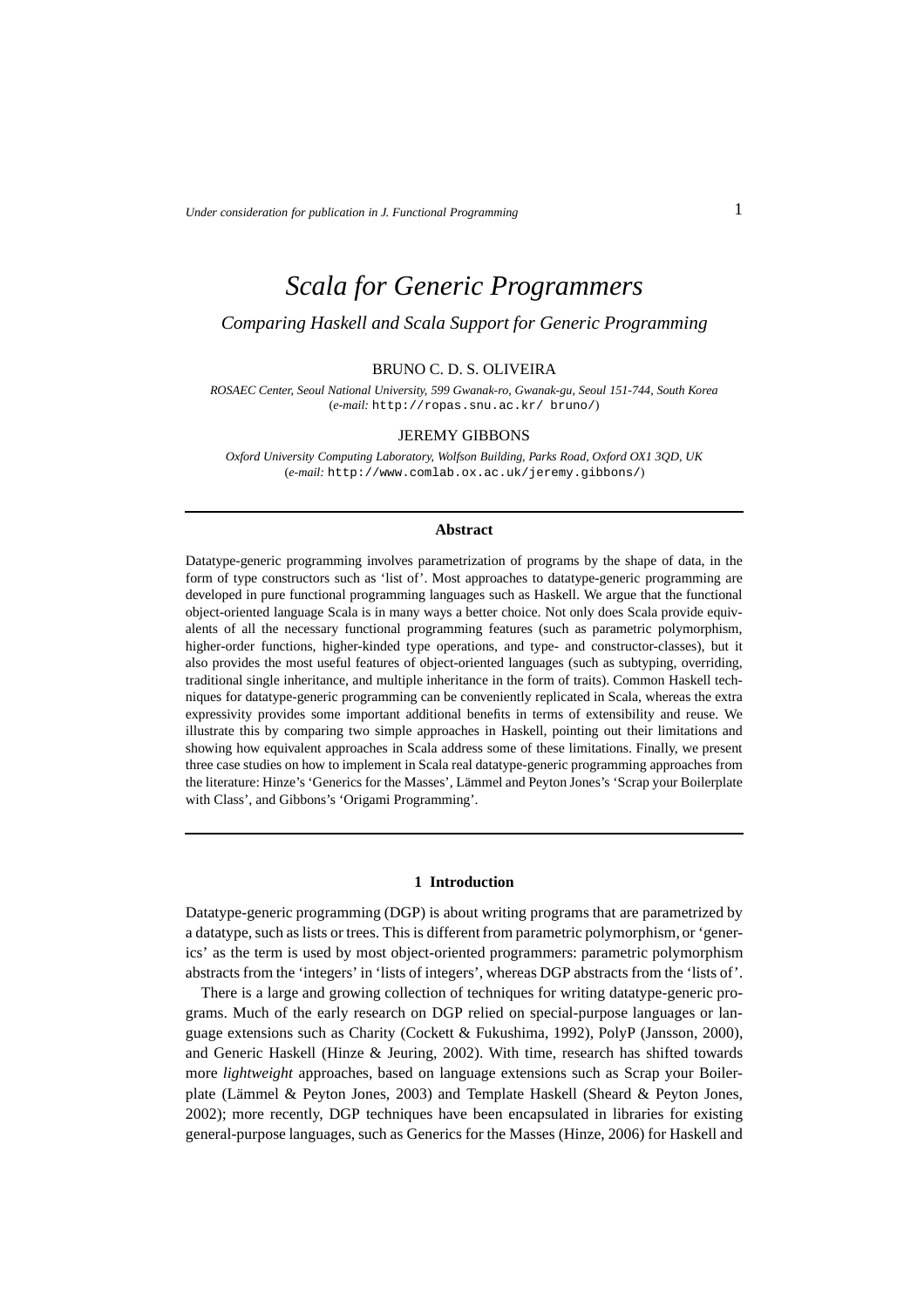Adaptive Object-Oriented Programming (Lieberherr, 1996) for C++. One key advantage of the lightweight approaches is that DGP becomes more accessible to potential users, since no new tool or compiler is required in order to enjoy its benefits. Indeed, the use of libraries or simple language extensions rather than completely new languages has greatly promoted the adoption of DGP.

Despite the rather wide variety of host languages involved in the techniques listed above, the casual observer might be forgiven for concluding, from the wealth of proposals for lightweight generic programming in Haskell (Cheney & Hinze, 2002; Hinze, 2006; Lämmel & Peyton Jones, 2005; Oliveira *et al.*, 2006; Hinze *et al.*, 2006; Weirich, 2006; Hinze & Löh, 2007; Mitchell & Runciman, 2007; Brown & Sampson, 2009), that 'Haskell is the programming language of choice for discriminating datatype-generic programmers'. Our purpose in this paper is to argue to the contrary; we believe that although Haskell is 'a fine tool for many datatype-generic applications', it is not necessarily the best choice.

In particular, we argue that the discriminating datatype-generic programmer ought seriously to consider using Scala, a relatively recent language providing a smooth integration of the functional and object-oriented paradigms. Scala offers equivalents for most familiar features cherished by datatype-generic Haskell programmers, such *parametric polymorphism*, *higher-order functions*, *higher-kinded types*, and *type-* and *constructor-classes*. (Two significant missing features are *lazy evaluation* and *higher-ranked types*.) In addition, it offers some of the most useful features of object-oriented programming languages, such as *subtyping*, *overriding*, and both single and a form of multiple *inheritance* (via 'traits'). We show not only that Haskell techniques for DGP can be conveniently replicated in Scala, but also that the extra expressivity provides important additional benefits in terms of extensibility and reuse. Specifically, intricate constructions are often needed to bend the implicit dictionaries in Haskell's class system to DGP purposes—these convolutions could mostly be avoided if one had first-class dictionaries. Scala's traits mechanism provides such a facility, including the ability to pass them implicitly where appropriate.

We are not the first to consider DGP in Scala: Moors *et al.* (2006) presented a translation into Scala of a Haskell library of 'origami operators' (Gibbons, 2006); we discuss this translation in depth in Section 9. And of course, it is not really surprising that Scala should turn out effectively to subsume Haskell, since its design is substantially inspired by functional programming.

We are interested in finding the limitations of the general-purpose mechanisms, in order to point out their weaknesses and to promote their improvement. The aim here is not to compare particular DGP libraries, as was done by Rodriguez *et al.* (2008), but rather to consider the basic mechanisms used to implement those libraries. We claim that the language mechanisms traditionally used for implementing DGP libraries, namely *type classes* (Hall *et al.*, 1996) and *generalized algebraic datatypes* (GADTs) (Peyton Jones *et al.*, 2006), each have their limitations, and that it might be better to exploit a different mechanism incorporating the advantages of both. This paper explores Scala's object system as such an alternative mechanism.

We feel that our main contribution is as a call to datatype-generic programmers to look beyond Haskell, and particularly to look at Scala. Not only can Scala be used to express current approaches to DGP; in some ways—in particular, with its open datatypes, inheritance, and *implicits* mechanism—it improves upon Haskell. Some of those advantages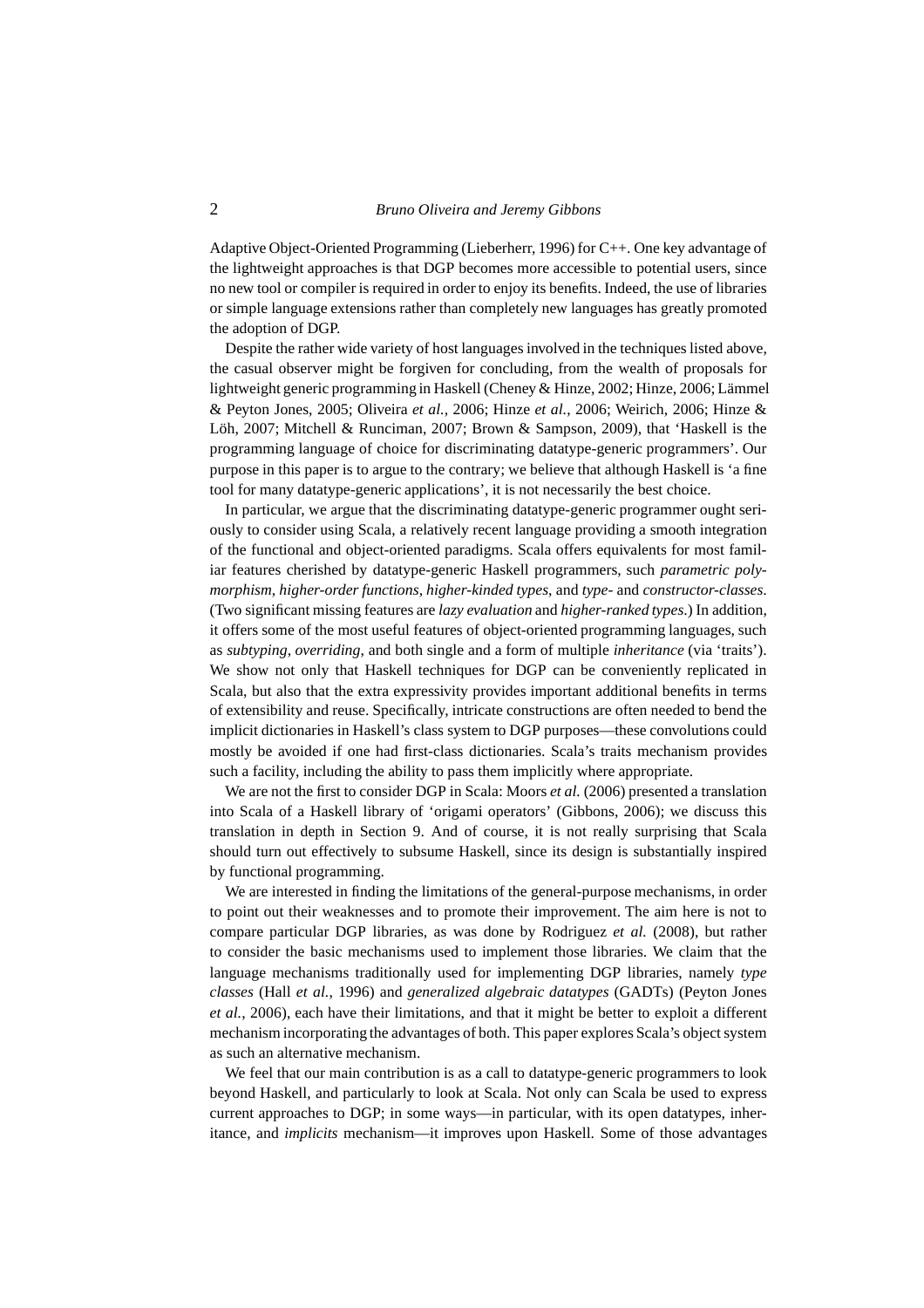derive from Scala's mixed-paradigm nature, and so do not translate back into Haskell; but others (such as case classes and anonymous case analyses, as we shall see) would fit perfectly well into Haskell. We emphasize that we are not arguing that Scala is universally superior to Haskell. Indeed, as we shall see, Scala too has some limitations. Instead, our purpose is to promote the migration of good ideas from Scala to Haskell and vice versa, so as to improve support for DGP in both languages.

As a secondary contribution, we show that Scala is more of a functional programming language than is typically appreciated. Scala tends to be seen primarily as an objectoriented language that happens to have some functional features, and so potential users feel that they have to use it in an object-oriented way. For example, Moors *et al.* (2006) claimed to be 'staying as close to the original work as possible' in their translation of the origami operators, but as we show in Section 9 they still ended up less functional than they might have done. Scala is also a functional programming language that happens to have object-oriented features; indeed, it offers the best of both worlds, and this paper serves also as a tutorial in exploiting Scala as a multi-paradigm language.

The rest of this paper is structured as follows. Section 2 sets the scene, by reviewing two straightforward approaches to DGP in Haskell—using representation datatypes and type classes respectively—and pointing out their limitations. Sections 3 and 4 introduce the basics of Scala, and those more advanced features of its type and class system on which we depend. Our contribution starts in Sections 5 and 6, which show how to implement in Scala the two approaches presented in Haskell in Section 2. After that, three case studies of the translation of existing DGP libraries into Scala are presented: Section 7 discusses an implementation of Hinze's *Generics for the Masses* approach (Hinze, 2006); Section 8 shows a Scala implementation of *Scrap your Boilerplate with Class* (Lämmel & Peyton Jones, 2005); and Section 9 presents a more functional alternative to Moors *et al.*'s encoding (2006) of the *Origami Programming* operators (Gibbons, 2003; Gibbons, 2006) in Scala. Finally, Section 10 compares Haskell and Scala support for DGP, and briefly discusses some of the key ideas of the paper, and Section 11 concludes. Scala code for the examples is available online (Oliveira, 2009b).

# **2 Some Limitations of Haskell for Datatype-Generic Programming**

To conduct our experiments, we consider two very simple and straightforward libraries for generic programming, using representation datatypes and type classes respectively. The purpose here is to discuss the limitations of the two mechanisms. While there are various clever tricks and workarounds for dealing with these limitations, better linguistic mechanisms would provide support more naturally, and do away with the need for these tricks in the first place. We do not intend to have a debate about whether one structural view of datatypes is better or worse than another; the issues we identify are pervasive to most generic programming libraries.

#### *2.1 Generic programming with representation datatypes*

A very natural style in which to write a generic programming library is to base it on a datatype of type representations (Cheney & Hinze, 2002; Hinze *et al.*, 2006; Weirich,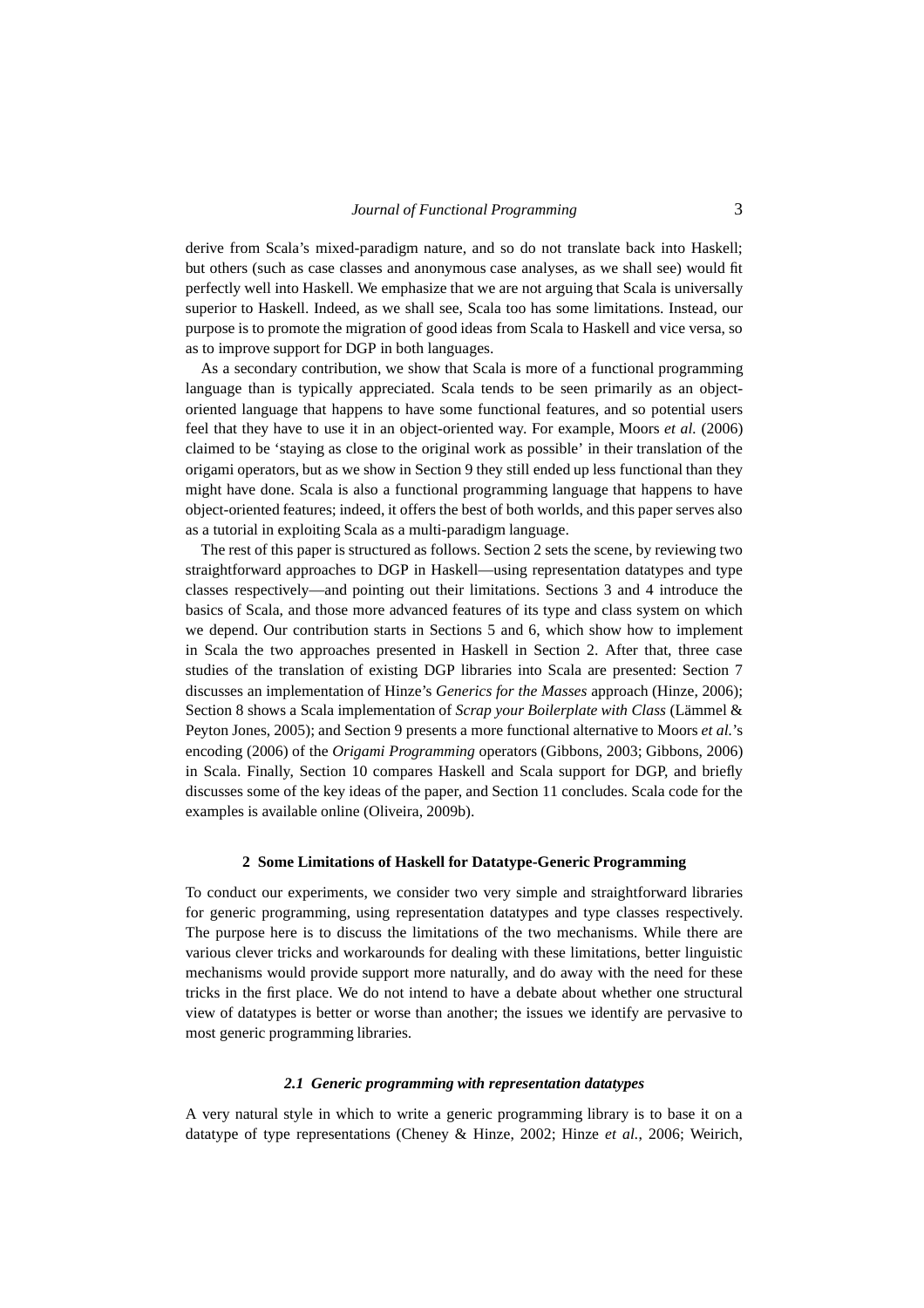2006), leading to a structural approach similar to that of Generic Haskell. Cheney and Hinze's *lightweight implementation of generics and dynamics* (LIGD) (Cheney & Hinze, 2002) provides the earliest example of such an approach, showing how to do a kind of generic programming using only the standard Hindley-Milner type system extended with existential datatypes. The key idea is to use a parametrized datatype, with the actual parameter being (a representation of) the type index; constraints on the parameter enforce consistency between the behaviour and the type index. Since Cheney and Hinze's proposal, some Haskell implementations have been extended with GADTs, which provide additional convenience that existential datatypes alone lack; we use GADTs in this section to illustrate the approach.

Here is a representation of a family of datatypes based on sums of products:

 $data$  *Unit*  $=$  *Unit* **data** *Sum a b* = *Inl a* | *Inr b* **data**  $Prod a b = Prod a b$ 

**data** *Rep t* **where** *RUnit* ::*Rep Unit RInt* ::*Rep Int RChar*::*Rep Char RSum* ::*Rep a*  $\rightarrow$  *Rep b*  $\rightarrow$  *Rep (Sum a b)*  $RProd :: Rep a \rightarrow Rep b \rightarrow Rep (Prod a b)$ 

The types *Unit*, *Sum*, and *Prod* represent, respectively, the unit type and the binary sum and binary product type constructors. The datatype *Rep t* provides the structural representation of a type *t* as a sum of products built from the primitive types *Unit*, *Int*, and *Char*. For simplicity of presentation, the treatment of isomorphisms, which allows the application of generic functions to values isomorphic to a sum of products, is omitted here; for the full details, see elsewhere (Cheney & Hinze, 2002; Weirich, 2006).

Generic functions are defined by case analysis on the datatype of type representations. For example, here is a definition of generic equality:

*equals*:: ∀*t*. *Rep t* → *t* → *t* → *Bool equals RUnit* = *True equals RInt*  $t_1$   $t_2 = (t_1 \equiv t_2)$ *equals RChar*  $t_1$   $t_2 = (t_1 \equiv t_2)$ *equals* (*RSum ra rb*)  $t_1$   $t_2 = \text{case } (t_1, t_2)$  of  $(Int x, Int y) \rightarrow equals \, ra \, xy$  $(Inv x, Inv y) \rightarrow equals rb x y$ → *False equals* (*RProd ra rb*)  $t_1$   $t_2$  = **case** ( $t_1$ , $t_2$ ) **of**  $(Prod x y, Prod x' y') \rightarrow equals ra x x' \land equals rb y y'$ 

Equality is vacuous at the unit type, represented by *RUnit*, since there is exactly one value of that type. When the type representation is *RInt*, the type constraint ensures that the two values of type *t* being compared are indeed integers, and so the primitive comparison on integers is used; and similarly for *RChar* and characters. For binary sums, the constructor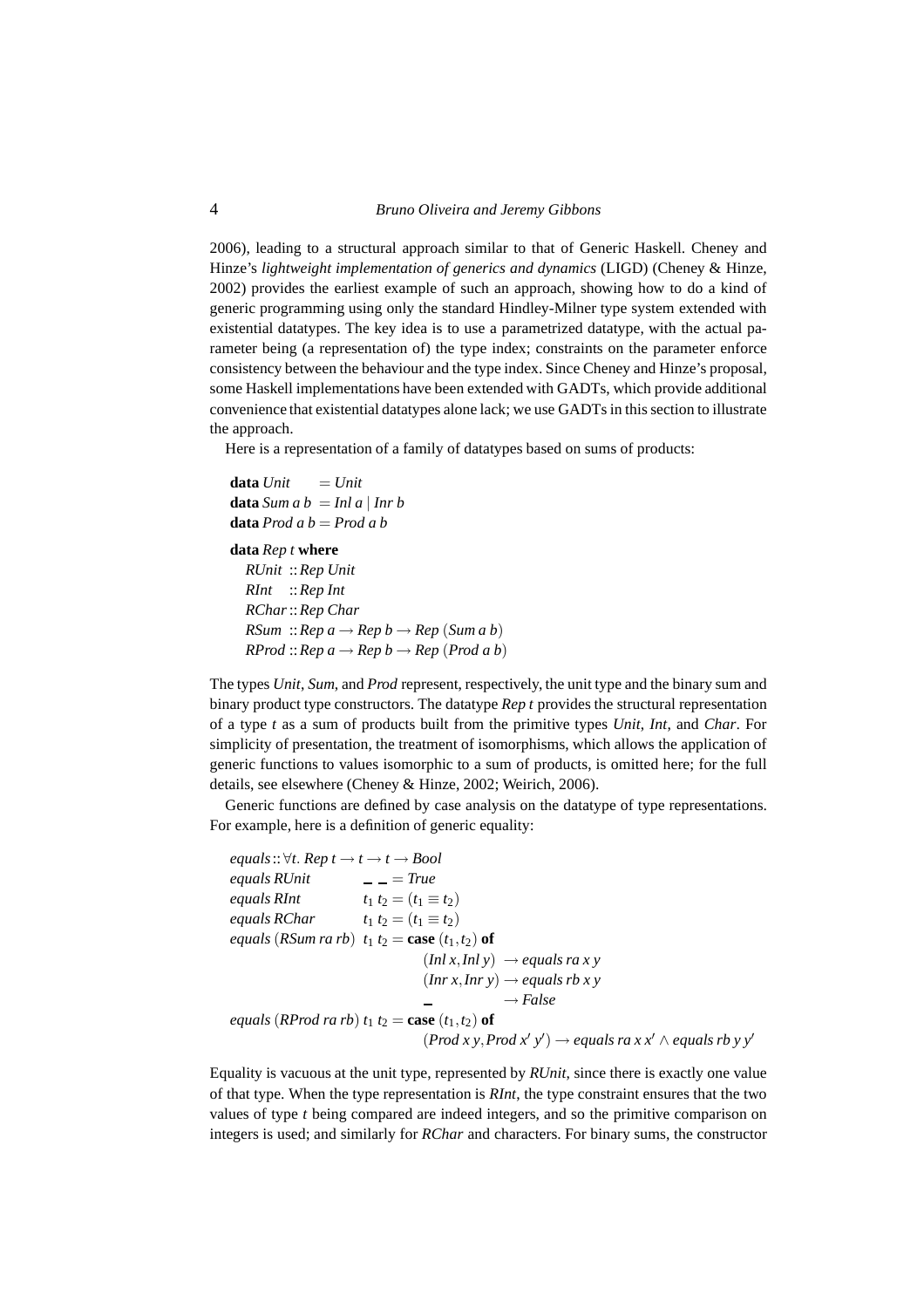```
class Total a where
   total :: a \rightarrow Intinstance Total Unit where
   total = const 0
instance Total Int where
   total = idinstance (Total a, Total b) \Rightarrow Total (Prod a b) where
   total (Prod x y) = total x + total yinstance (Total a, Total b) \Rightarrow Total (Sum a b) where
   total (Inl x) = total x
   total (Inv \, y) = total \, yinstance Total a \Rightarrow Total [a] where
   total = total ◦ fromList
fromList :: [a] \rightarrow Sum Unit (Prod a [a])
fromList<sup>[]</sup> = Inl Unit
fromList (x:xs) = \text{Inr}( \text{Prod } x \text{ } xs)
```
Fig. 1. A generic 'sum' function, using type classes.

*RSum* of the representation is applied to representations of the two summands, and these representations are used in the recursive calls; similarly for products and *RProd*.

#### *2.2 Generic programming with type classes*

An alternative to using datatypes for type representations is to use type classes (Lämmel  $\&$ Peyton Jones, 2003; Hinze, 2006; Mitchell & Runciman, 2007; Brown & Sampson, 2009), since both techniques can be used to define *type-indexed functions*, albeit with slightly different properties (Oliveira & Gibbons, 2005). Figure 1 presents a simple definition of a generic 'sum' function using type classes. The class *Total a* has a method *total* that takes an argument of type *a* and returns an integer result. There are instances for each of the sum-ofproducts structural types: for the unit type, zero is returned; for binary products, the results on the two components are added; for binary sums, the function is applied recursively to the appropriate case; for integers, the integer itself is returned. Instead of specially crafting an instance specific to lists, the argument is converted into sum-of-products form using the function *fromList* and then subjected to structural cases of *total*. The same structural approach can be taken for other datatypes, avoiding the need for specific definitions for those datatypes.

#### *2.3 Limitations*

The two approaches presented in Sections 2.1 and 2.2 are relatively simple to understand. Unfortunately, they are also rather simple-minded, and suffer from some limitations in terms of both convenience and expressiveness. More realistic generic programming libraries address some of these limitations, but usually at the cost of comprehensibility. We discuss these limitations next, together with some of the attempts to address them.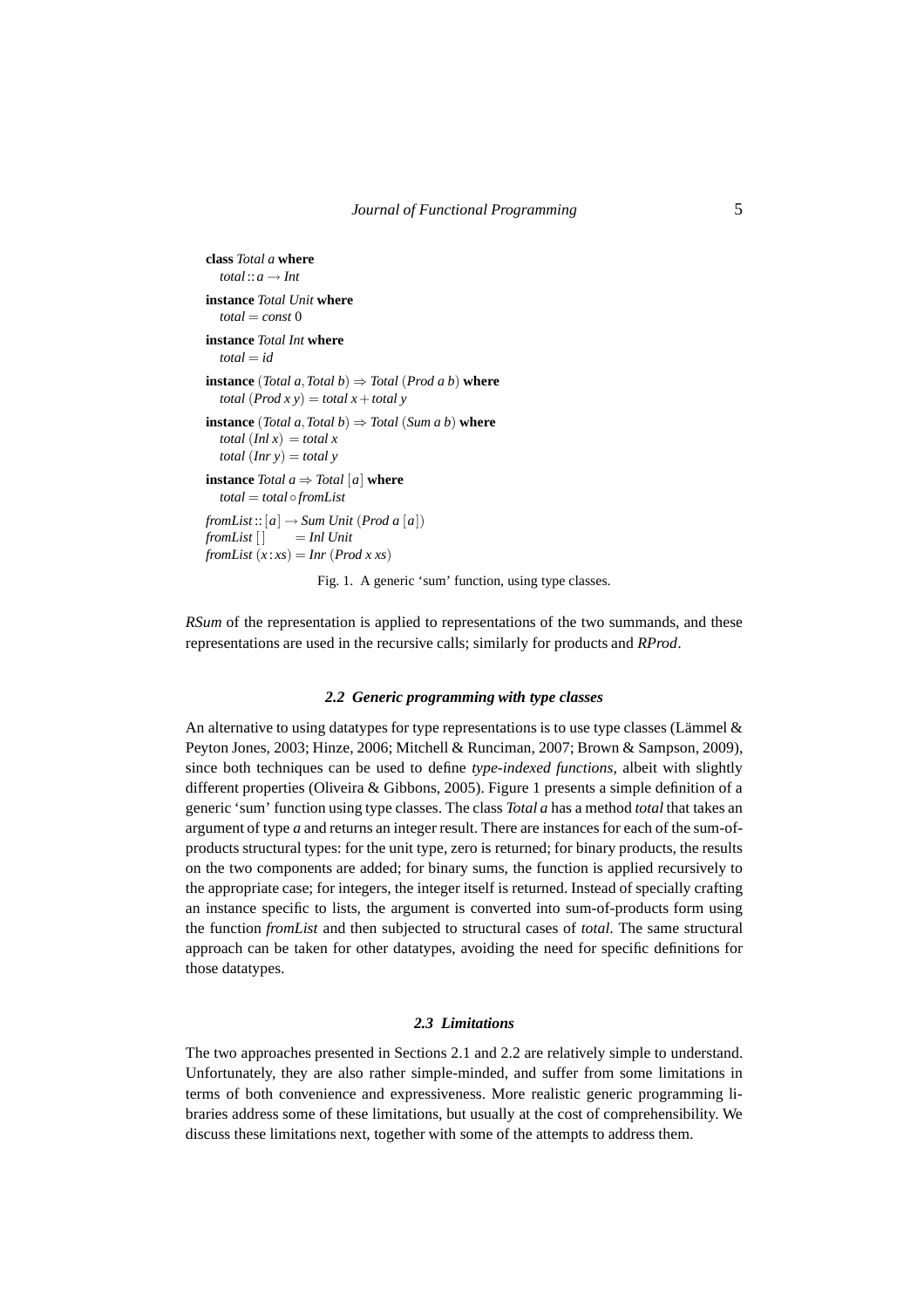# *2.3.1 Convenience and readability*

Two important considerations of convenience concerning a DGP library are how easy it is to define generic functions, and how easy it is to apply them. Defining generic functions with a datatype of type representations is usually straightforward, since all that is needed is to use pattern matching on the type representation to introduce a definition by cases. Type classes impose some overhead, since each instance declaration requires some additional code. Furthermore, the use of datatypes and pattern matching is arguably more natural than type classes and dispatching. Nonetheless, the overhead imposed by type classes is tolerable.

Using a generic function based on type representations requires that the corresponding value of the type representation is constructed. For example, to compare two pairs of integers, one needs a third argument representing the type 'pairs of integers':

 $testDT = equals (RProd RInt RInt) (Prod 3 4) (Prod 4 4)$ 

In contrast, with the type class approach, the explicit construction of the type representation is not necessary:

 $testTC = total (Prod 3 4)$ 

Not having to explicitly construct type representations is an advantage of the type class approach, and provides additional convenience over an approach based on representation datatypes.

**The reality.** In existing proposals for DGP libraries using datatypes of type representations, it is common to use type classes to automatically generate the values of the type representations. There are even some proposals, such as Hinze's *Generics for the Masses* (GM) approach (Hinze, 2006), which do not directly use a datatype of type representations, but encode one using type classes, and also use the same mechanism to generate the values of the encoded type representations. The basic idea is as follows:

**class** *Representable a* **where** *rep* ::*Rep a* **instance** *Representable Int* **where**  $rep = RInt$ **instance** (*Representable a, Representable b*)  $\Rightarrow$  *Representable* (*Prod a b*) **where** *rep* = *RProd rep rep*

(Here, an LIGD-like approach is used for illustration.) An equality function that does not need an explicit value for the type representation is definable as follows:

 $eq: : Representable \t a \Rightarrow a \rightarrow a \rightarrow Bool$ *eq* = *equals rep*

While this design does bring some of the convenience of type classes into a datatype-based approach, the fact is that *two* different functions for equality are needed: the function *equals* defines the structural generic function, and the *eq* function provides a convenient interface to this generic function. As we shall see in Section 2.3.2, sometimes it would be handy to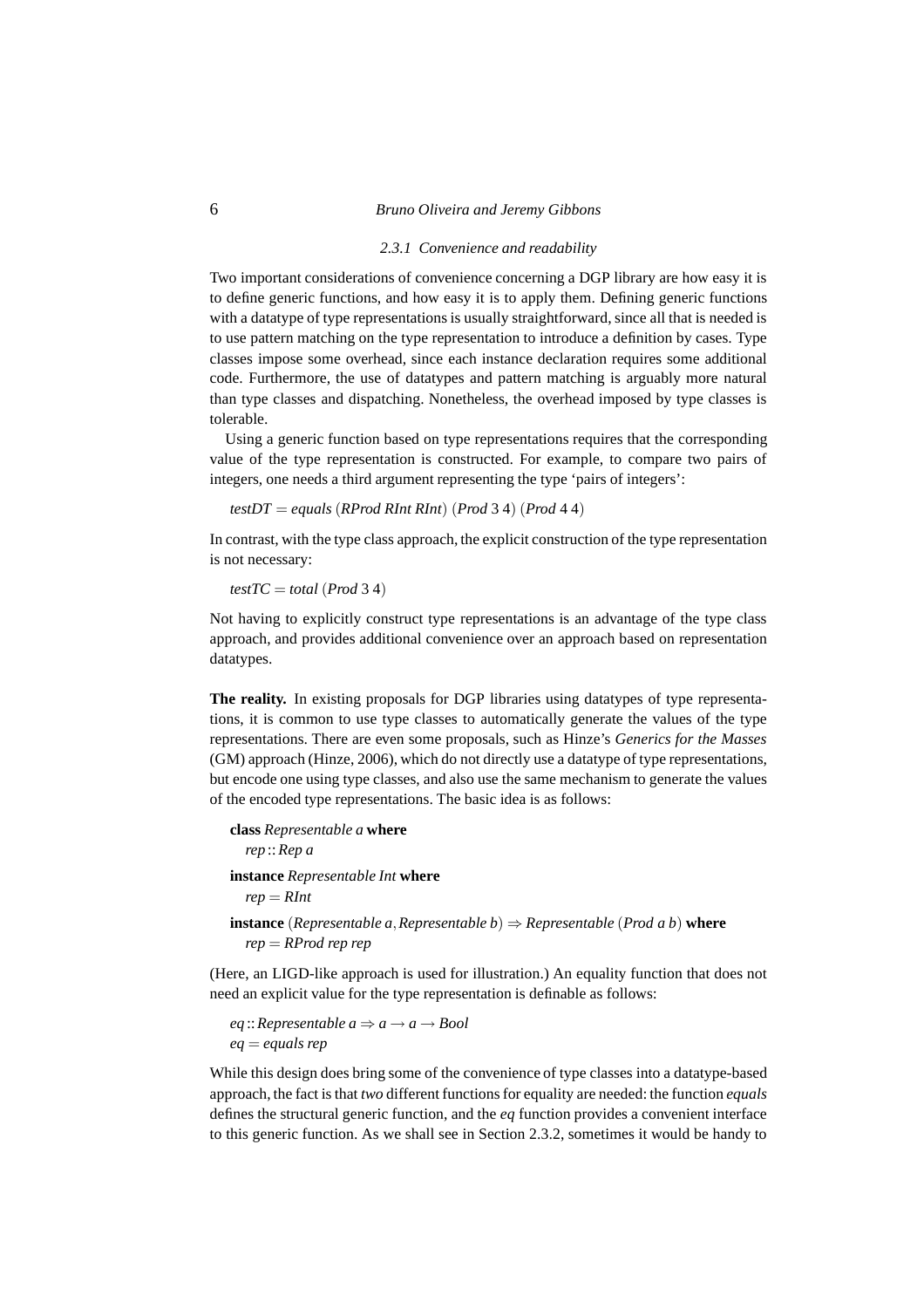have functions that could take an optional argument, leaving the job of generating the value to the compiler when this argument is omitted. Having two differently-named functions for the explicit and implicit cases is awkward.

# *2.3.2 Coexistence of implicit and explicit arguments*

Generic Haskell provides a simple mechanism for precisely controlling which case gets applied. For instance, using a Generic Haskell generic function  $total\langle T \rangle$  similar to the function presented in Figure 1, it is possible to employ *local redefinition* (Löh, 2004, Chapter 8) to *override* a case in a particular use of the generic function. With local redefinitions it is easy to have one variation that counts the values in a list:

**let** *total* $\langle a \rangle$  = *const* 1 **in** *total* $\langle [a] \rangle$ [1..10]

and another sums the (integer) values in that list:

**let** *total* $\langle Int \rangle = id$  **in** *total* $\langle \lfloor Int \rfloor \rangle [1..10]$ 

The *total* function in Figure 1 sums the integers in a structure. In order to provide a local redefinition to count rather than sum the elements, one might attempt to provide the following alternative instance for integers:

**instance** *Total Int* **where**  $total = const 1$ 

However, this instance overlaps with the one already given in Figure 1. This leads to an ambiguity in instance selection; Haskell provides no mechanism for resolving the ambiguity, and disallows the coexistence of such instances. (What is needed here is some explicit mechanism for dictionaries, rather than the implicit mechanism provided by the class system. GHC's 'overlapping instances' flag doesn't help, because the instances are duplicated; it is useful only when one instance is more specific than the other, when it allows the compiler to select the more specific instance.)

**The reality.** Very few generic programming libraries in Haskell provide support for local redefinitions. In fact, we believe that currently only GM and its *extensible and modular generics for the masses* (EMGM) extension (Oliveira *et al.*, 2006) provide some support for this feature, and then only partially—although there is an alternative encoding using a proposed extension to Haskell (Hinze  $&$  Löh, 2009). As Hinze (2006) points out, in the GM approach, a generic counter function can be instantiated to behave like a summing function or a size function. However, this is significantly less convenient to use than the Generic Haskell solution, since two different functions are needed: one for when no local redefinitions are used, and another to explicitly pass the type representation argument with the local redefinition. Worse, first-class generic functions induce an exponential growth in the number of combinations. For example, in the case of a generic function like *everywhere* (Lämmel & Peyton Jones, 2003), which in turn takes a generic function as an argument, four different variations would be needed—for each combination of allowing and disallowing local redefinitions for *everywhere* itself and for the generic function passed as an argument.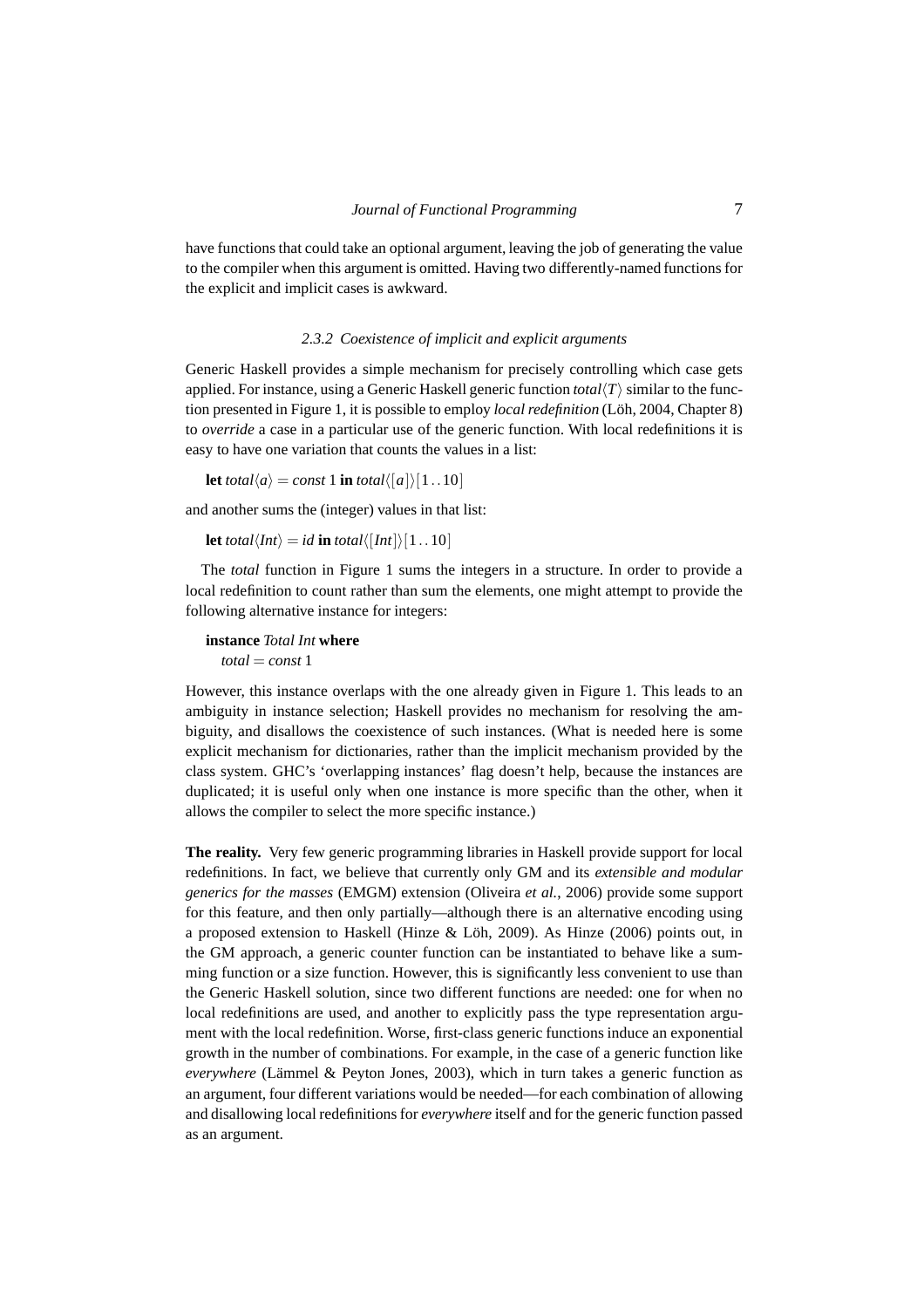In a generic programming approach like the one shown in Figure 1, it is simply not possible to have local redefinitions without some forward planning. There have been some proposals to extend Haskell with a mechanism for choosing a particular *named instance* (Kahl & Scheffczyk, 2001; Dijkstra & Swierstra, 2005), but these extensions are not widely implemented. It is possible to use a simple trick to emulate named instances, as shown for example by Löh (2004); however, this still entails significant rewriting, planning ahead, and some advanced Haskell extensions.

## *2.3.3 Extensibility*

Generic functions are useful because they work 'out of the box' for a newly introduced datatype. However, it is sometimes desirable to define a specific (non-generic) behaviour for the generic function on a particular datatype. For this to happen, the generic function needs to be *extensible*, allowing the definition of new cases for particular datatypes. From a generic programming point of view, extensible generic functions are essential for the design of modular generic programming libraries (Hinze & Peyton Jones, 2000; Lämmel & Peyton Jones, 2005; Hinze, 2006; Oliveira *et al.*, 2006). For example, abstract datatypes such as sets are often represented using a standard algebraic datatype like lists or trees, but a generic function based solely on the algebraic structure of the representation probably does not provide an appropriate implementation on the abstract type. Consider the case of equality; while structural equality is the right thing to do for most datatypes, it is wrong for an abstract datatype of sets represented as lists.

In the simple DGP approach presented in Section 2.1, it is not possible to extend the equality generic function in a modular way. In order to add a new case for sets, one must add a new constructor to the *Rep* datatype, and provide a special case for equality on sets, as follows:

**newtype** *Set*  $a = Set[a]$ **data** *Rep t* **where** ...  $RSet::Rep a \rightarrow Rep (Set a)$  $equals:: \forall t$ .  $Rep\ t \rightarrow t \rightarrow t \rightarrow Bool$ ...  $equals(RSet a) = ...$ 

On the other hand, in the type-class based approach, the generic function can be easily extended with new cases; all that is needed is to create a new instance:

```
instance Total (Set a) where
  total (Set xs) = ...
```
In essence, approaches based on datatypes of representations usually do not support modular extensions, whereas those based on type classes do.

**The reality.** In recent proposals for DGP libraries, the trend is to use type classes: they can be extended more easily than datatypes, and also they make the use of generic functions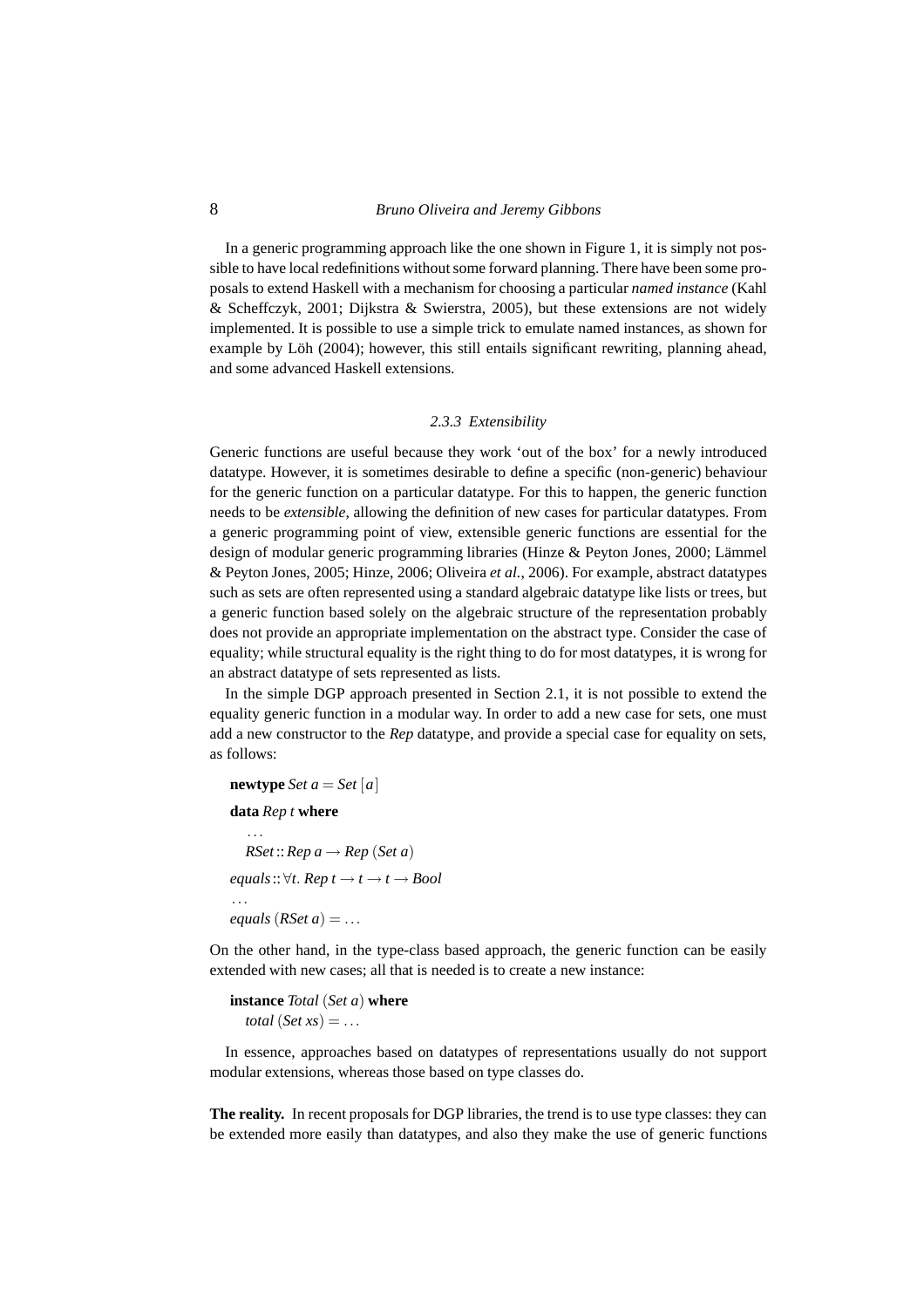quite convenient (see Section 2.1). However, even using type classes, *extensibility* can still be problematic—especially in combination with *first-class generic functions*, as we shall see in Section 2.3.4. This is the case, for example, for the original GM approach, which does not allow extensible generic functions. To address these extensibility problems, a number of clever approaches have been proposed. RepLib (Weirich, 2006) uses a mix of datatypes and type classes to allow extensible generic functions; the key idea is to use a standard generic function defined on a datatype of type representations, and use that generic function as the default for another (type-class-overloaded) function that can be extended with new ad-hoc cases. While the approach achieves its goal of supporting an extensible generic programming library, it does so at the loss of some usability and understandability: it relies on several non-standard extensions, and it requires the programmer to write generic functions in two different styles, namely using datatypes and type classes. Ultimately, a programmer needs to understand quite a bit of the mechanics of the generic programming library and some advanced Haskell features to use the approach effectively. The EMGM approach (Oliveira *et al.*, 2006) addresses the extensibility limitations of the original GM proposal requiring only a common extension to Haskell 98, namely, multiple-parameter type classes; however, writing generic functions in EMGM (and in the original GM) is not as direct as using a datatype of type representations. The original *Scrap your Boilerplate*  $(SvB)$  approach (Lämmel & Peyton Jones, 2003) approach does not support extensible generic functions; to address this problem, an alternative implementation (Lämmel  $&$  Peyton Jones, 2005) of SyB using type classes has been proposed, but this approach uses many non-standard extensions and tricks.

A different solution (Löh & Hinze, 2006) to the extensibility problem consists of extending Haskell with open datatypes and open functions. This would have some important advantages, especially from a usability point of view, since the natural style of writing a generic function using pattern matching on the type representation would be preserved. However, to date that extension is not supported by any compiler.

#### *2.3.4 First-class generic functions and generic function abstraction*

The SyB approach has shown the utility of first-class generic functions for generic traversals and queries. With a datatype of type representations, it is straightforward to write such functions (Hinze, 2003). For example, consider the function *everywhere*:

*everywhere* :: 
$$
(\forall b. \text{ } Rep \text{ } b \rightarrow b \rightarrow b) \rightarrow \text{ } Rep \text{ } a \rightarrow a \rightarrow a
$$

It takes as an argument a generic function that transforms a value of type *b* into another value of the same type; it also takes a representation of some type *a* and a value of that type, and returns a value of the same type. In this approach, first-class generic functions are quite simple and natural. However, with the simple type-class approach, it is far from obvious how to write the type of *everywhere*. The key problem is that *everywhere* needs to be applicable to *any* generic function as its first argument. In pseudo-code, the intended type is as follows:

*everywhere* :: *Everywhere*  $a \Rightarrow (\forall b, g \ b \Rightarrow b \rightarrow b) \rightarrow a \rightarrow a$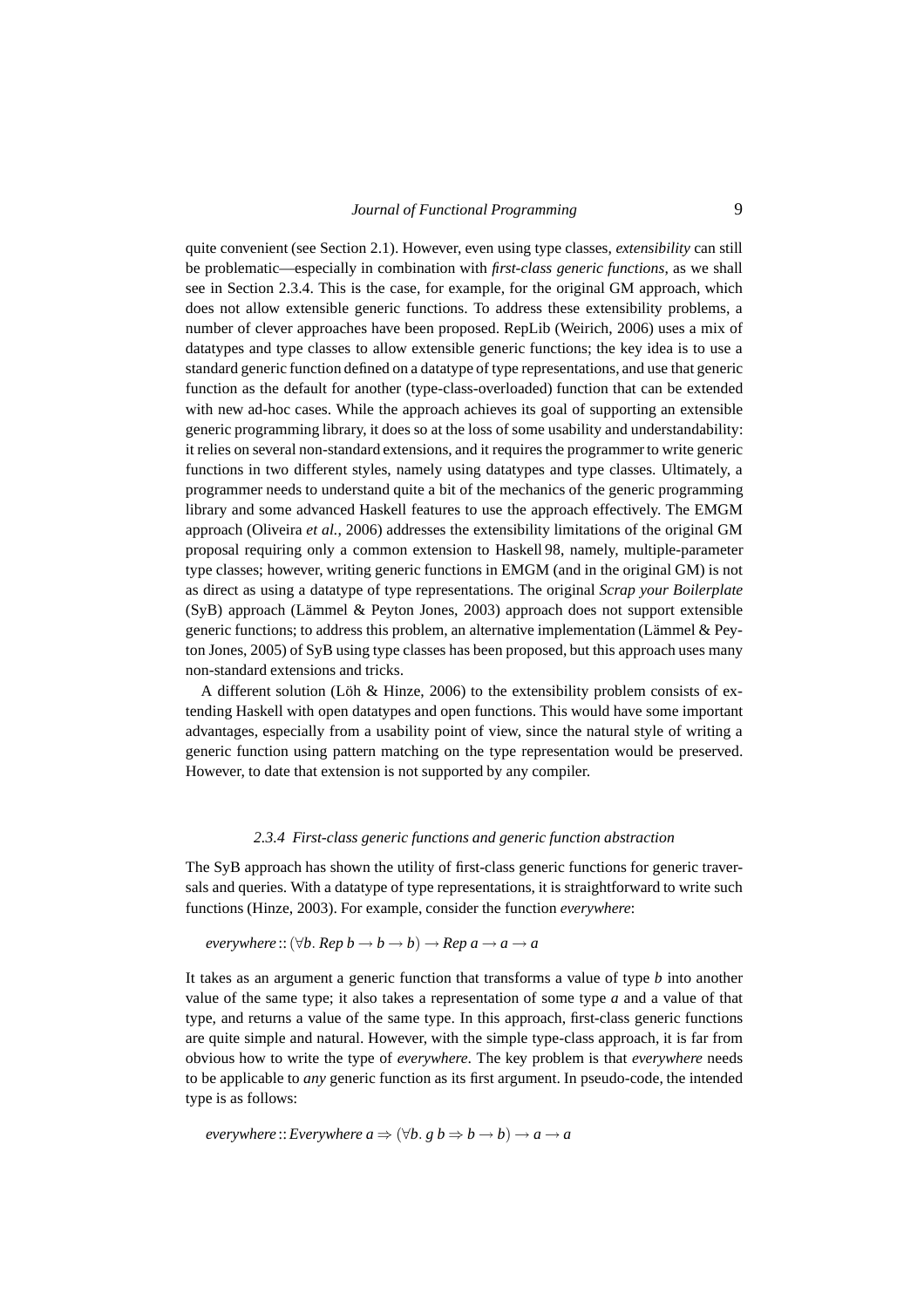That is, *everywhere* should take a generic function defined in an arbitrary type class *g* as the first argument. However, Haskell does not support type class abstraction, and the type class constraint  $g b \Rightarrow \dots$  is not valid.

In summary, while a datatype-based approach trivially supports first-class generic functions, a type-class-based approach stumbles over the fact that type classes cannot be abstracted.

**The reality.** There are some generic programming approaches based on type classes that do not have a problem with first-class generic functions. Interestingly enough, these show a strong correlation with the approaches that have a problem with extensibility. In other words, there seems to be a conspicuous relationship between extensibility and first-class generic functions: having one of these features makes the other feature harder to achieve (in Haskell, at least).

Using a technique proposed by Hughes (1999), it is possible to emulate type-class abstraction in Haskell using only existing extensions. This technique has been used in the 'SyB with Class' approach (Lämmel  $&$  Peyton Jones, 2005) to allow extensible higherorder generic functions (see Section 8.1 for more details); a similar technique is used in RepLib (Weirich, 2006).

# *2.3.5 Reuse of generic functions*

Generic Haskell provides *default cases*, a mechanism that allows the reuse of generic functions (Löh, 2004, Chapter 14). The motivation for this is that often minor variations of a generic function are written over and over again. For example, consider collecting variables in some datatype of abstract syntax trees. Instead of defining a function generic in the datatype but specific to the problem of collecting variables, a more general function for collecting values (Löh, 2004, Chapter 9) could be reused, overriding the case for the variable type. In Generic Haskell, this idea can be expressed as follows:

**newtype** *Var* = *V String varcollect* **extends** *collect varcollect* $\langle Var \rangle$  $(Vx) = [x]$ 

Neither the datatype nor the type class solutions allow for this kind of reusability; without anticipation, it is necessary to duplicate code in creating a variation of the original function.

**The reality.** As far as we are aware, this kind of reuse is not addressed by any generic programming library in existence, except by an early approach (Lämmel *et al.*, 2000) based on Haskell records that achieves reuse between algebras by exploiting record updates. Unfortunately, although the current implementation of type classes in most Haskell compilers is based on records, the updating feature is not available for type classes.

Reuse of generic functions is akin to inheritance, and it is known how to encode inheritance in functional languages (Cook, 1989). So, in theory, it should be possible to adapt existing generic programming libraries to achieve this kind of reuse via inheritance; however, any encoding introduces its own cost in terms of usability. Another alternative is to create a more general generic function that is parametrized by functions covering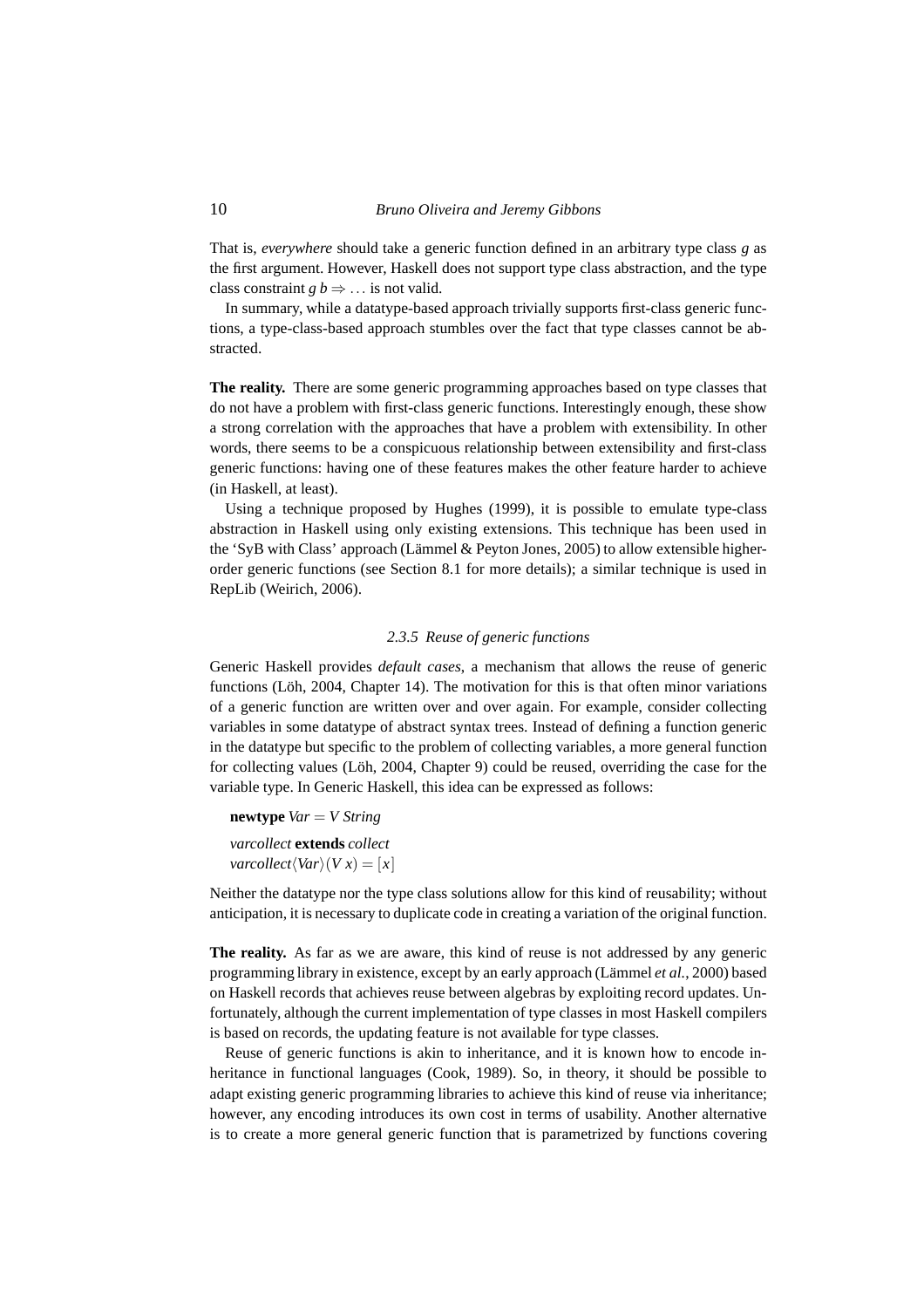the different cases; but this requires anticipation, and makes the interface of the generic function more complex.

#### *2.3.6 Exotic types*

DGP techniques are applicable to some exotic types, such as datatypes with higher-kinded type arguments and nested datatypes (Hinze, 2000). One example of the former is the type of generalized rose trees:

**data** *GRose f* 
$$
a = \text{GFork } a \text{ } ( \text{GRose } f \text{ } a \text{ ) }
$$

The type constructor *GRose* is parametrized by a higher-kinded argument *f*. Datatypebased approaches to DGP comfortably support type representations for such types, and corresponding cases for generic functions:

# **data** *Rep t* **where**

...  $RGRose::(\forall a. Rep a \rightarrow Rep (f a)) \rightarrow Rep a \rightarrow Rep (GRose f a)$  $equals::\forall t$ .  $Rep\ t \rightarrow t \rightarrow t \rightarrow Bool$ ...  $equals (RGRosef a) (GFork x xs) (GFork y ys) =$ *equals a x y*  $∧$  *equals* (*f* (*RGRose f a*)) *xs ys* 

One small inconvenience with the datatype-based approach is that it is not possible to use nested patterns such as *RGRose RList a*: the first argument of the *RGRose* constructor is not a valid pattern, since it is not fully applied to the right number of arguments. Nevertheless, there is a workaround that allows emulation of such nested patterns (Hinze  $&$  Löh, 2009).

With type-class-based approaches, support for datatypes like *GRose* does not work so smoothly. Recent versions of some Haskell compilers support recursive dictionaries in type classes, and accept the following code:

**instance** (*Total a, Total* (*f* (*GRose f a*)))  $\Rightarrow$  *Total* (*GRose f a*) **where** *total*  $(GFork x xs) = total x + total xs$ 

but this requires allowing undecidable type class instances. (Indeed, in older versions of some compilers, it used to be the case that such an instance would lead to non-termination of the type checker (Hinze & Peyton Jones, 2000).)

A theoretically more appealing solution, suggested by Hinze and Peyton Jones (2000), would be to allow *polymorphic predicates* in the constraints. With such a feature, the following instance would be valid:

**instance** (∀*a*. *Total a*  $\Rightarrow$  *Total* (*f a*), *Total a*)  $\Rightarrow$  *Total* (*GRose f a*) **where** *total*  $(GFork x xs) = total x + total xs$ 

**The reality.** As shown by the recent comparison of generic programming libraries in Haskell (Rodriguez *et al.*, 2008), exotic features such as datatypes with higher-kinded type arguments and nested datatypes are not a problem for most approaches that use a datatype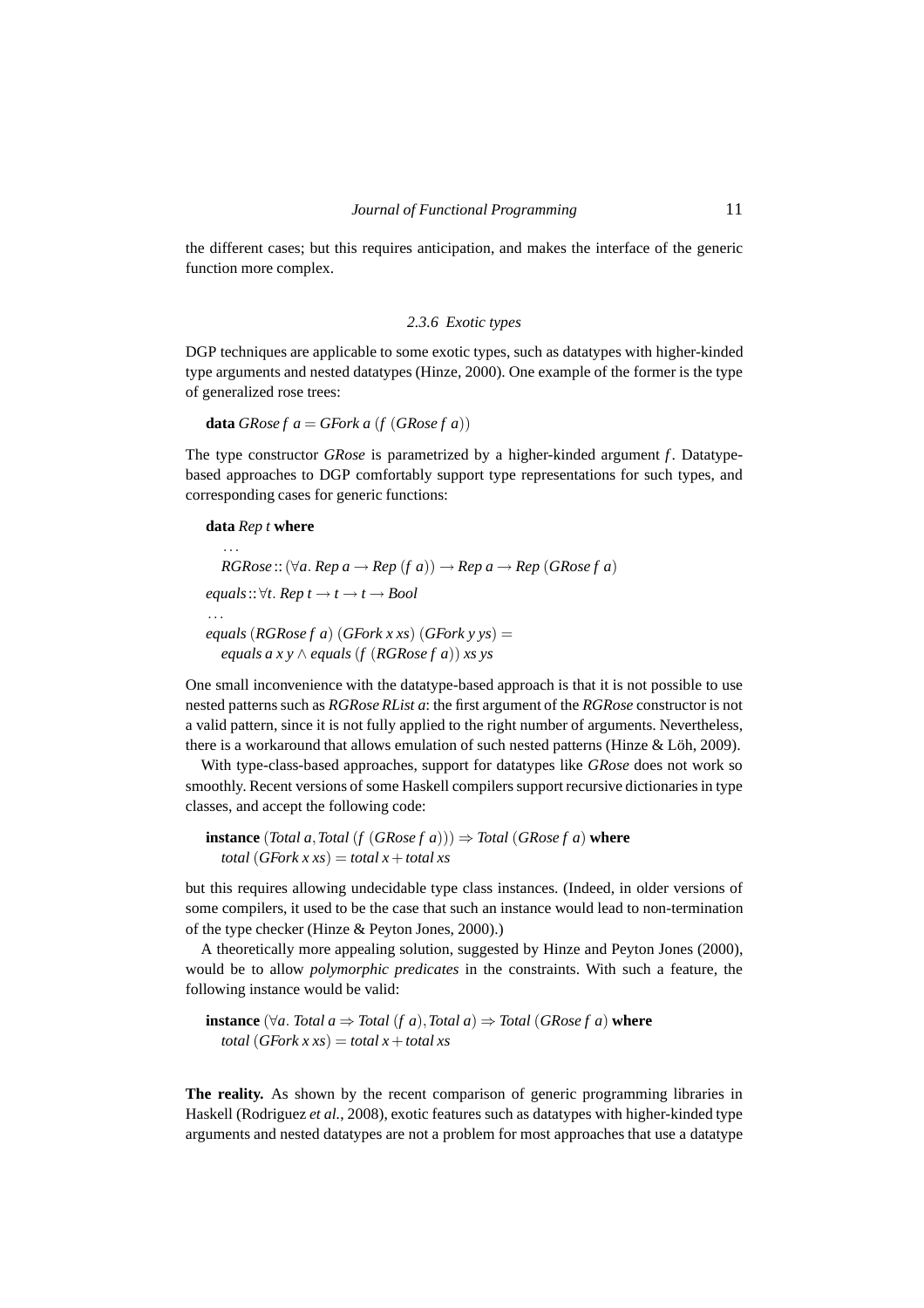|                                   | Datatypes Type classes |
|-----------------------------------|------------------------|
| Convenience:                      |                        |
| Defining generic functions        |                        |
| Using generic functions           |                        |
| Implicit explicit parametrization |                        |
| Extensibility                     |                        |
| First-class generic functions     |                        |
| Reuse of generic functions        |                        |
| <i>Exotic types</i>               |                        |

Fig. 2. Evaluation of the Haskell mechanisms for DGP. Key:  $\bullet = 'good'$ ,  $\bullet = 'sufficient'$ ,  $\circ = 'poor'$ support. Notes: 1) datatypes only allow explicit parametrization; 2) type classes only allow implicit parametrization; 3) datatypes with higher-kinded type arguments can be accommodated using undecidable instances.

of type representations. However, none of the approaches based on type classes is fully capable of handling such exotic types. The limitations of type classes are to blame.

## *2.4 Discussion*

Type classes and datatypes provide two alternative mechanisms for DGP, but neither mechanism is clearly superior to the other. Figure 2 shows the trade-offs between the two mechanisms. Datatypes provide a very natural and convenient way to define new generic functions, but they also require every value to be explicitly constructed by the programmer; this makes generic functions harder to use. Datatypes make it easy to support first-class generic functions, and they can be used to construct type representations for higher-kinded types; however, achieving extensibility is difficult. Type classes are convenient when it comes to using generic functions, since dictionaries are automatically inferred by the compiler, but they provide a somewhat less natural syntax for defining generic functions. It is easy to extend generic functions with new cases, but hard to support first-class generic functions. Exotica such as higher-kinded types and nested datatypes pose a challenge to a type-class-based implementation. Values of datatypes can only be passed explicitly, while type class dictionaries can only be passed implicitly. Neither mechanism provides an easy way to reuse generic functions.

The reality is that in Haskell it is usually possible to work around the limitations of the two mechanisms in one way or another, but doing so typically requires clever tricks or solutions that hinder usability and comprehensibility. We feel that this a symptom of inappropriate language features, and we claim that with a different mechanism, generic libraries could be defined more naturally and used more conveniently.

## **3 Functional Programming in Scala**

Scala is a strongly typed programming language that combines object-oriented and functional programming features. Although inspired by recent research, Scala is not just a research language; it is also aimed at industrial usage: a key design goal of Scala is that it should be easy to interoperate with mainstream languages like Java and C#, making their many libraries readily available to Scala programmers. The user base of Scala is already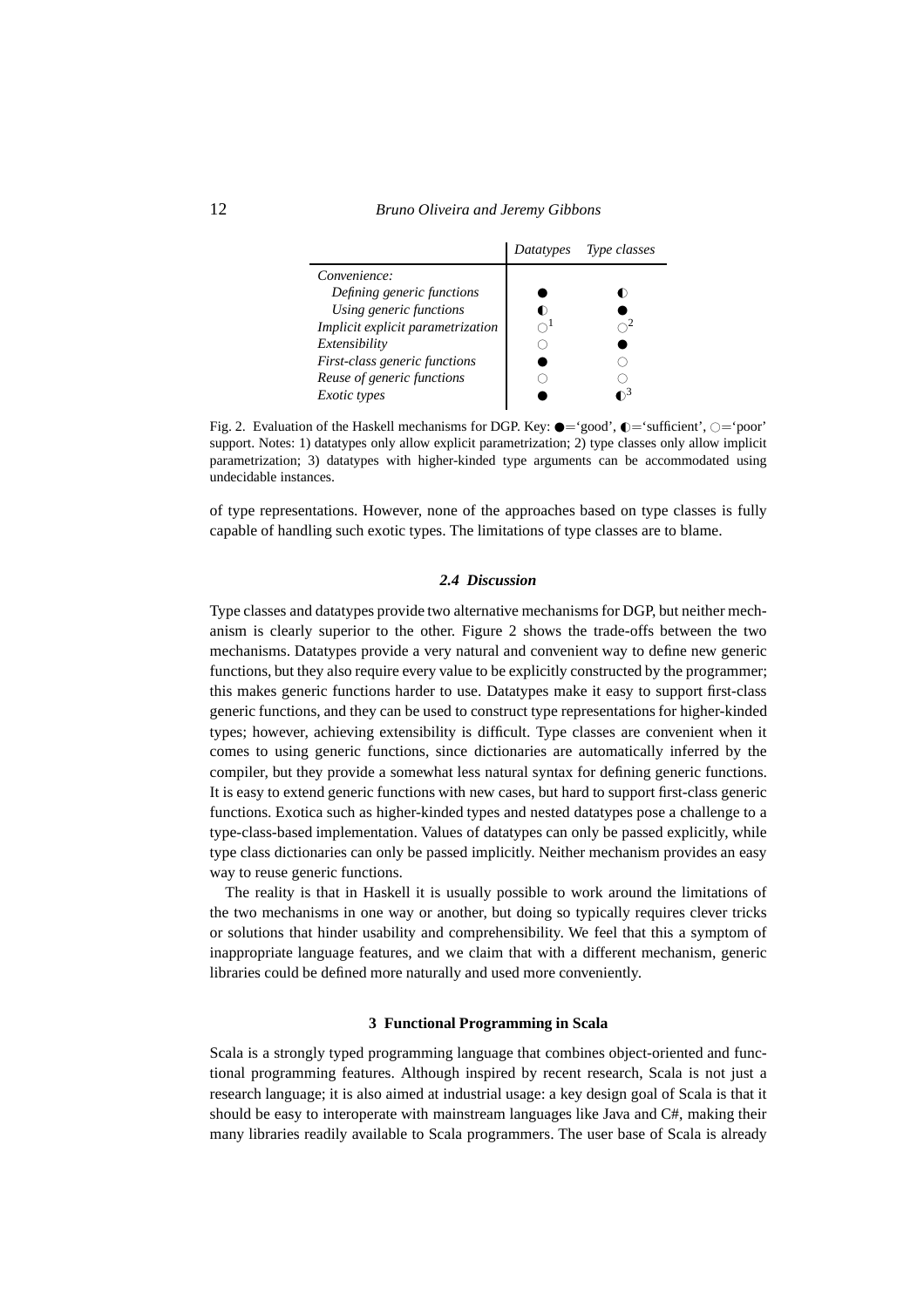quite significant, with the compiler being actively developed and maintained. For a more complete introduction to and description of Scala, see (Odersky *et al.*, 2008; Odersky, 2006a; Odersky, 2007a; Odersky, 2007b; Schinz, 2007).

# *3.1 Definitions and values*

Functions are introduced using the **def** keyword. For example, the squaring function on *Double*s could be written:

**def** *square*  $(x:Double):Double = x * x$ 

Scala distinguishes between definitions and values. In a definition  $\det x = e$ , the expression *e* will not be evaluated until the value of *x* is needed. Scala also offers a value definition **val**  $x = e$ , in which the right-hand side *e* is evaluated at the point of definition. However, only definitions can take parameters; values must be constants (although these constants can be functions).

# *3.2 First-class functions*

Functions in Scala are first-class values, so *higher-order functions* are supported. For example, to define the function *twice* that applies a given function *f* twice to its argument *x*, we could write:

**def** *twice*  $(f : Int \Rightarrow Int, x : Int) : Int = f(f(x))$ 

Scala supports *anonymous functions*. For instance, to define a function that raises an integer to the fourth power, one could use the function *twice* together with an anonymous function: **def** *power*  $(x: Int): Int = twice ((y: Int) \Rightarrow y * y, x)$ 

The first argument of the function *twice* is the anonymous function that takes an integer *y* and returns *y* ∗ *y*.

Scala also supports *currying*. To declare a curried version of *twice*, one can write: **def** *curryTwice*  $(f : Int \Rightarrow Int)$   $(x : Int) : Int = f(f(x))$ 

# *3.3 Parametric polymorphism*

Like Haskell and ML, and more recently Java and C#, Scala supports *parametric polymorphism* (known as *generics*in the object-oriented world). For example, function composition can be defined as follows:

**def**  $comp[a, b, c]$   $(f : b \Rightarrow c)$   $(g : a \Rightarrow b)$   $(x : a) : c = f(g(x))$ The function *comp* is parametrically polymorphic in the three types *a*,*b*,*c* of the initial,

intermediate and final values. Note that these type variables have to be explicitly quantified.

#### *3.4 Call-by-name arguments*

Function arguments are, by default, passed *by value*, being evaluated at the point of function application. This gives Scala a strict functional programming flavour. However, one can also pass arguments *by name*, by prefixing the type of the formal parameter with  $\Rightarrow$ '; the argument is then evaluated at each use within the function definition. This can be used to emulate lazy functional programming; although multiple uses do not share evaluation,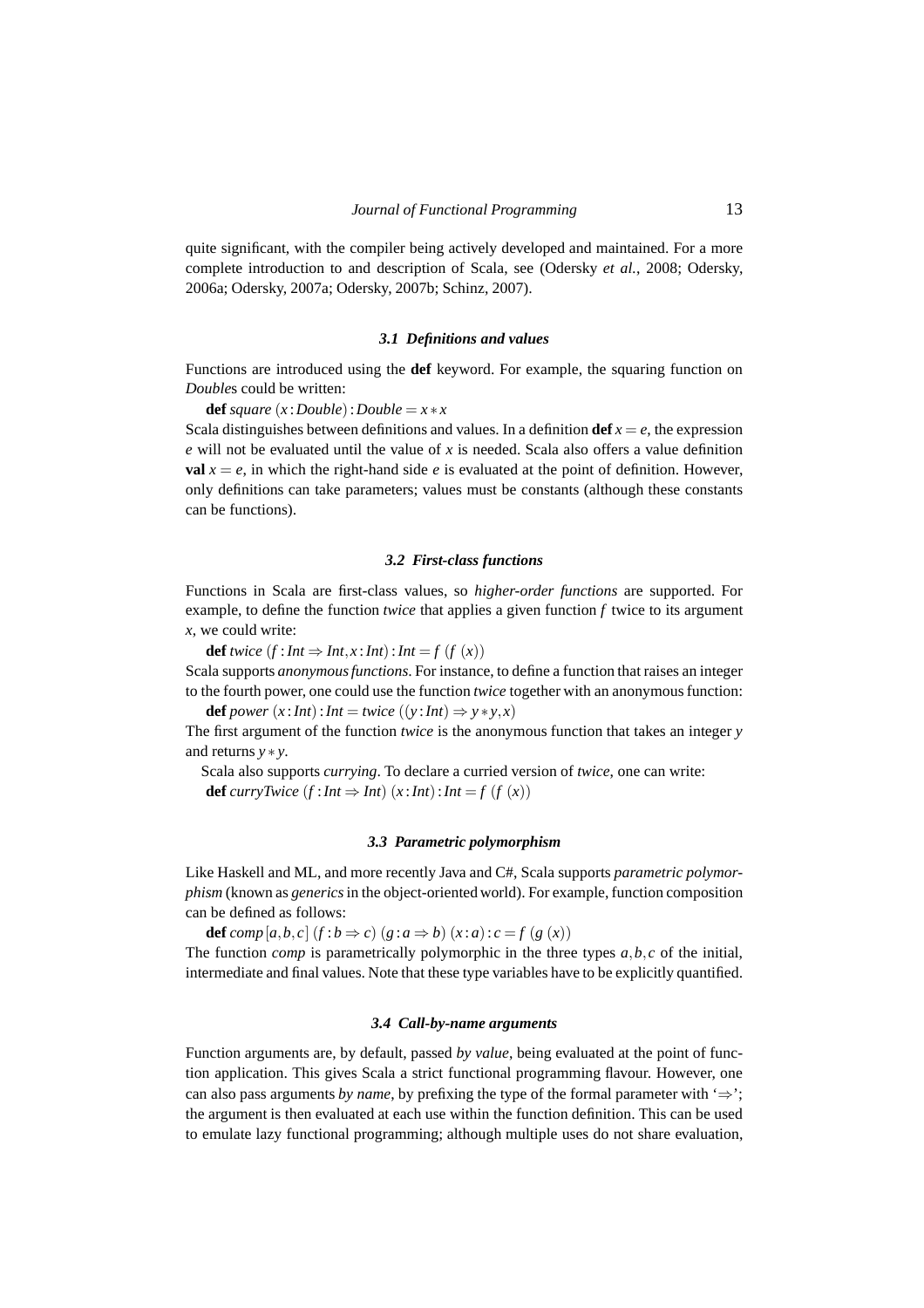it is still useful, for example, for defining new control structures. Parser combinators are a good example of the use of laziness: the combinator *Then* tries to apply a parser *p*, and if that parser succeeds, applies another parser  $q$  to the remainder of the input:

**def** *Then*  $(p : \text{Parser})$   $(q : \Rightarrow \text{Parser})$  :  $\text{Parser} = ...$ Here, the second parser  $q$  is passed by name: only if  $q$  is needed will it be evaluated.

# *3.5 Type inference*

The design goal of interoperability with languages like Java requires compatibility between type systems. In particular, this means that Scala needs to support subtyping and (name-) overloaded definitions such as:

**def** *add*  $(x : Int) : Unit = ...$ **def** *add*  $(x: String): Unit = ...$ 

This makes type inference more difficult than in languages like Haskell. Nevertheless, Scala does support a form of *local type inference* (Odersky *et al.*, 2001). Thus, it is possible, most of the time, to infer the return type of a definition and the type of a lambda-bound variable. For example, one may write:

**def** *power*  $(x: Int) = twice (y \Rightarrow y * y, x)$ and both the return type and the type of the lambda variable *y* will be inferred.

# *3.6 Sums, products, and lists*

The Scala libraries provide implementations of sums, products, and lists. For sum types, the type constructor *Either* is used. Following Haskell conventions, this type has two constructors *Left* and *Right*, injections into the sum. For example,

**val**  $leftVal$  : *Either* [*Int*,*String*] = *Left* (1)

**val** *rightVal*: *Either* [*Int*, *String*] =  $Right$  ("c")

define two values of the type *Either*[*Int*,*String*]. One can use pattern matching to deconstruct a value of a sum type, as discussed in Section 4.2, but a more compact notation is given by the *fold* of the *Either* type. For example,

**def** *stringVal* (*x* : *Either* [*Int*, *String*]) = *x*.*fold* ( $y \Rightarrow y$ *, toString* (),  $y \Rightarrow y$ )

defines a function that takes a value of type *Either*[*Int*,*String*] and returns a string representing the value contained in the sum.

Products can be defined with the usual tuple notation; for example:

**val**  $\text{prodVal}: (\text{Int}, \text{Char}) = (3, \text{'c'})$ 

To extract the components of a tuple, Scala provides methods with names consisting of an underscore followed by the component number:

 $\mathbf{val}$  *fstVal* = *prodVal. 1* 

**val**  $\text{sndVal} = \text{prodVal}$ . 2

Finally, we can use the syntax *List*  $(a_1, \ldots, a_n)$  to construct a list of size *n* with the elements  $a_i$  for  $i \in [1..n]$ . For example:

**val**  $list = List(1, 2, 3)$ 

builds the list with 1, 2 and 3 as elements.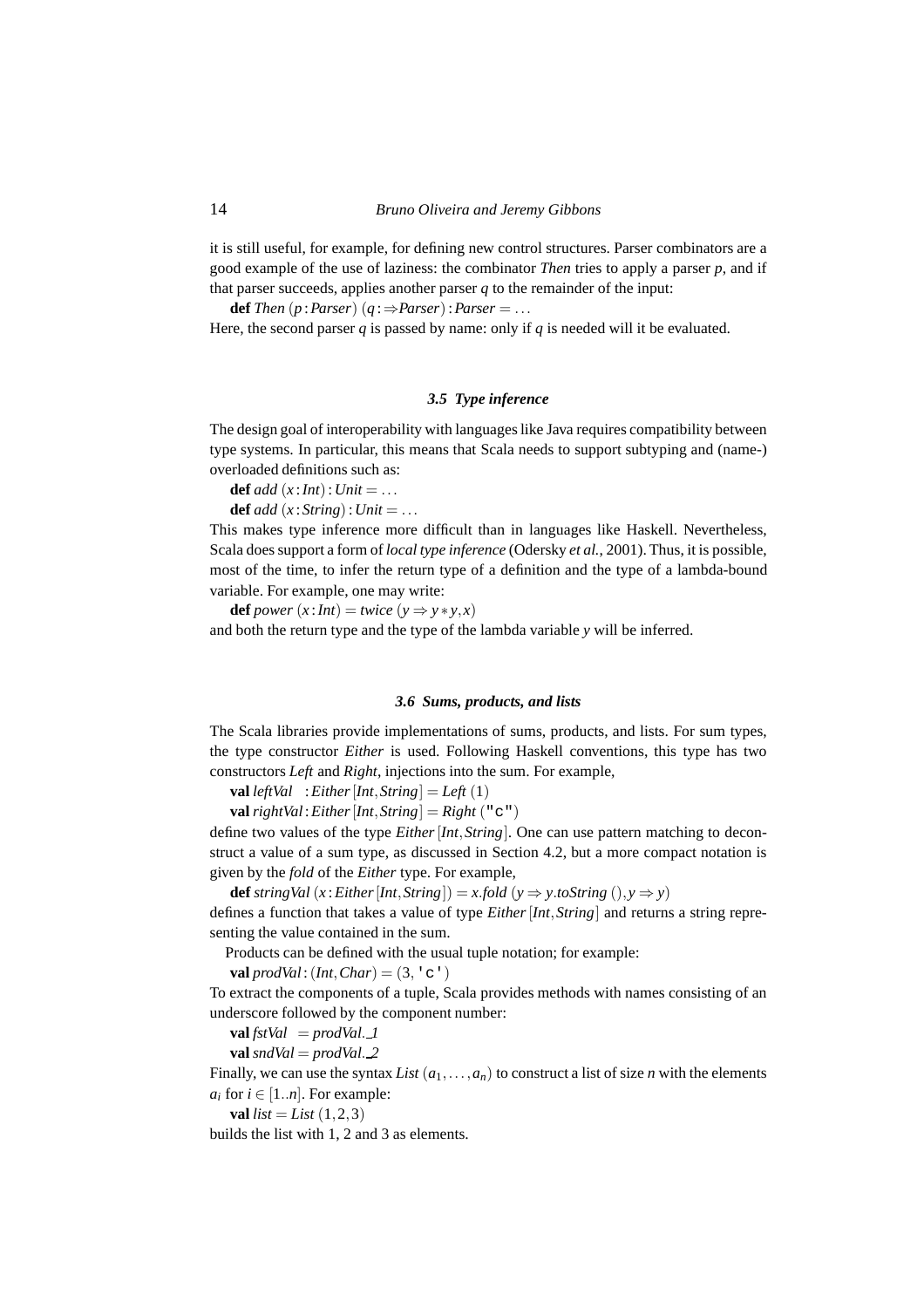# **4 Object-Oriented Programming in Scala**

Scala has a rich object system, including object-oriented constructs such as concrete and abstract classes, subtyping, and inheritance familiar from mainstream languages like Java or C#. Scala also incorporates some less commonly known concepts; in particular, there is a syntactic notion of *object*, and interfaces are replaced by the more general notion of *traits* (Schärli *et al.*, 2003), which can be composed using a form of mixin composition. Furthermore, Scala introduces the notion of *case classes*, instances of which can be decomposed using case analysis and pattern matching.

This section introduces a subset of the full Scala object system, sufficient to model all the programs in this paper.

# *4.1 Traits and mixin composition*

Instead of interfaces, Scala has the more general concept of *traits* (Schärli *et al.*, 2003). Like interfaces, traits can be used to define *abstract methods* (that is, method signatures). However, unlike interfaces, traits can also define concrete methods. Traits can be combined using *mixin composition*, making a safe form of *multiple inheritance* possible, as the following example demonstrates:

```
trait Hello {
  val hello = "Hello!"
}
trait HowAreU {
  val \, \textit{howAreU} = "How are you?"
}
trait WhatIsUrName {
  val whatIsUrName = "What is your name?"
}
trait Shout {
  def shout (str: String): String
}
```
This example uses traits in much the same way as one might have used classes, allowing the declaration of both abstract methods like *shout* and concrete methods like *hello*, *howAreU* and *whatIsUrName*. In a single-inheritance language like Java or C#, it would not be possible to define a subclass that combined the functionality of the four code blocks above. However, mixin composition allows any number of traits to be combined:

```
trait Basics extends Hello with HowAreU with WhatIsUrName with Shout {
  val \text{green} greet = \text{hello} + " + \text{howAreU}def shout (str: String) = str.toUpperCase ()
}
```
The trait *Basics* inherits methods from *Hello*, *HowAreU* and *WhatIsUrName*, implements the method *shout* from *Shout*, and defines a value *greet* using the inherited methods *hello* and *howAreU*.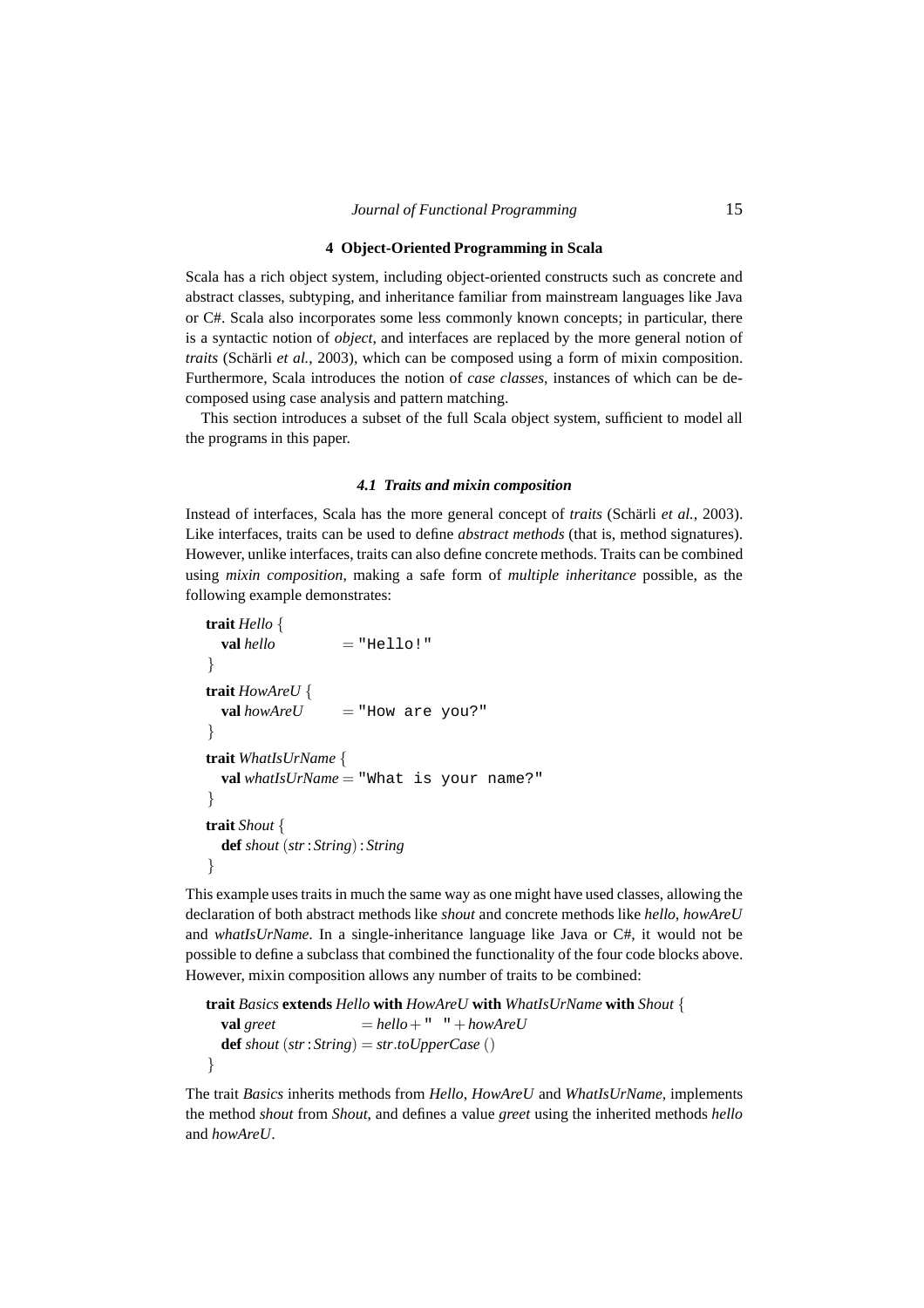16 *Bruno Oliveira and Jeremy Gibbons*

```
trait List[A]
case class Nil[A] extends List[A]
case class Cons[A](x:A, xs:List[A]) extends List[A]def len[a] (l:List[a]):Int = l match {
  case Nil () \Rightarrow 0
  case Cons(x, xs) \Rightarrow 1 + len(xs)}
def ins[a < : Ordered[a]] (x : a, l : List[a]) : List[a] = l match {
  case Nil () \Rightarrow Cons (x, Nil[a])case Cons (y,ys) \Rightarrow if (x ≤ y) Cons (x, Cons (y, ys))
                        else Cons (y, ins(x, ys))}
```
Fig. 3. Algebraic datatypes and case analysis in Scala.

#### *4.2 Objects and case classes*

New object instances can be created as in most object-oriented languages, by using the **new** keyword. For example, we could define a new *Basics* object by:

**def** *basics*<sub>1</sub> = **new** *Basics* () {}

Alternatively, Scala supports a distinct notion of **object**:

## **object** *basics*<sup>2</sup> **extends** *Basics*

Scala also supports the notion of a *case class*, which simplifies the definition of functions by case analysis. In particular, case classes allow the emulation of algebraic datatypes from conventional functional languages. Figure 3 gives definitions analogous to the algebraic datatype of lists and the length and (ordered) insertion functions. The trait *List*[*A*] declares the type of lists parametrized by some element type *A*; the case classes *Nil* and *Cons* act as the two constructors of lists. The function *len* is defined using standard case analysis on the list value. The definition of the function *ins* shows another case analysis on lists, and also demonstrates the use of *type-parameter bounds*: the list elements must be drawn from an ordered type.

Case classes do not require the use of the **new** keyword for instantiation, as they provide a more compact syntax inspired by functional programming languages:

**val**  $alist = Cons(3, Cons(2, Cons(1, Nil))))$ 

# *4.3 Higher-kinded types*

Type-constructor polymorphism and constructor classes have proven to be very useful in Haskell, allowing, among other things, the definition of concepts such as monads (Wadler, 1993), applicative functors (McBride & Paterson, 2008), and container-like abstractions. This motivated the recent addition of type-constructor polymorphism to Scala (Moors *et al.*, 2008). For example, a very simple interface for the *Iterable* class could be defined in Scala as: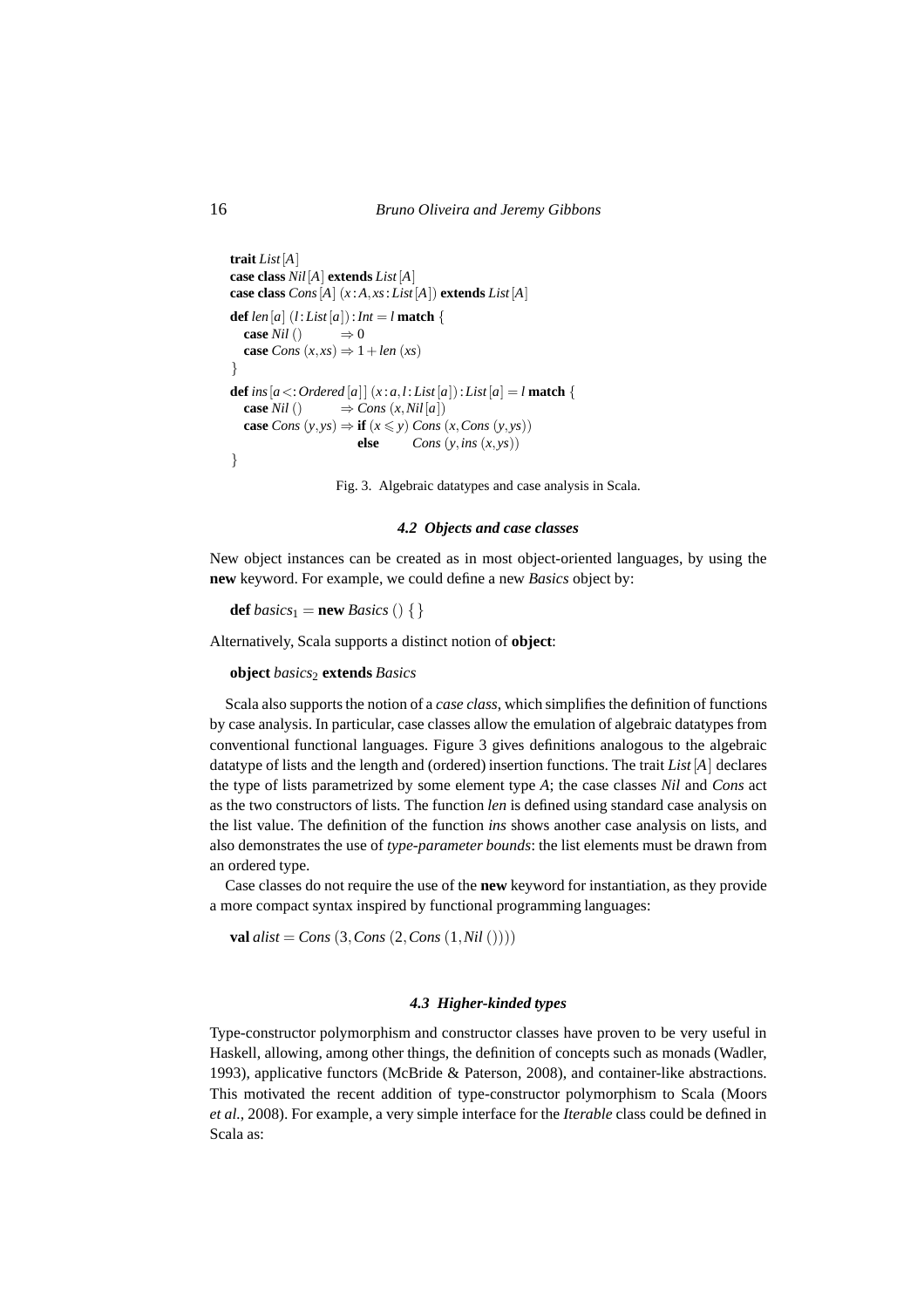```
trait SetInterface {
  type Set \Boxtype A
  def empty : Set[A]
  def insert (x :A,q : Set[A]): Set[A]
  def ext{ract}(q:Set[A]):Option[(A,Set[A])]}
trait SetOrdered extends SetInterface {
  type Set[X] = List[X]type A \leq: Ordered [A]def empty = Nil()def insert (x:A,q:Set[A]) = ins (x,q)def extract (q: Set[A]) = q match {
       case Nil () \Rightarrow None
       case Cons(x, xs) \Rightarrow Some(x, xs)}
}
```
Fig. 4. An abstract datatype for sets.

```
trait Iterable [A, Container[-]] {
  def map[B] (f:A \Rightarrow B): Container<sup>[B]</sup>
   def filter (p:A \Rightarrow Boolean):Container[A]}
```
Note that *Iterable* is parametrized by *Container* [1], a type that is itself parametrized by another type—in other words, *Container* is a type constructor. By parametrizing over the type constructor rather than a particular type *Container*[*A*], one can use the parameter in method definitions with different types. In particular, in the definition of *map*, the return type is *Container*[*B*], where *B* is a type parameter of the method *map*; with parametrization by types only, *map* would have to be homogeneous.

# *4.4 Abstract types*

Scala has a notion of *abstract types*, which provide a flexible way to abstract over concrete types used inside a class or trait declaration. Abstract types are used to hide information about internals of a component, in a way similar to their use in Standard ML (Harper & Lillibridge, 1994) and OCaml (Leroy, 1994). Odersky and Zenger (2005) argue that abstract types are essential for the construction of reusable components: they allow information hiding over several objects, a key ingredient of component-oriented programming.

Figure 4 shows a typical example of an ML-style abstract datatype for sets. The abstract trait *SetInterface* declares the types and the operations required by sets. The abstract types *A* and *Set* (which is a type constructor) are, respectively, abstractions over the element type and the shape of the set. The operations supported by the set interface are *empty*, *insert* and *extract*. The trait *SetOrdered* presents a concrete refinement of *SetInterface*, in which sets are implemented with lists and the elements of the set are ordered.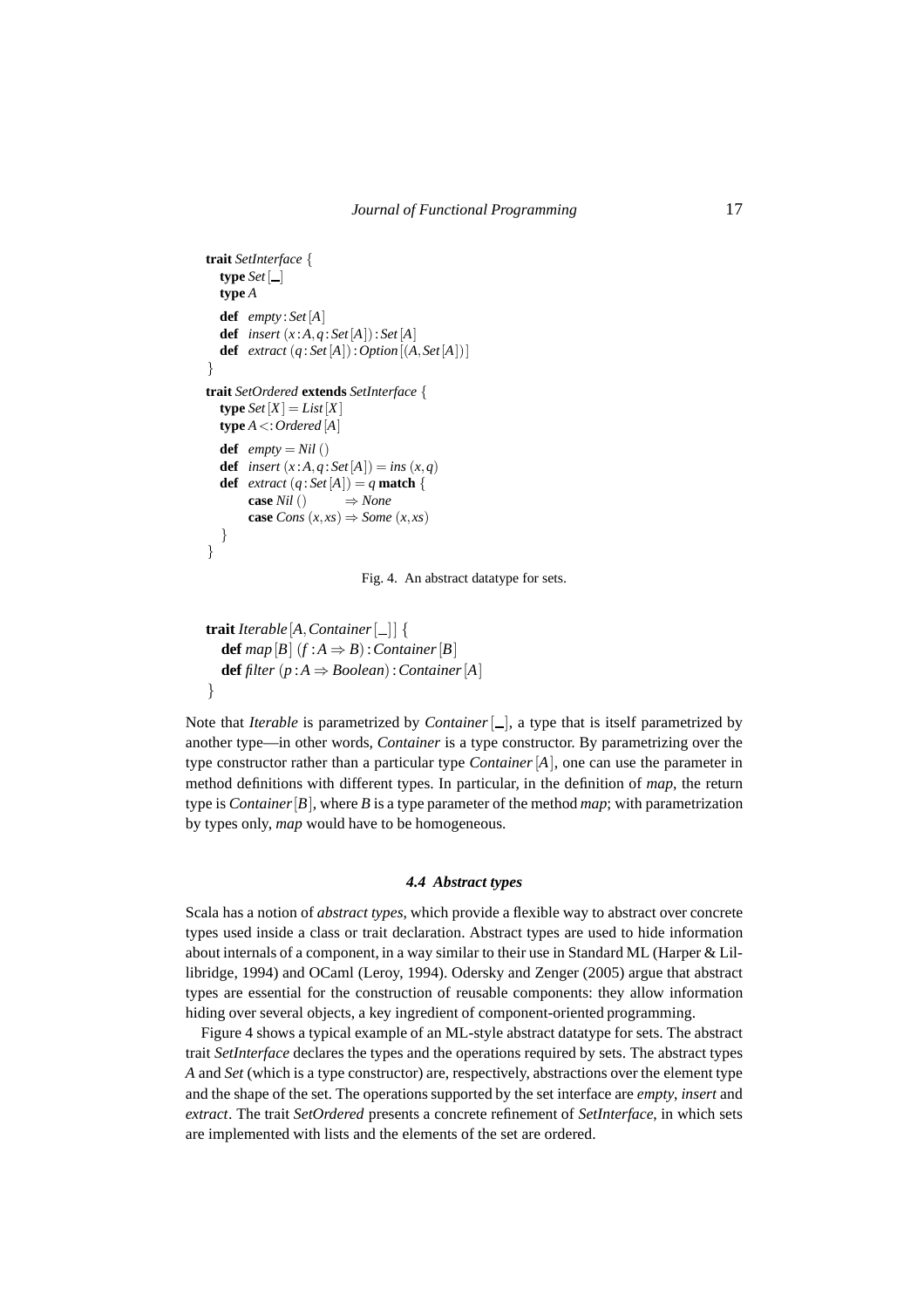18 *Bruno Oliveira and Jeremy Gibbons*

#### *4.5 Implicit parameters and type classes*

Scala's *implicit parameters* allow some parameters to be inferred implicitly by the compiler on the basis of type information; as noted by Odersky and others (Odersky, 2006b; Oliveira *et al.*, 2010), they can be used to emulate Haskell's type classes (Hall *et al.*, 1996). Consider this approximation to the concept of a monoid (Odersky, 2006a), omitting any formalization of the monoid laws:

```
trait Monoid [a] {
  def unit : a // unit of op
  def op (x : a, y : a) : a // associative
}
```
This is clearly analogous to a type class. An example object would be a monoid on strings, with the unit being the empty string and the binary operation being string concatenation.

```
implicit object strMonoid extends Monoid [String] {
  def unit = ""def op (x: String, y: String) = x \cdot concat(y)}
```
Again, there is a clear correspondence with an instance declaration in Haskell. Ignoring the **implicit** keyword for a moment, one can now define operations that are generic in the monoid:

```
def reduce[a] (xs: List[a]) (implicit m: Monoid[a]): a =if (xs.isEmpty) m.unit else m.op (xs.head,reduce (xs.tail) (m))
```
Now *reduce* can be used in the obvious way:

**def**  $test_1 = reduce(List("a", "bc", "def")) (strMonoid)$ 

However, one can omit the second argument to *reduce*, since the compiler has enough information to infer it automatically:

 $\textbf{def } test_2: String = reduce (List("a", "bc", "def"))$ 

This works because (a) the **implicit** quantifier in the object states that *strMonoid* is the default value for the type *Monoid* [*String*], and (b), the **implicit** quantifier in the function states that the argument *m* may be omitted if there exists an implicit object in scope with the type *Monoid* [*a*]. (If there are multiple such objects, the most specific one is chosen.) The second use of *reduce*, with the implicit parameter inferred by the compiler, is similar to Haskell usage; however, it is more flexible, because there is the option to provide an explicit value overriding the one implied by the type.

# **5 Generic Programming with Open Datatypes**

In this section, we present a Scala version of the Haskell approach based on datatypes of type representations described in Section 2.1. As shown in Section 4.2, Scala readily supports a form of algebraic datatypes, via case classes. It turns out that these algebraic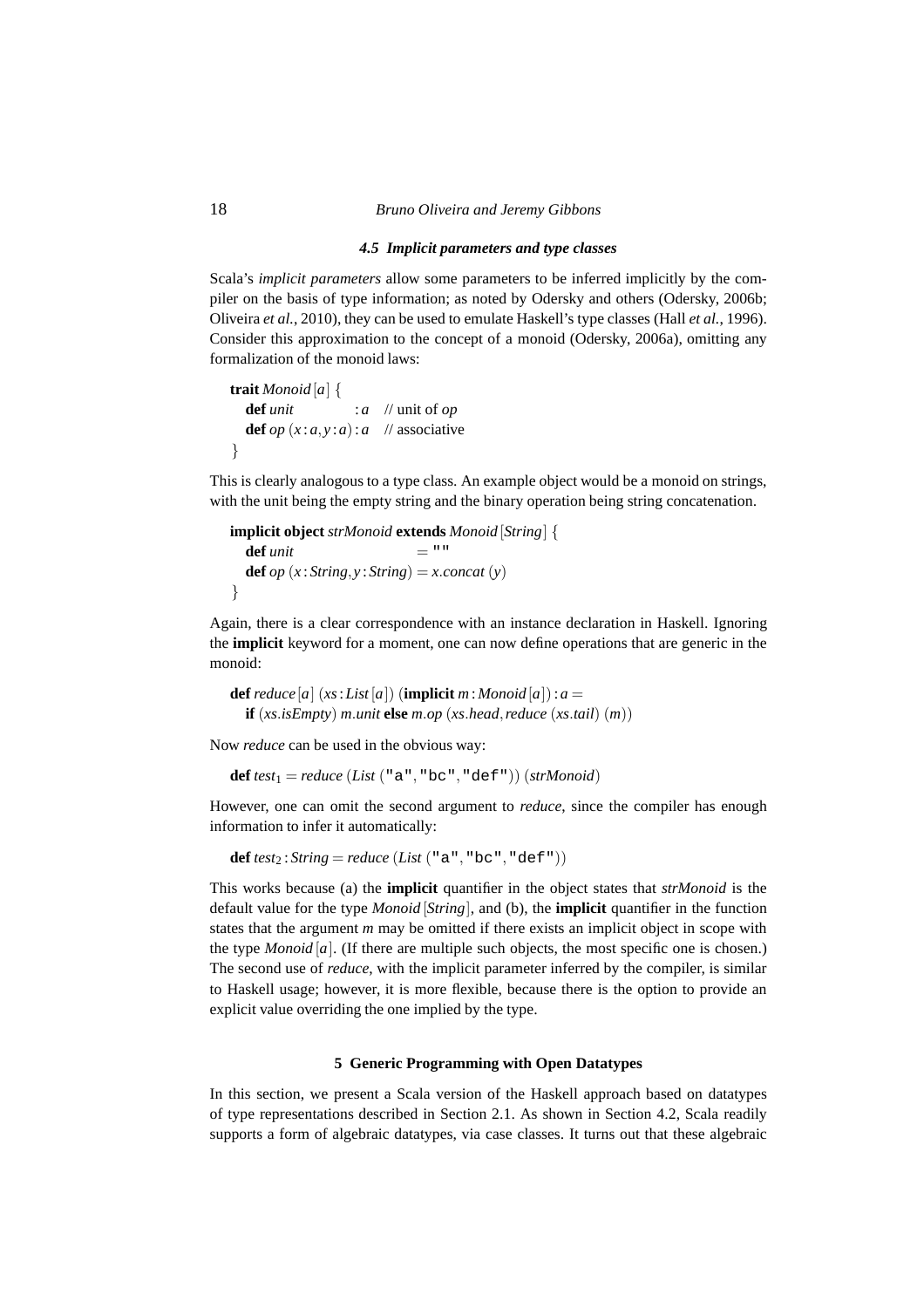**trait** *Rep*[*A*] **implicit object** *RUnit* **extends** *Rep*[*Unit*] **implicit object** *RInt* **extends** *Rep*[*Int*] **implicit object** *RChar* **extends** *Rep*[*Char*] **case class**  $RProd[A, B]$  ( $ra:Rep[A], rb:Rep[B]$ ) **extends**  $Rep[(A, B)]$ **case class** *RPlus*[*A*,*B*] (*ra* :*Rep*[*A*],*rb* :*Rep*[*B*]) **extends** *Rep*[*Either*[*A*,*B*]] **case class**  $RView[A,B]$  (*iso* : *Iso*  $[B,A], r:() \Rightarrow Rep[A])$  **extends**  $Rep[B]$ **implicit def**  $RepProd[a, b]$  (**implicit**  $ra : Rep[a], rb : Rep[b]) = RProd (ra, rb)$ **implicit def**  $\text{RepPlus}[a,b]$  (**implicit**  $\text{ra}: \text{Rep}[a], \text{rb}: \text{Rep}[b]) = \text{RP} \text{lus } (\text{ra},\text{rb})$ 

Fig. 5. Type representations in Scala.

datatypes are quite expressive, being effectively comparable to Haskell's GADTs. However, unlike the algebraic datatypes found in most functional programming languages, Scala allows an encoding of *open datatypes* (or, from an object-oriented programming perspective, *multi-methods* (Agrawal *et al.*, 1991)), enabling the addition of new variants to a datatype. This section exploits this encoding as a basis for a generic programming library with *open type representations*, and hence with support for (modular) *ad-hoc* cases.

# *5.1 Type representations and generic functions*

The trait *Rep*[*A*] in Figure 5 is a datatype of type representations. The three objects *RUnit*, *RInt*, *RChar* are used to represent the basic types *Unit*, *Int* and *Char*; these objects can be implicitly passed to functions that accept implicit values of type *Rep*[*A*]. The case classes *RPlus* and *RProd* handle sums and products, and the *RView* case class can be used to map datatypes into sums of products (and vice versa). The first argument of *RView* should correspond to an isomorphism, which is defined as:

**trait**  $Iso[A, B]$  { // *from* and *to* are inverses  $\text{def from}: A \Rightarrow B$ **def** *to* :  $B \Rightarrow A$ }

For example, the isomorphism between lists and their sum-of-products representation is given by *listIso*:

```
\textbf{def} fromList [a] = (l : List [a]) \Rightarrow l \textbf{match} {
   case Nil \Rightarrow Left({})\textbf{case} \, (x::xs) \Rightarrow \textbf{Right} \, (x, xs)}
def toList[a] = (s: Either[Unit,(a,List[a])]) \Rightarrow s match {
   case Left (\_) \Rightarrow Nil
   case Right(x, xs) \Rightarrow x::xs}
def listIso [a] =Iso [List[a],Either [Unit, (a, List[a])] (fromList) (toList)
```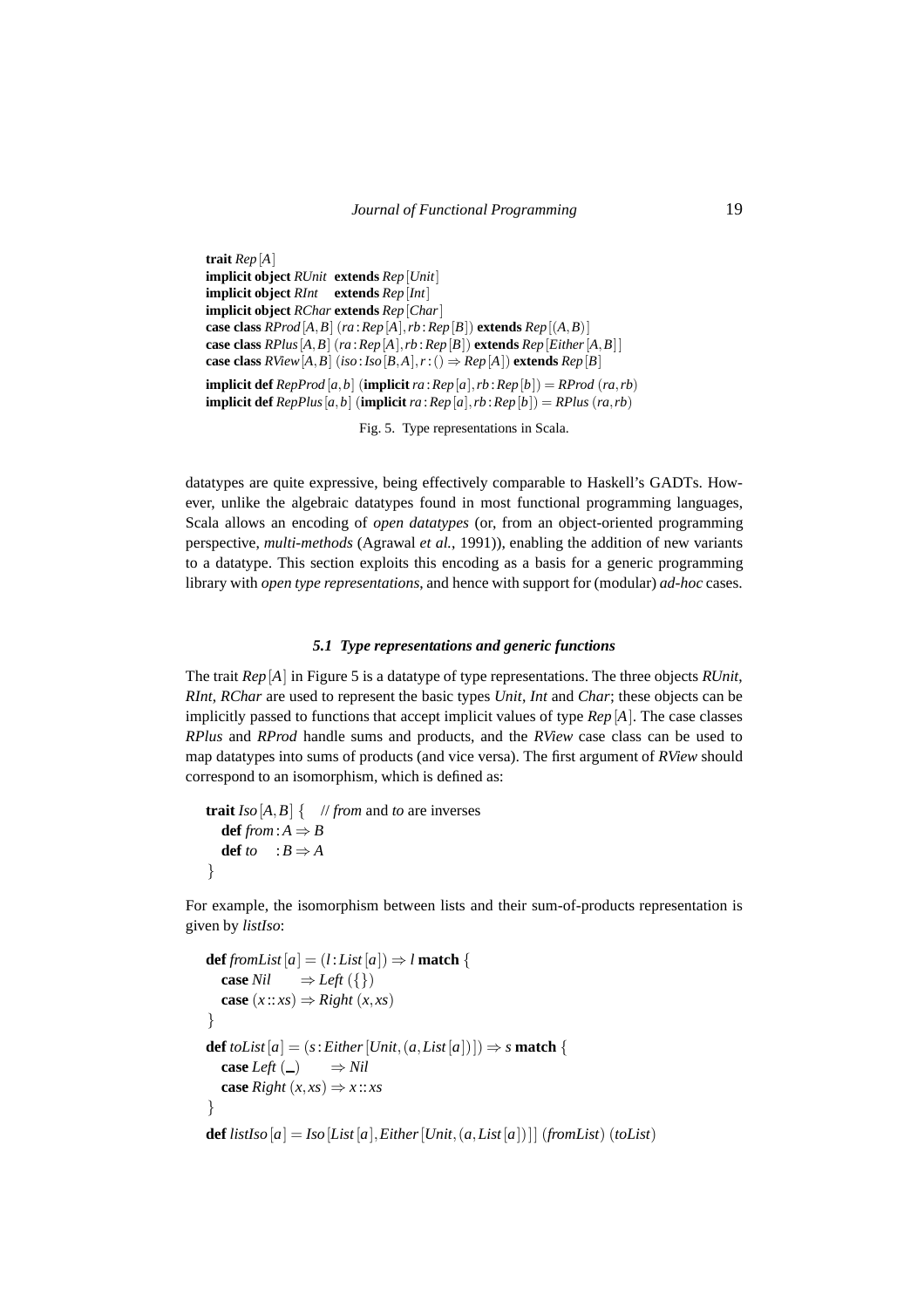Note that the second argument of *RView* should be lazily constructed. Unfortunately, Scala forbids the by-name qualification at that argument position, so we have to encode call-byname manually using the conventional 'thunk' technique.

As a simple example of a generic function, we present a serializer. The idea is that, given some *representable* type *t*, we can define a generic binary serializer by case analysis on the structure of the representation of *t*:

```
def serial[t] (x:t) (implicit r: Rep[t]): String =
   r match {
      case \frac{R}{\cdot} i \Rightarrow ""
      case RInt \Rightarrow encodeInt (x)
      case RChar \Rightarrow encodeChar(x)case RPlus (a,b) \Rightarrow x,fold (\text{``0''} + \text{serial } (\_) (a), \text{''1''} + \text{serial } (\_) (b))case RProd (a,b) \Rightarrow serial (x.1)(a) + serial (x.2)(b)case RView (i, a) \Rightarrow serial (ifrom (x)) (a ())}
```
For the purposes of presentation, we encode the binary representation as a string of zeroes and ones rather than a true binary stream. The arguments of *serial* are the value *x* of type *t* to encode and a representation of *t* (which may be passed implicitly). For the *Unit* case, we return an empty string; for *Int* and *Char*, we assume primitive encoders *encodeInt* and *encodeChar*. The case for sums applies the *fold* method (defined in the *Either* trait) to the value *x*; in case *x* is an instance of *Left*, we encode the rest of the value and prepend 0; in case *x* is an instance of *Right*, we encode the rest of the value and prepend 1. The case for products concatenates the results of encoding the two components of the pair. Finally, for the view case, we convert the value *x* into its sum-of-products equivalent and apply the serialization function to that.

### *5.2 Open type representations and ad-hoc cases*

In Scala, datatypes may be open to extension—that is, it is possible to introduce new variants; in the case of type representations, it means that we can add new constructors for representations of new types. This is useful for ad-hoc cases in generic functions that is, to provide a behaviour different from the generic one for a particular datatype in a particular generic function.

For example, suppose that we want to use a different encoding of lists than the one derived generically: it suffices to encode the length of a list, followed by the encodings of each of its elements. For long lists, this encoding is more efficient than the generic behaviour obtained from the sum-of-products view, which essentially encodes the length in unary rather than binary format. In order to be able to define an ad-hoc case, we first need to extend our type representations with a new case for lists.

**case class** *RList*[*A*] (*a* :*Rep*[*A*]) **extends** *RView*[*Either*[*Unit*,(*A*,*List*[*A*])],*List* [*A*]]  $(listIso,() \Rightarrow RPlus (RUnit, RProd (a, RList (a))))$ **implicit def**  $RepList[a]$  (**implicit**  $a$  :  $Rep[a]$ ) =  $RList(a)$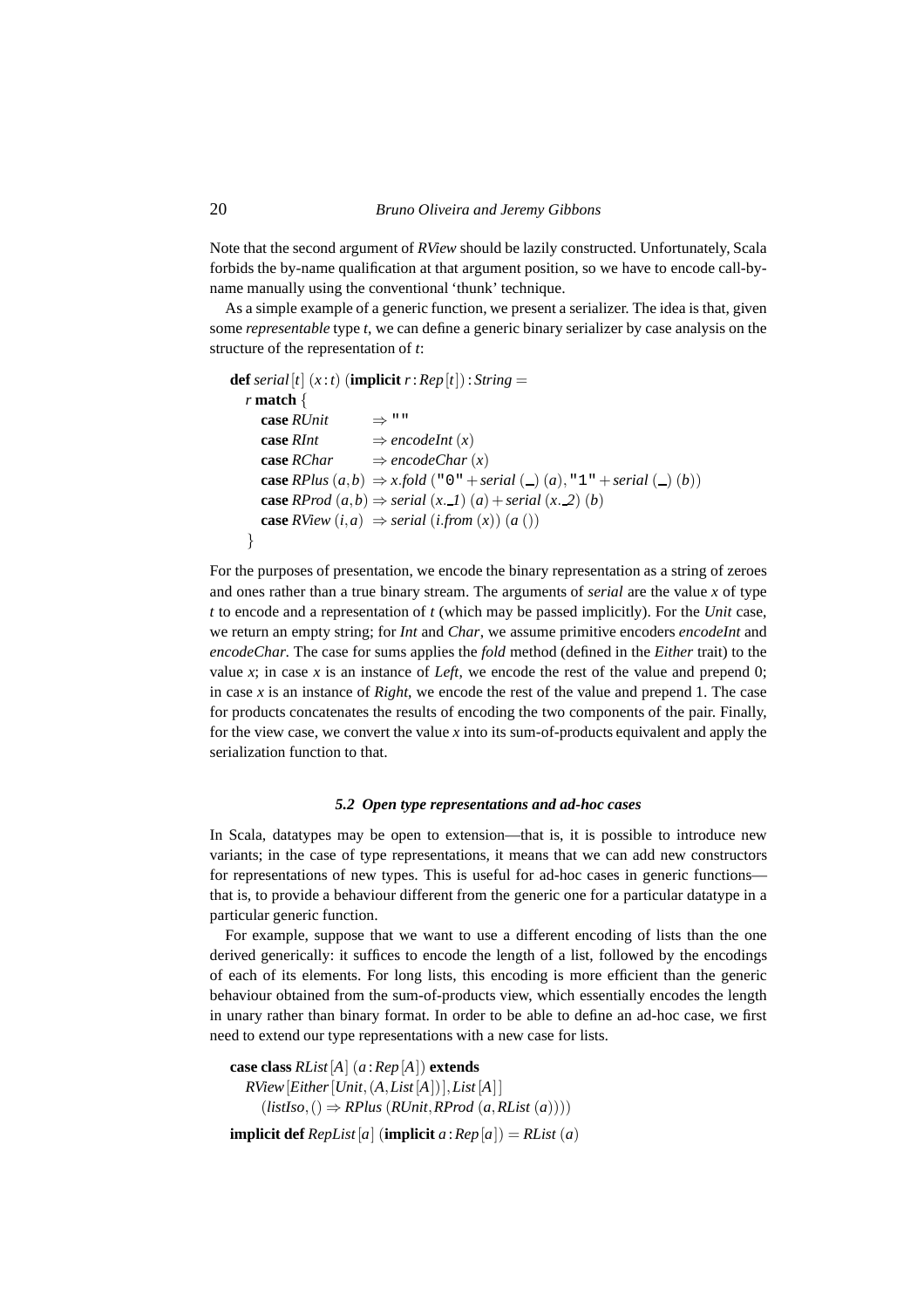This is achieved by creating a subtype of *RView*, using the isomorphism between lists and their sum-of-products representation. Notice that *RList* depends on itself; had this representation parameter not been made lazy, the representation would unfold indefinitely. The function *RepList* yields a default implicit representation for lists, given a representation of the elements.

With the extra case for lists, we can have an alternative serialization function with a special case for lists:

```
def serial<sub>1</sub> [t] (x:t) (implicit r: Rep[t]): String =
   r match {
       case \frac{RUnit}{=} \Rightarrow ""
       \csc{base} RInt \Rightarrow \sec{od}elnt(x)case RChar \Rightarrow encodeChar(x)case RPlus (a,b) \Rightarrow x,fold ("0" + serial<sub>1</sub> (_) (a), "1" + serial<sub>1</sub> (_) (b))
       \cose RList(a) \Rightarrow serial_1(x.length) +x.map (serial<sub>1</sub> (_)(a)).foldRight ("") ((x,y) \Rightarrow x + y)
       case RView (i, a) \Rightarrow</math> <i>serial</i><sub>1</sub> <math>(i</math><i>.from</i> <math>(x)</math><sub>1</sub><math>)(a()</math>}
```
The definition of *serial*<sub>1</sub> is essentially the same as *serial*, except that there is an extra case for lists, producing an encoding of the list length followed by the encodings of its elements.

# *5.3 Inheritance of generic functions*

The definition of the *serial*<sup>1</sup> generic function is somewhat unsatisfactory, because it involves code duplication. Scala, being an object-oriented language, supports inheritance. However, to make use of inheritance on generic functions, we need to adapt our programs to use classes instead of function definitions: the serialization function *serial* has to be rewritten as follows:

```
trait Producer[a] {
  def apply[t](x:t) (implicit r:Rep[t]) : a}
case class Serial extends Producer[String] {
  def apply[t] (x : t) (implicit r : Rep[t]): String = r match {
     case \text{RUnit} \Rightarrow ""
     \csc{base} RInt \Rightarrow encodeInt (x)
     case RChar \Rightarrow encodeChar(x)case RPlus (a,b) \Rightarrow x.fold ( "0" + apply ( ) (a), "1" + apply ( ) (b))
     case RProd (a,b) \Rightarrow apply(x,1)(a) + apply(x,2)(b)case RView (iso,a) \Rightarrow apply (iso.from (x)) (a ())
  }
}
```

```
object serial extends Serial
```
The trait *Producer* defines a 'template' for generic producer functions such as serialization, and can be reused for other producers. The case class *Serial* is a subclass of *Producer*, im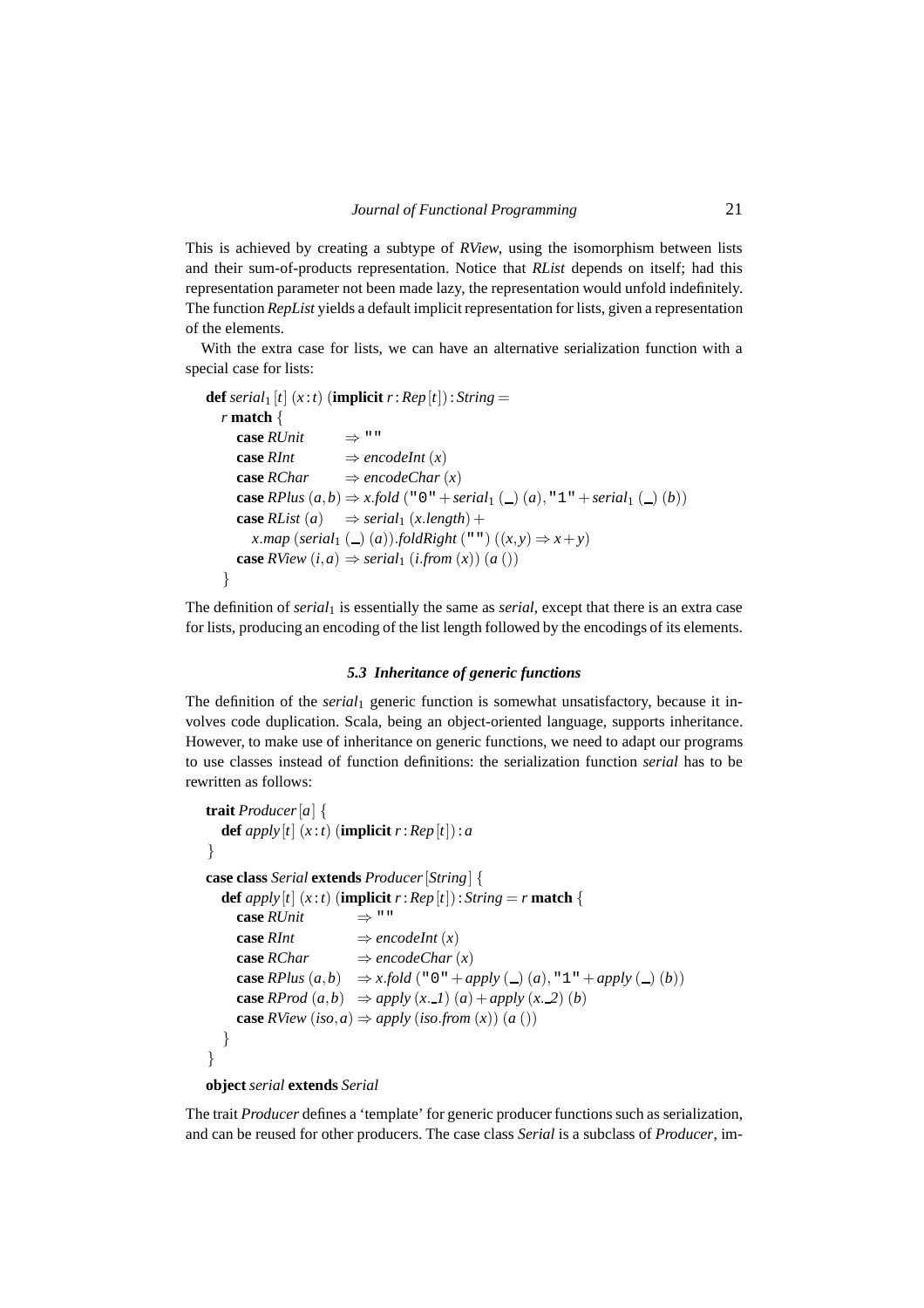plementing the *apply* method. The definition of *serial* is recovered by an object extending *Serial*. Scala treats methods named *apply* specially, allowing the use of the conventional function application notation for invocation: we can write *o* (*arg*) instead of *o*.*apply* (*arg*), and *serial* (*List* (1)) instead of *serial*.*apply* (*List* (1)).

The advantage of writing the generic function in this style, rather than more directly using a function definition, is that inheritance allows the definition to be reused. For example, instead of repeating all the cases in *serial*<sub>1</sub>, we could write the following:

```
case class Serial1 extends Serial {
   override def apply[t] (x : t) (implicit r : Rep[t]): String = r match {
      case RList (a) \Rightarrowapply (x.length) + xmap (apply \left(\_\right) \left(\frac{a}{b}\right).foldRight ("") \left(\frac{x}{y}\right) \Rightarrow x+y\case \_\rightarrow \textbf{super}.apply(x)(r)}
}
```

```
object serial1 extends Serial1
```
The case class *Serial*<sub>1</sub> inherits from *Serial* and adds a special case for lists, overriding the generic definition. The default case ' ' uses **super** to invoke the definition of *apply* from *Serial* whenever the argument is not a list representation. The definition of *serial*<sup>1</sup> is once again recovered by an object extending the class *Serial*<sup>1</sup> that represents the generic function. The following shows how client code can use the new versions of *serial* and *serial*1:

**val** *testSerial* = *serial*  $(List(1))$ **val** *testSerial*<sub>1</sub> = *serial*<sub>1</sub> (*List* (1))

#### *5.4 Evaluation of the approach*

The Scala approach presented in this section compares favourably with the Haskell approach using GADTs to encode type representations, which was presented in Section 2.1. While it is true that the code to define the representation type is somewhat more verbose than the Haskell equivalent, we no longer need to create a separate type class to allow implicit construction of representations. Implicit representations may not be strictly necessary for a generic programming library, but they are very convenient, and nearly all approaches provide them. The definition of generic functions using type representations is basically as straightforward in Scala as in Haskell; no significant additional verbosity is involved.

In Haskell, it is difficult to extend a datatype with new variants, which has drawbacks from a generic programming point of view, as discussed in Section 2.3.3. In contrast, in Scala, adding a new variant is essentially the same as adding a new subclass. While it would be possible to overcome Haskell's extensibility limitations with the *open datatypes* proposal (Löh & Hinze, 2006), Scala's case classes have an extra advantage when compared to that proposal. In Scala, we can mark a trait as **sealed**, which prohibits direct subclassing of that trait outside the module defining it. Still, we can extend *subclasses* even in a different module. Therefore, we could have marked the trait *Rep* [*A*] as sealed; but modular extension of *RView* would still be allowed. The nice thing about this solution is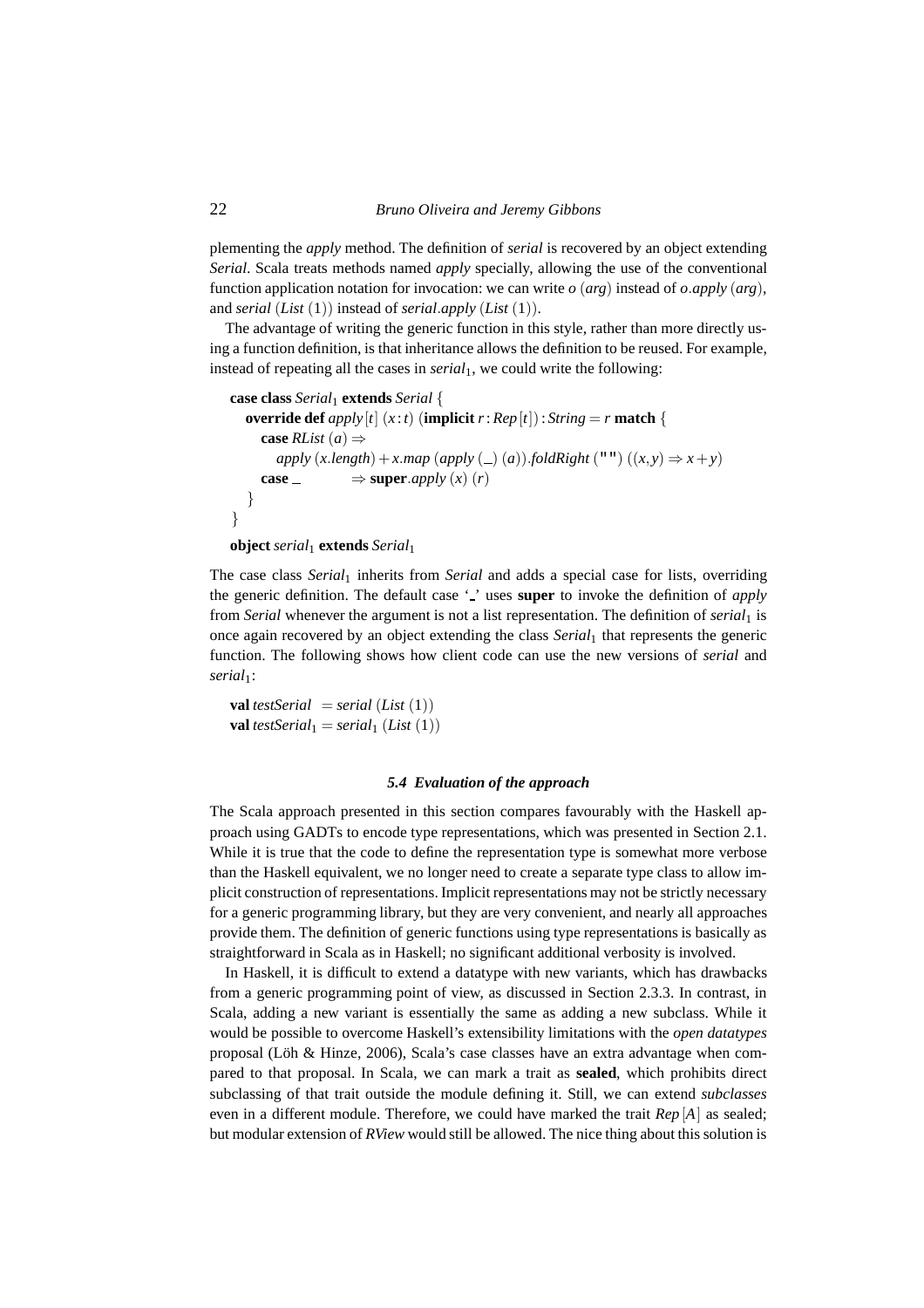```
trait Total[A] {
   def total :A ⇒ Int
}
def \text{gtotal}[A] (x:A) (implicit t: \text{Total}[A]): \text{Int} = t.\text{total}(x)implicit object totalUnit extends Total[Unit] {
   def total = \Rightarrow 0
}
implicit object totalInt extends Total[Int] {
   def total = x \Rightarrow x}
implicit def totalPair[a, b] (implicit totalA: Total[a], totalB: Total[b]) =
  new Total[(a,b)] {
     def total = \{case (x, y) \Rightarrow totalA.total (x) + totalB.total (y)}
   }
implicit def totalEither [a,b] (implicit totalA: Total[a], totalB: Total[b]) =
   \textbf{new} Total [Either[a,b]] {
     def total = {
        case Left (x) \Rightarrow totalA.total (x)case Right(y) \Rightarrow totalB. total(y)}
   }
implicit def totalList[a] (implicit totalA: Total[a]) = new Total[List[a]] {
   def total = x \Rightarrow gtotal (fromList (x))
}
```


that we can be sure that a fixed set of patterns is exhaustive, so it is easier to avoid patternmatching errors. Scala even has coverage checking of patterns when using case analysis on values of sealed types, warning about any missing cases.

Finally, inheritance allows one to reuse code from existing generic functions. However, generic functions need to be written using classes instead of function definitions, which is a bit more verbose and less direct. Nonetheless, reuse of generic functions is an important and useful feature to have, and the native support provided by Scala makes this feature quite usable.

# **6 Generic Programming with Type Classes**

This section shows how to implement a Scala equivalent for the simple generic programming approach based on type classes presented in Section 2.2. Following Section 4.5, the key idea is to use Scala's implicits mechanism instead of Haskell's type classes.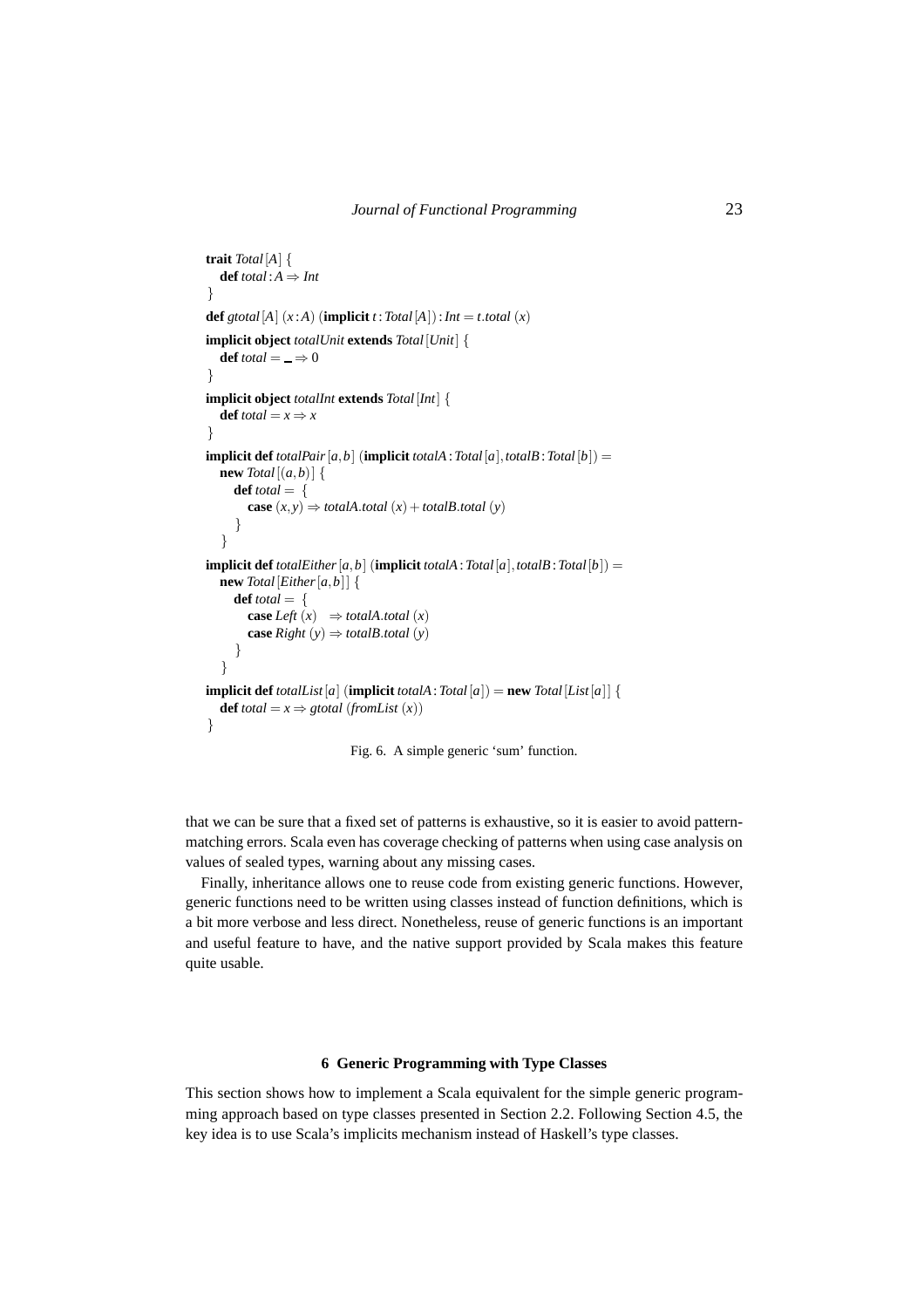# *6.1 Simple extensible generic functions*

Figure 6 shows a Scala implementation of the Haskell code presented in Figure 1. The trait *Total*[*A*] plays a role similar to that of the class *Total* in the Haskell version: it defines an interface containing a function *total* that takes a value of type *A* and returns an integer. The *gtotal* function provides an interface to the sum function, constructing the dictionary implicitly; this is not needed in the Haskell version. However, unlike with the type class version, such a dictionary can also be passed explicitly. The *totalUnit*, *totalInt*, *totalPair* and *totalEither* definitions are analogous to the type class instances for units, integers, products and sums. One notable difference is the explicit selection of the dictionary in which to find a subsidiary sum function; for example, in the definition for pairs, *totalA*.*total* selects the sum function from the first dictionary argument. For lists, the *gtotal* function is used instead, allowing the dictionary to be automatically inferred by the compiler. (The function *fromList* was defined in Section 5.1.)

# *6.2 Local redefinition*

With the Scala approach, local redefinition is possible. For example, we can obtain a generic function that counts the integers in a structure by using a different dictionary for integers:

**object** *countInt* **extends** *Total*[*Int*] { **def** *total* =  $x \Rightarrow 1$ } **val**  $x =$  *gtotal* (*List* (1,2,3)) **val**  $y =$  *gtotal* (*List* (1,2,3)) (*totalList* (*countInt*))

The values *x* and *y* are computed by calling the same generic function *gtotal* on the same list; however, in the second case, a local redefinition of the dictionary to use for integers means that the result is 3 rather than 6. (Given this facility for local redefinition, it would be reasonable to make the basic function a generic 'counter', returning zero for each base case, and to expect some cases to be locally redefined for each use.)

# *6.3 Exotic types*

In the Haskell approach using type classes, exotic types such as nested datatypes or datatypes with higher-kinded type arguments presented a challenge; in Scala, they pose less of a problem. For example, the type of generalized trees can be defined as follows:

**sealed case class**  $GRose[F[\_],A]$  ( $x:A, children: F[GRose[F,A]])$ 

It is possible to define an implicit representation for the generic sum function using an approach similar to the *polymorphic predicates* technique, as discussed in Section 2.3.6.

```
implicit def totalGRose[F[ ],A] (implicit totalA: Total[A],
  totalF : \{def apply[B] (implicit totalB: Total[B]): Total[F[B]]\}) =\textbf{new} Total [GRose [F,A]] {
        def total = r \Rightarrow totalA.total (r.x) +
```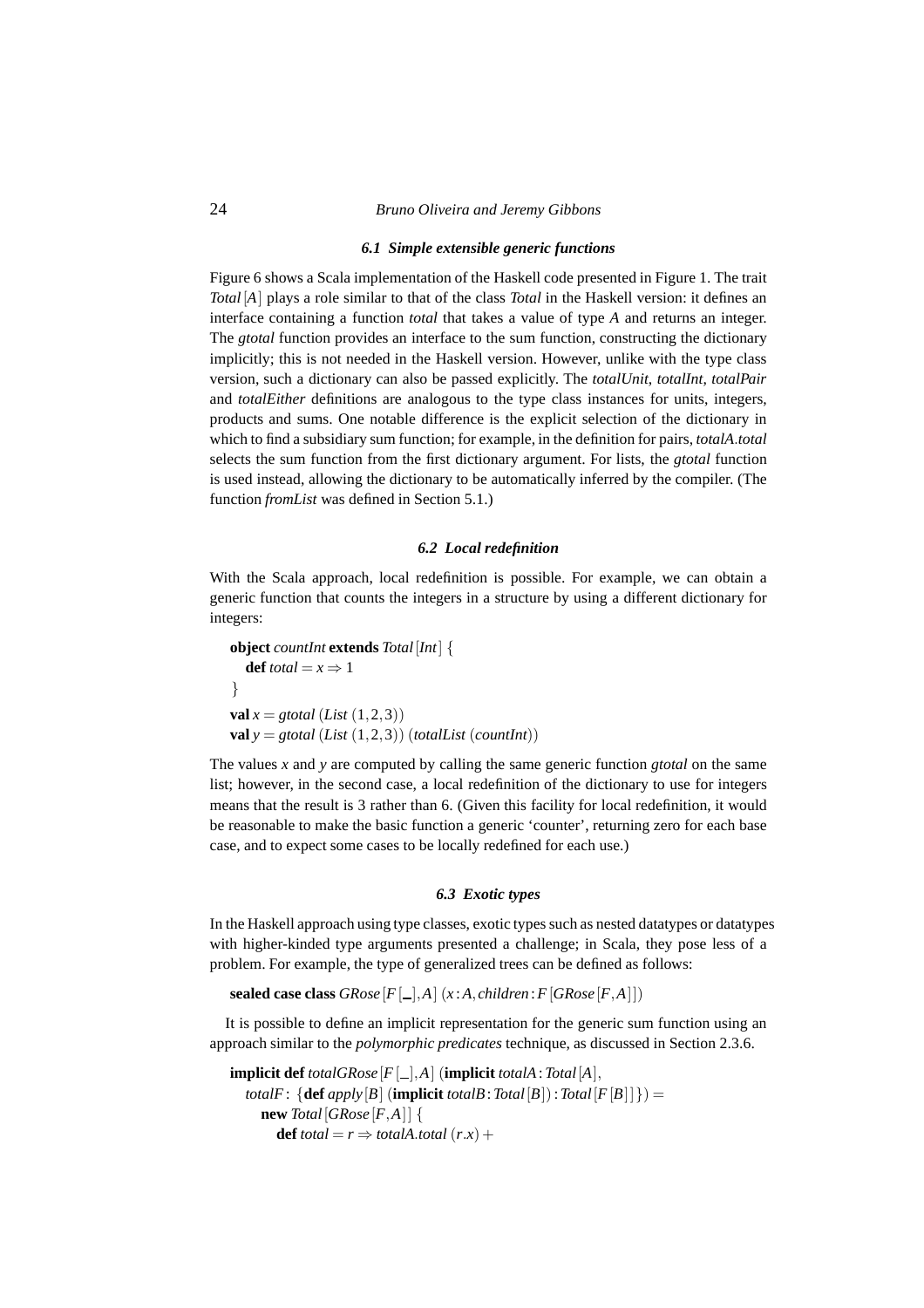$$
totalF (totalGRose [F,A] (totalA, totalF)). total (r. children)
$$

However, Scala currently does not support type inference for datatypes with higher-kinded type arguments, so in the definition above it is necessary to explicitly construct the dictionary

```
totalF (totalGRose[F,A] (totalA,totalF))
```
}

so that the dictionary constructor function *totalGRose* can be passed the type constructor argument *F*. To emulate polymorphic predicates, such as the *totalF* argument of *totalGRose*, we have to encode higher-ranked types; this is not too hard using *structural types*, as discussed in more detail in Section 10.3. It is also necessary to provide a dictionary object that fits the interface required for *totalF* values:

```
implicit object totalList2 {
  def apply[a] (implicit totalA: Total[a]): Total[List[a]] =totalList[a] (totalA)
}
```
Having set up all this machinery, we can now apply generic sum to generalized rose trees:

```
{\bf val} myRose : GRose [List,Int] = GRose [List,Int] (3,Nil)
def test (rose : GRose [List,Int]) (implicit totalR: (Total [GRose [List,Int]])) =
  totalR.total (rose)
```
**def** *testCount* :*Int* = *test* (*myRose*) (*totalGRose*[*List*,*Int*] (*countInt*,*totalList2*))

The function *test* takes a value *rose* of type *GRose* [*List*,*Int*] and an implicit dictionary for the generic sum function, and returns the result of applying the appropriate member of this dictionary to the rose tree. The function *testCount* applies this function to a particular rose tree and an explicit dictionary for generalized rose trees, returning the result 1. Unfortunately, the dictionary cannot be constructed automatically, because the higher-kinded type *List* cannot be inferred.

### *6.4 Evaluation of the approach*

Not surprisingly, the Scala approach has some additional verbosity when compared to the Haskell one, in particular with the long-winded syntax for implicits. In the Scala approach, a *gtotal* function is required in order to be able to pass a dictionary explicitly, while in Haskell no such definition is necessary. However, *gtotal* can be used for passing arguments both implicitly and explicitly, while in Haskell only implicit dictionaries are possible. Exotic types pose a challenge to Scala, as they do for Haskell, but for different reasons. In Scala, there is no native support for higher-ranked types; they have to be encoded, which adds extra overhead. Furthermore, the current version of Scala does not yet support type inference for higher-kinded types; in practice, this means that it is essentially not possible to automatically infer dictionaries that involve higher-kinded types. Having to write those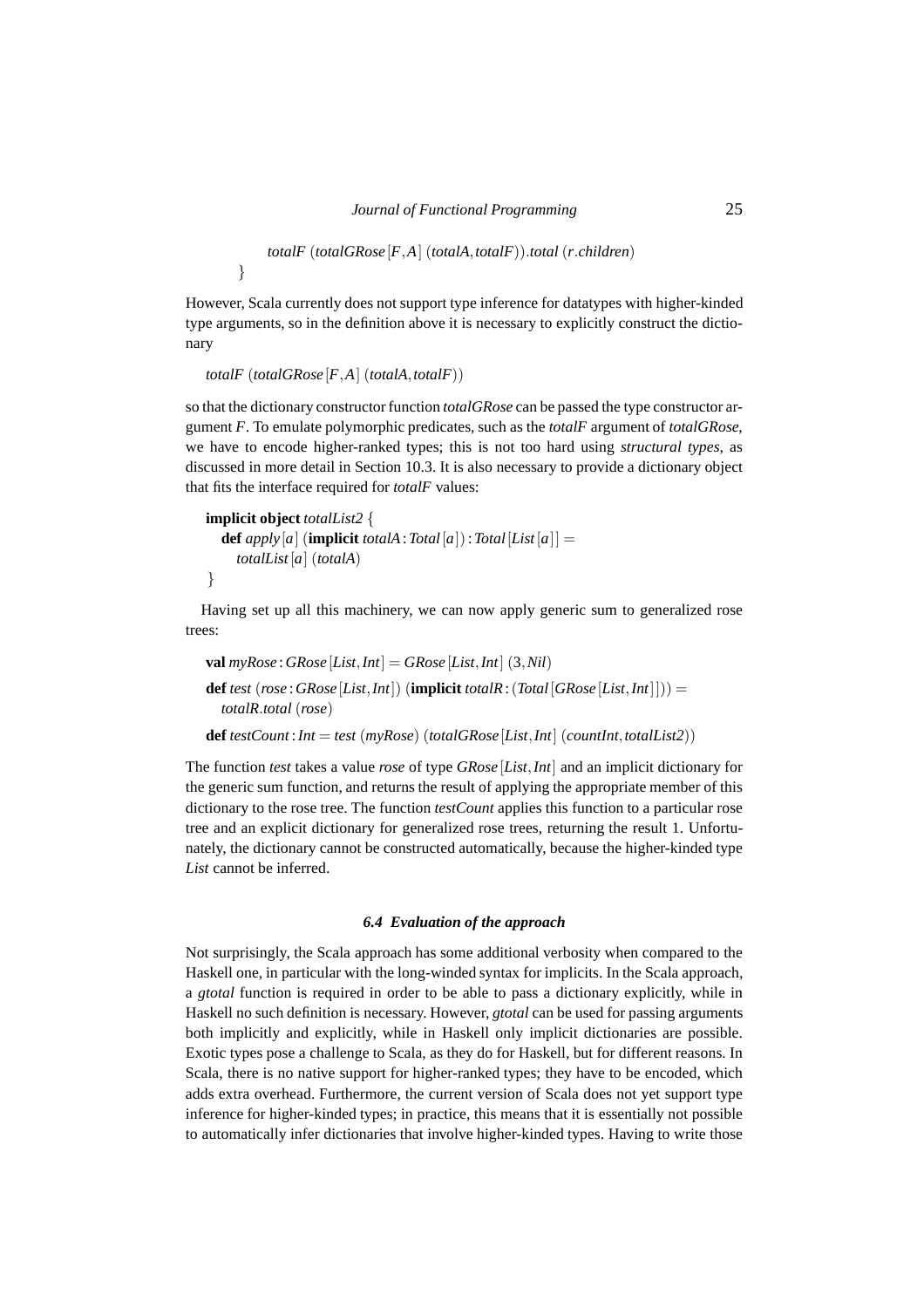dictionaries manually is tedious. However, in the Scala approach, local redefinition is possible, and can be used in a convenient way.

In summary, the Scala approach is a bit more verbose than the corresponding Haskell version, but it is also more expressive, since both local redefinitions and polymorphic predicates are possible. However the latter feature has some significant overhead that makes it impractical to use.

#### **7 Generic Programming with Encodings of Datatypes**

This section presents the first of three case studies on existing DGP approaches. Building on Section 4.5, which showed how implicit parameters can be used for type-class-style programming, a Scala implementation of the *Generics for the Masses* (GM) technique (Hinze, 2006) is shown. Furthermore, we discuss two distinct techniques for reusing generic functions in Scala: *reuse by inheritance* and *local redefinition*. (Moors (2007) provides an alternative Scala tutorial on GM.)

# *7.1 Generics for the masses, in Haskell*

Figure 7 shows the essence of the GM approach in Haskell. The constructor class *Generic* is used to represent the type of generic functions. The parameter *g* represents the generic function, and each of the member functions of the class encodes the behaviour of that generic function for a specific structural case. Generic functions over user-defined types can be defined using the *view* type case: an isomorphism between the datatype and its structural representation must be provided. Instances of the type class *Rep* denote representable types; each such instance consists of a method *accept* that selects the appropriate behaviour from a generic function.

A new generic function is represented as an instance of *Generic*, providing an implementation for each structural case. For instance, consider a generic template for functions that compute some integer measure of a data structure. Each case is a record of type *Count a* for some type *a*, which contains a single function *count* of type  $a \rightarrow Int$  that can be used for a structure of type *a*. The function *gCount*, which is the actual generic function, simply extracts the sole field *count* from a record of the appropriate type, built automatically by *accept*. For sums, products, and user-defined datatypes, it does the 'obvious' thing: choosing the appropriate branch of a sum, adding the counts of the two components of a product, and unpacking a view and recursively counting its contents; it counts zero for each of the base cases, but these can be overridden to implement more interesting behaviour.

# *7.2 Generics for the masses, in Scala*

Figure 8 presents a translation of the code in Figure 7 into Scala. The trait *Generic* is parametrized with a higher-kinded type constructor *G*. As in Haskell, there are methods for sums, products, the unit type, and also a few built-in types such as integers and characters; for sums and products, which have type parameters, we need extra arguments that define the generic functions for values of those type parameters. The *view* case uses an isomorphism to adapt generic functions to existing datatypes; the ' $\Rightarrow$ ' before the type *G*[*a*] signals that that parameter is passed by name.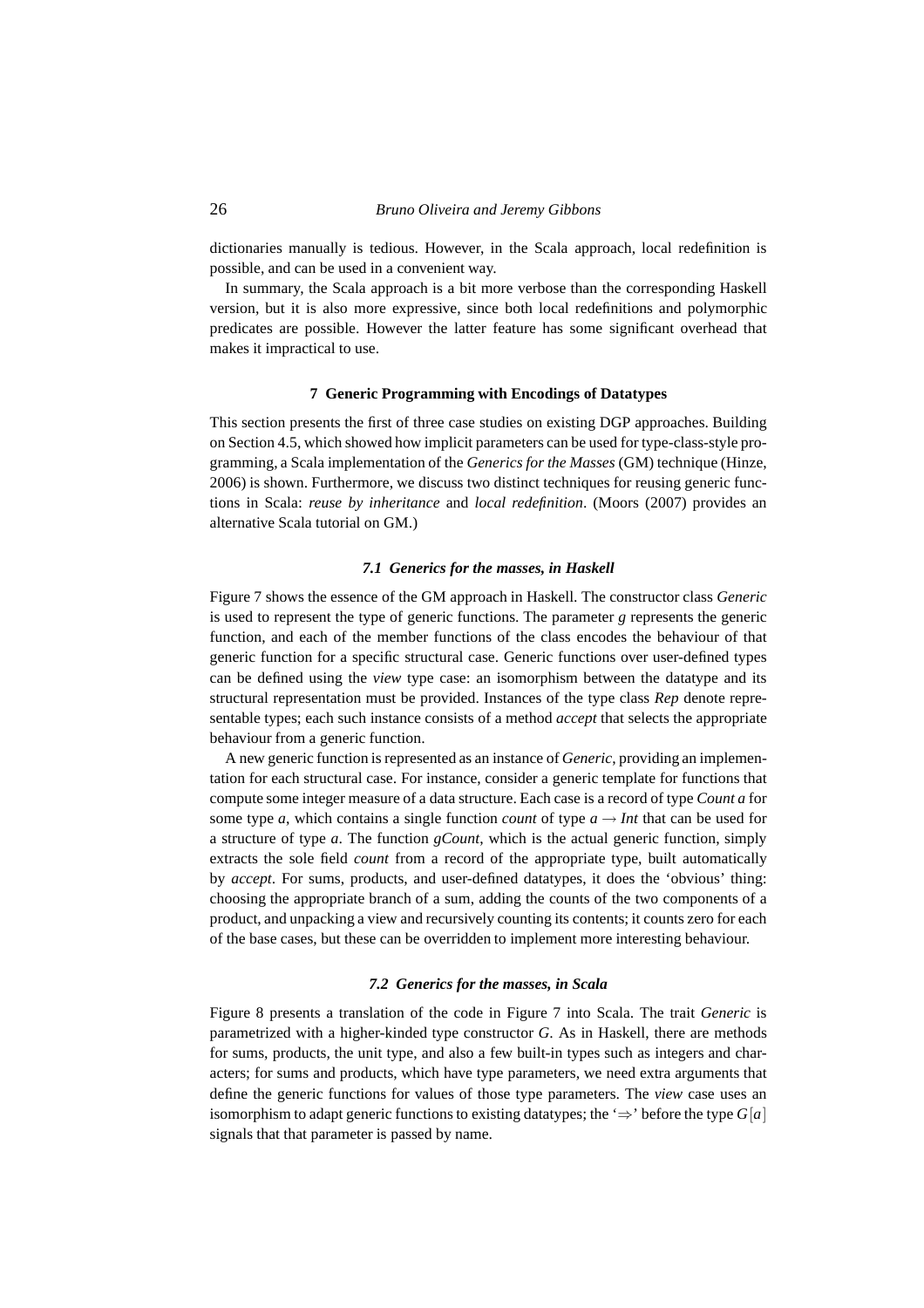```
class Generic g where
   unit :: g Unit
  plus :: g a \rightarrow g b \rightarrow g (Sum a b)prod :: g a \rightarrow g b \rightarrow g (Prod a b)view ::Iso b a \rightarrow g a \rightarrow g b
   char :: g Char
   int :: g Int
class Rep a where
   accept ::Generic g \Rightarrow g a
instance Rep Unit where
  \begin{array}{rcl} \textit{accept} & = \textit{unit} \end{array}instance Rep Char where
  accept = char
instance Rep Int where
  accept = intinstance (Rep a, Rep b) \Rightarrow Rep (Sum a b) where
  accept = plus accept accept
instance (Rep a, Rep b) \Rightarrow Rep (Prod a b) where
  accept = prod accept accept
newtype Count a = Count \{count : : a \rightarrow Int\}instance Generic Count where
  unit = Count(\lambda \rightarrow 0)char = Count (\lambda \rightarrow 0)
  int = Count (\lambda \rightarrow 0)
  plus a b = Count (\lambda x \rightarrow \textbf{case} \ x \textbf{ of } \ \{Inl \ l \rightarrow count \ a \ l; Inr \ r \rightarrow count \ b \ r\})prod a b = Count (\lambda (Prod x y) \rightarrow count a x + count b y)view iso a = Count (\lambda x \rightarrow count a (from iso x))
gCount :: Rep a \Rightarrow a \rightarrow IntgCount = count accept
```
Fig. 7. Generics for the masses in Haskell

The trait *Rep* [*T* ] has a single method *accept*, which takes an encoded generic function of type *Generic* [*G*]. The Scala implementation of the subclasses of *Rep* [*T*] is almost a transliteration of the Haskell type class version, except that it uses implicit parameters instead of type classes.

The generic counter function uses a parametrized class *Count* with a single field: a function of type  $A \Rightarrow Int$ . The concrete subtype *CountG* of the trait *Generic* [*Count*] provides implementations for the actual generic function: each method yields a value of type *Count*[*A*] for the appropriate type *A*.

# *7.3 Constructing type representations*

For each datatype *T* we want to represent, we need to create a value of type *Rep* [*T* ]. For example, for lists we could write:

**def** listRep[ $a, g$ [ $\Box$ ] ( $a : g$ [ $a$ ]) (**implicit**  $gen : Generic[g]$ ):  $g$ [ $List[a]$ ] = { **import** *gen*. *view* (*listIso*[*a*]) (*plus* (*unit*) (*prod* (*a*) (*listRep*[*a*,*g*] (*a*) (*gen*))))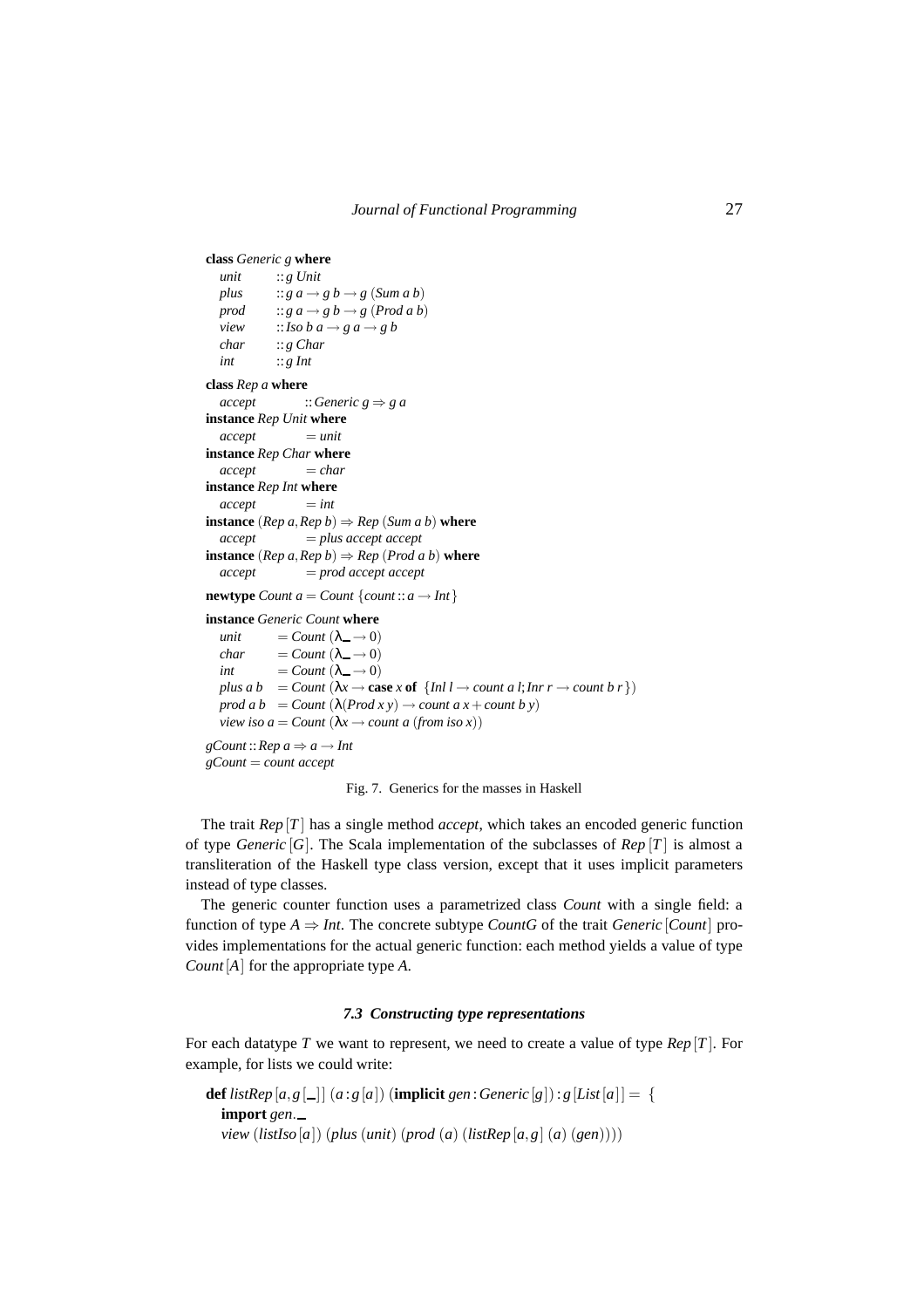```
trait Generic [G[-]] {
  def unit : G[Unit]
  def int : G[Int]def char : G[Char]
  def plus[a,b] : G[a] \Rightarrow G[b] \Rightarrow G[Either[a,b]]def \text{prod}[a,b]: G[a] \Rightarrow G[b] \Rightarrow G[(a,b)]def view[a,b] : Iso[b,a] \Rightarrow (\Rightarrow G[a]) \Rightarrow G[b]}
trait Rep[T ] {
  def accept[g[-]] (implicit gen: Generic[g]): g[T]}
implicit def RUnit = new Rep[Unit] {
  def accept[g[-]] (implicit gen: Generic[g]) = gen.}
implicit def RInt = \textbf{new} Rep[Int] {
  def accept[g[-]] (implicit gen: Generic[g]) = gen.int}
implicit def RChar = new Rep[Char] {
  def accept[g[\_] (implicit gen: Generic[g]) = gen(char}
implicit def RPlus[a, b] (implicit a: Rep[a], b: Rep[b]) = new Rep[Either[a, b]] {
  def accept[g[\_] (implicit gen: Generic[g]) =gen.plus (a.accept [g] (gen)) (b.accept [g] (gen))
}
implicit def RProd[a,b] (implicit a:Rep[a], b:Rep[b]) = \textbf{new} Rep[(a,b)] {
  def accept[g[-]] (implicit gen: Generic[g]) =gen.prod (a.accept [g] (gen)) (b.accept [g] (gen))
}
case class Count [A] (count : A \Rightarrow Int)
trait CountG extends Generic [Count] {
  def unit = Count (x \Rightarrow 0)
  def int = Count (x \Rightarrow 0)
  def char = Count (x \Rightarrow 0)
  def plus[a,b] = a \Rightarrow b \Rightarrow Count(\_\_fold(a.count,b.count))def \text{prod}[a,b] = a \Rightarrow b \Rightarrow \text{Count}(x \Rightarrow a \text{.count}(x \cdot a) + b \text{.count}(x \cdot a))def view[a,b] = iso \Rightarrow a \Rightarrow Count(x \Rightarrow a.count(isofrom(x)))}
                            Fig. 8. Generics for the Masses in Scala.
}
implicit def RList[a] (implicit a : Rep[a]) = \textbf{new} Rep[List[a]] {
  def accept[g[-]] (implicit gen: Generic[g]) =listRep[a,g] (a.accept[g] (gen)) (gen)
```
(The **import** declaration allows unqualified use of the methods *view*, *plus*, and so on of the object *gen*; *listIso* is the isomorphism presented in Section 5.2.) Here, the auxiliary

}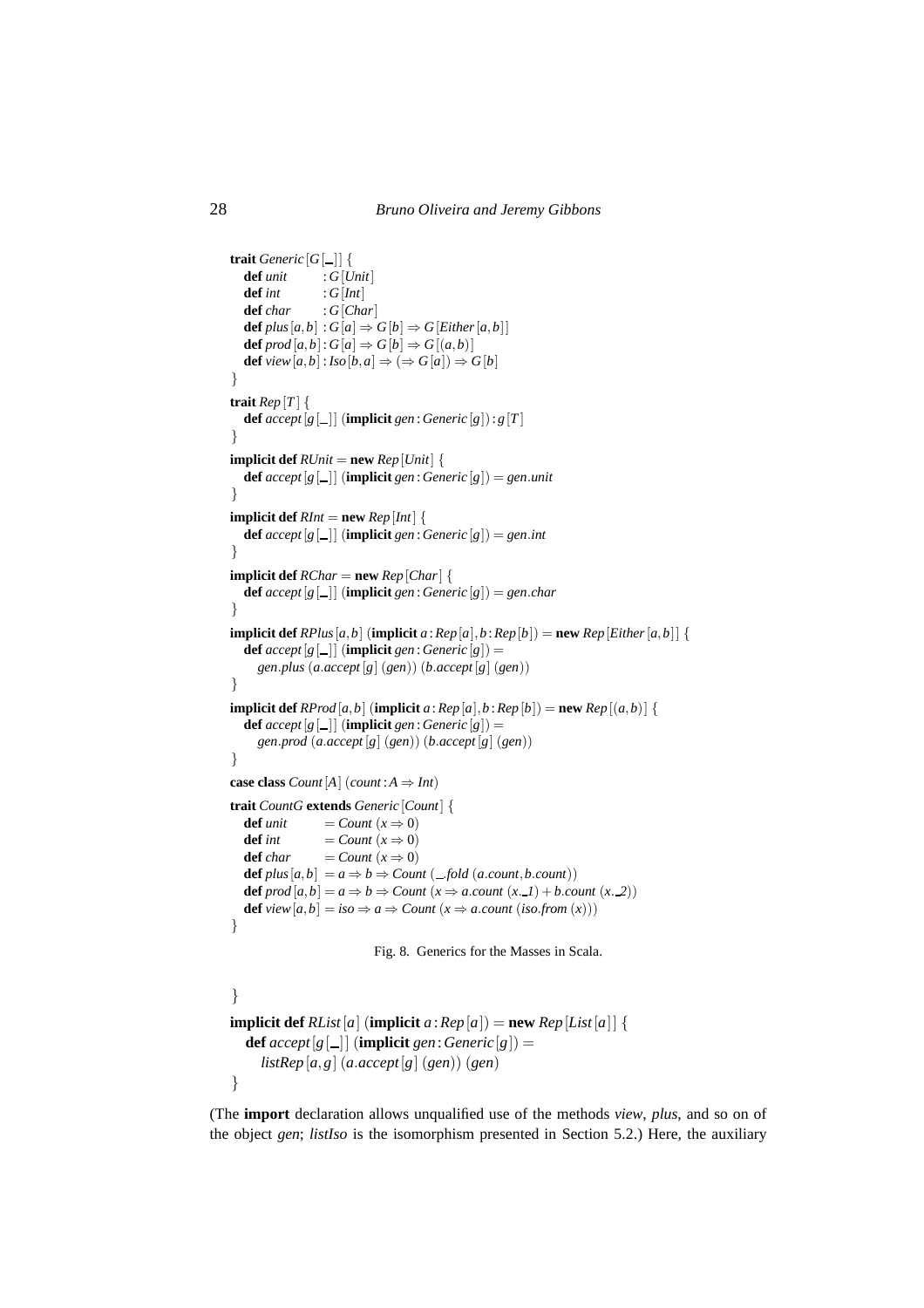function *listRep* constructs the right *Generic* value following the sum-of-product structure. Using *listRep*, the representation *RList* for lists is easily defined.

# *7.4 Applying generic functions*

We can now define a method *gCount* that provides an easy-to-use interface for the generic function encoded by *CountG*: this takes a value of a representable type *a* and returns the corresponding count.

**def**  $gCount[a]$   $(x : a)$  (**implicit**  $rep : Rep[a]) = rep \mathit{.}accept[Count] \mathit{.}count(x)$ 

We defined *CountG* as a trait instead of an object so that it can be extended, as we discuss in more detail in Sections 7.5 and 7.6. We may, however, be interested in having an object that simply inherits the basic functionality defined in *CountG*. Furthermore, this object can be made implicit, so that methods like *rep* can automatically infer this instance of *Generic*.

#### **implicit object** *countG* **extends** *CountG*

Of course, this will still return a count of zero for any data structure; we show next how to override it with more interesting behaviour.

#### *7.5 Reuse via inheritance*

To recover a generic function that counts the integers in a structure, we can use inheritance to extend *CountG* and override the case for integers so that it counts 1 for each integer value.

```
trait CountInt extends CountG { override def int = Count(x \Rightarrow 1) }
```
We can then define a method *countInt* to count the integers in any structure of representable type.

**def** *countInt*[ $a$ ] ( $x : a$ ) (**implicit**  $rep : Rep[a]) =$ *rep*.*accept*[*Count*] (**new** *CountInt* {}).*count* (*x*)

The ability to explicitly pass an alternative 'dictionary' is essential to the definition of the method *countInt*, since we need to parametrize the *accept* method with an instance of *Count* other than the implicitly inferred one.

Using such generic functions is straightforward. The following snippet defines a list of integers *test* and applies *countInt* to this list.

**val**  $test = List(3, 4, 5)$ 

**def** *countTest* = *countInt* (*test*)

Note that the implicit parameter for the type representations is not needed, because it can be inferred by the compiler (since we provided an **implicit def** *RList*).

# *7.6 Local redefinition*

Suppose that we want to count the instances of the type parameter in an instance of a parametric datatype such as lists. It is not possible to specialize *Generic* to define such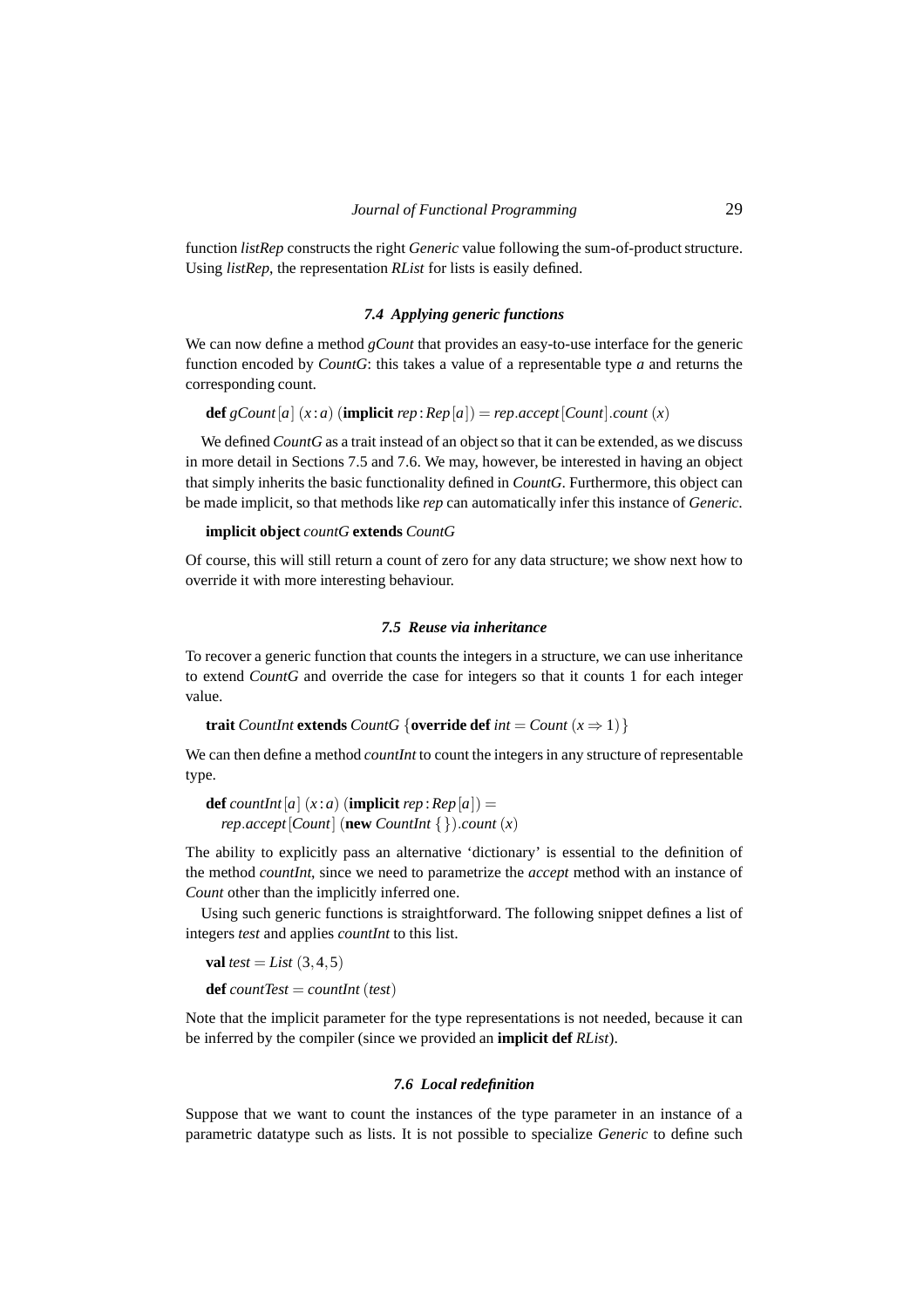

Fig. 9. Tree with depth information at the nodes.

a function directly, because there is no way to distinguish values of the type parameter from other values that happen to be stored in the structure. For example, we could have a parametric binary tree that has an auxiliary integer at each node that is used to store the depth of the tree at that node; this could be useful in keeping the tree balanced. Figure 9 shows such a tree; the squares represent the auxiliary integers, and the circles represent the values contained in the tree. If the elements of the tree are themselves integers, we cannot count them without also counting the balance information.

```
val testTree = Fork (2, Fork (1, Value (6), Value (1)), Value (5))val \hat{h}ve = countInt(\text{testTree}) // returns 5
```
To solve this problem, we need to account for the representations of the type parameters of a parametric type. The method *listRep*, for example, needs to receive as an argument a representation of type  $g[a]$  for its type parameter. A similar thing happens with binary trees; assuming that the equivalent method is called *btreeRep*, we can provide a special-purpose counter for trees that counts only the values of the type parameter.

```
def countOne[a] = Count((x : a) \Rightarrow 1)def countTree[a] (x :Tree[a]) = btreeRep[a,Count] (countOne[a]).count (x)
val three = countTree (testTree) // returns 3
```
The idea here is to replace the default behaviour that would be used for the type parameter (as inferred from the type) by user-defined behaviour specified by *countOne*.

# *7.7 Evaluation of the approach*

Like other generic programming approaches, the GM technique is more verbose in Scala than in Haskell: in the definitions of instances (such as *RUnit*, *RChar*, and *RProd*) of the trait *Rep*, we need to explicitly declare the implicit argument of the *accept* method and the type constructor argument *g* for each instance; this is not necessary in the Haskell version.

In terms of functionality, the Scala solution provides everything present in the Haskell solution, including the ability to handle local redefinitions. In addition, we can easily reuse one generic function to define another through inheritance, as demonstrated in Section 7.5; with the Haskell approaches, this kind of reuse is harder to achieve. The only mechanism that we know of that comes close to this form of reuse in terms of simplicity is Generic Haskell's *default case* construct (Löh, 2004), as discussed in Section 2.3.5.

Another nice aspect of the Scala approach is the ability to override an implicit parameter. The *accept* method of *Rep* takes an implicit argument of type *Generic*[*g*]. When we defined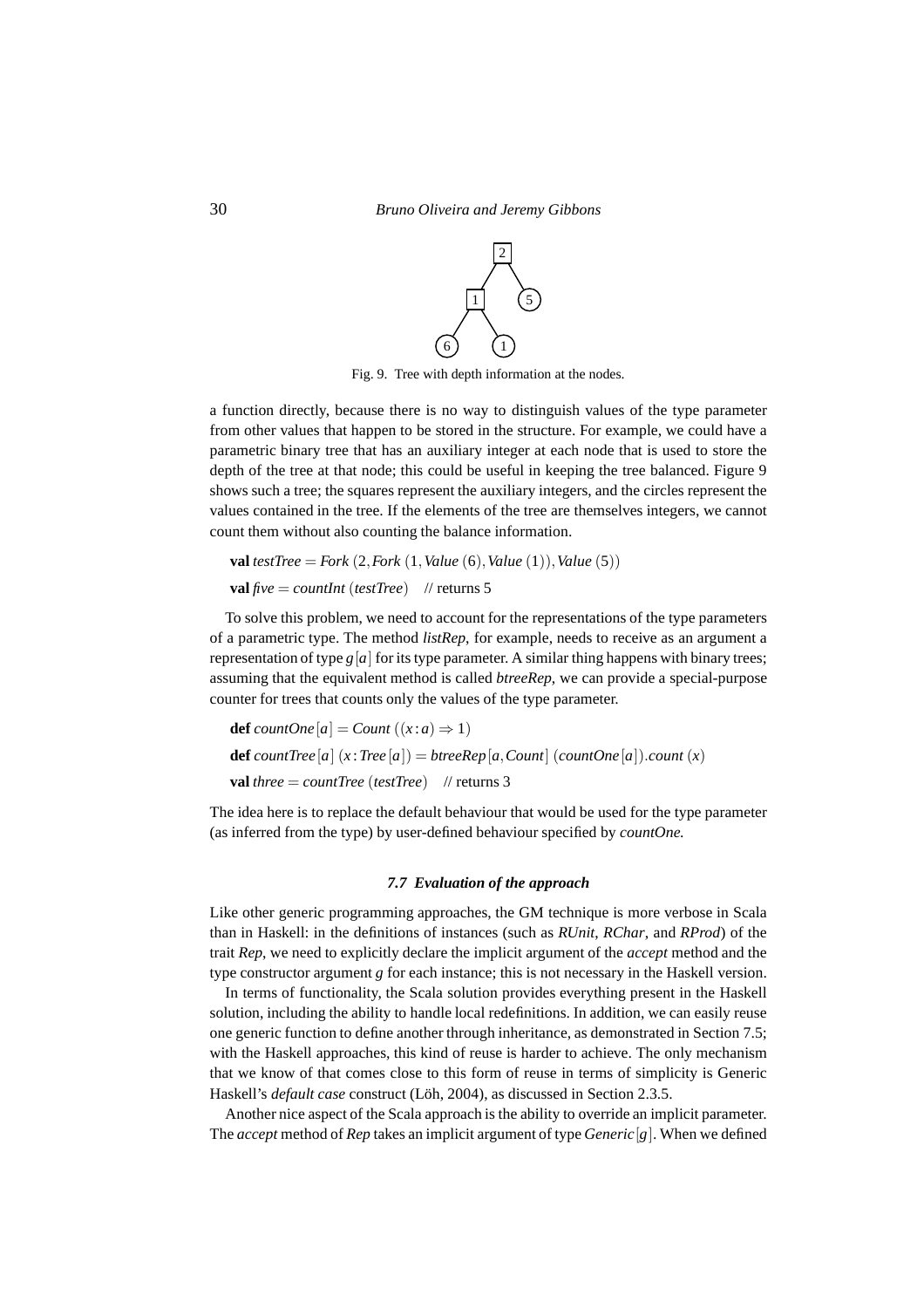the generic *countInt* function (see Section 7.5), we needed to override that argument. This was easily achieved in Scala simply by explicitly passing an argument; it would be non-trivial to achieve the same effect in Haskell using type classes, since dictionaries are always implicitly passed. Note that we also explicitly override an implicit parameter in the definition of *countTree* (since the first argument of *btreeRep* is implicit by default).

Finally, it is interesting to observe that, when interpreted in an object-oriented language, the GM approach essentially corresponds to the VISITOR pattern. While this fact is not entirely surprising—the inspiration for GM comes from encodings of datatypes, and encodings of datatypes are known to be related to visitors (Buchlovsky & Thielecke, 2006; Oliveira, 2007)—it does not seem to have been observed in the literature before. As a consequence, many of the variations observed by Hinze have direct correspondents in variations of visitors, and we may hope that ideas developed in the past in the context of visitors may reveal themselves to be useful in the context of generic programming. Oliveira (2007) explored this, and has shown, for example, both how solutions to the expression problem (Wadler, 1998) using visitors can be adapted to GM, and how solutions to the problem of extensible generic functions in the GM approach can be used as solutions to the expression problem (Oliveira, 2009a).

# **8 Generic Programming with Extensible Superclasses**

This section presents the second case study of a DGP library in Scala. We show how to emulate *extensible superclasses* (Sulzmann & Wang, 2006), and how this technique can be used to provide an implementation of the *Scrap your Boilerplate with Class* (Lämmel & Peyton Jones, 2005) approach to generic programming.

#### *8.1 Scrap your boilerplate with class*

After realizing that earlier implementations of the SyB approach (Lämmel  $&$  Peyton Jones, 2003) were limiting because they did not support *extensible generic functions*, Lämmel and Peyton Jones (2005) proposed a variation using type classes. This solution is shown in Figure 10. The *Data* class defines the higher-order generic function *gmapQ*, which is used to define new generic functions. The *Size* class declares a new generic function *size*. *Overlapping instances* are used to provide a default implementation of the function in terms of *gmapQ*; in the case of *Size*, the instance *Size t* plays this role. Generic functions can be made extensible by providing additional instances of class *Size* that override the default case. The solution is somewhat involved, and it requires a number of non-standard Haskell extensions to get everything to work. In particular, *undecidable instances* are needed, and an extension allowing *recursive dictionaries* had to be built into the GHC compiler. Also, proxies for types, which involve passing an extra (bottom) value to functions, are required to resolve type ambiguities.

The major difficulty Lämmel and Peyton Jones found was that, in order to provide a modular definition of a new generic function, the *Data* class had itself to be parametrized by the generic function being defined. In essence, what seems to be needed here are extensible superclasses. Inspired by Hughes' (1999) work on *restricted datatypes*, Lämmel and Peyton Jones found a solution by emulating type class parametrization: in the class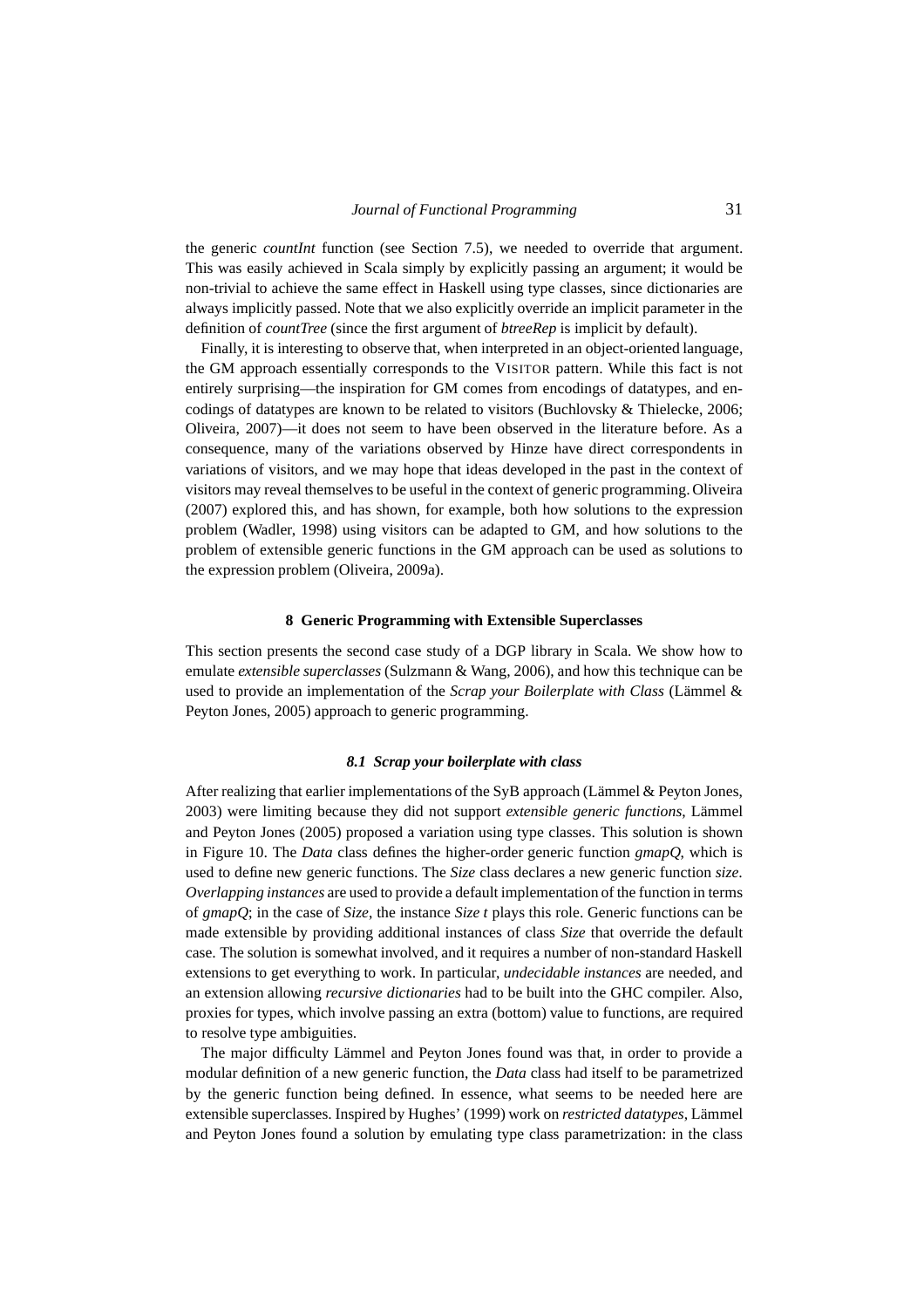32 *Bruno Oliveira and Jeremy Gibbons*

```
data Proxy (a::* \rightarrow *)class Sat a where dict :: a
class (Typeable a, Sat (ctx a)) \Rightarrow Data ctx a where
  gmapQ :: Proxy ctx \rightarrow (\forall b. Data ctx b \Rightarrow b \rightarrow r) \rightarrow a \rightarrow [r]instance Sat (ctx Char) \Rightarrow Data ctx Char where
   \text{gmap}Q_f n =[]
instance (Sat (ctx [a]), Data ctx a) \Rightarrow Data ctx [a] where
  \text{gmap}[Q - f|] = |gmapQ - f(x : xs) = [f x, f xs]class Size a where gsize :: a → Int
data SizeD a = SizeD {gsizeD :: a \rightarrow Int}
sizeProxy ::Proxy SizeD
sizeProxy = ⊥
instance Size t \Rightarrow Sat (SizeD t) where
  dict = SizeD {gsizeD = gsize}instance Data SizeD t ⇒ Size t where
   gsize t = 1 + \text{sum} (\text{gmapQ size} Proxy (\text{gsizeD dict}) t)instance Size a \Rightarrow Size [a] where
  gsize[] = 0
  gsize(x:xs) = gsize x + gsize xstest = (gsize [a', 'b'], gsize 'x')
```
Fig. 10. The original 'SyB with Class' implementation in Haskell

*Data ctx a*, the *ctx* argument is supposed to represent an unknown type class, but because Haskell does not allow abstraction over type classes, this has to be emulated using records.

# *8.2 Scrap your boilerplate with class, in Scala*

Because of the wide range of non-standard features of Haskell used by the SyB with Class approach, it is interesting to see what is involved in expressing the approach in Scala. Like Haskell, Scala does not support extensible superclasses directly; that is, it is not possible to have a trait (or class)

# **trait** *T* [*Super*] **extends** *Super*

in which the trait is parametrized by its own superclass. However, Scala does provide *explicit self-types*(Odersky, 2006a), which can be used to emulate this feature. In Figure 11, a Scala implementation of the *Data* class is shown. As with the Haskell solution, the *Data* trait is parametrized by a type constructor *ctx* (the generic function) and a type *a*. The major difference from the Haskell solution is the use of a *self-type* to ensure that the type of the **self** object is a subtype of  $ctx$  [*a*]. This is to make the generic functions defined in *ctx* available to all instances of *Data*. (The definition *me* is just a public reference for the self object, and the *gmapQ* generic function uses the technique discussed in Section 10.3 to emulate higher-ranked types.) Two base 'instances' are provided for characters and lists, as in the Haskell implementation. *Abstract case classes* are used because *DataChar* and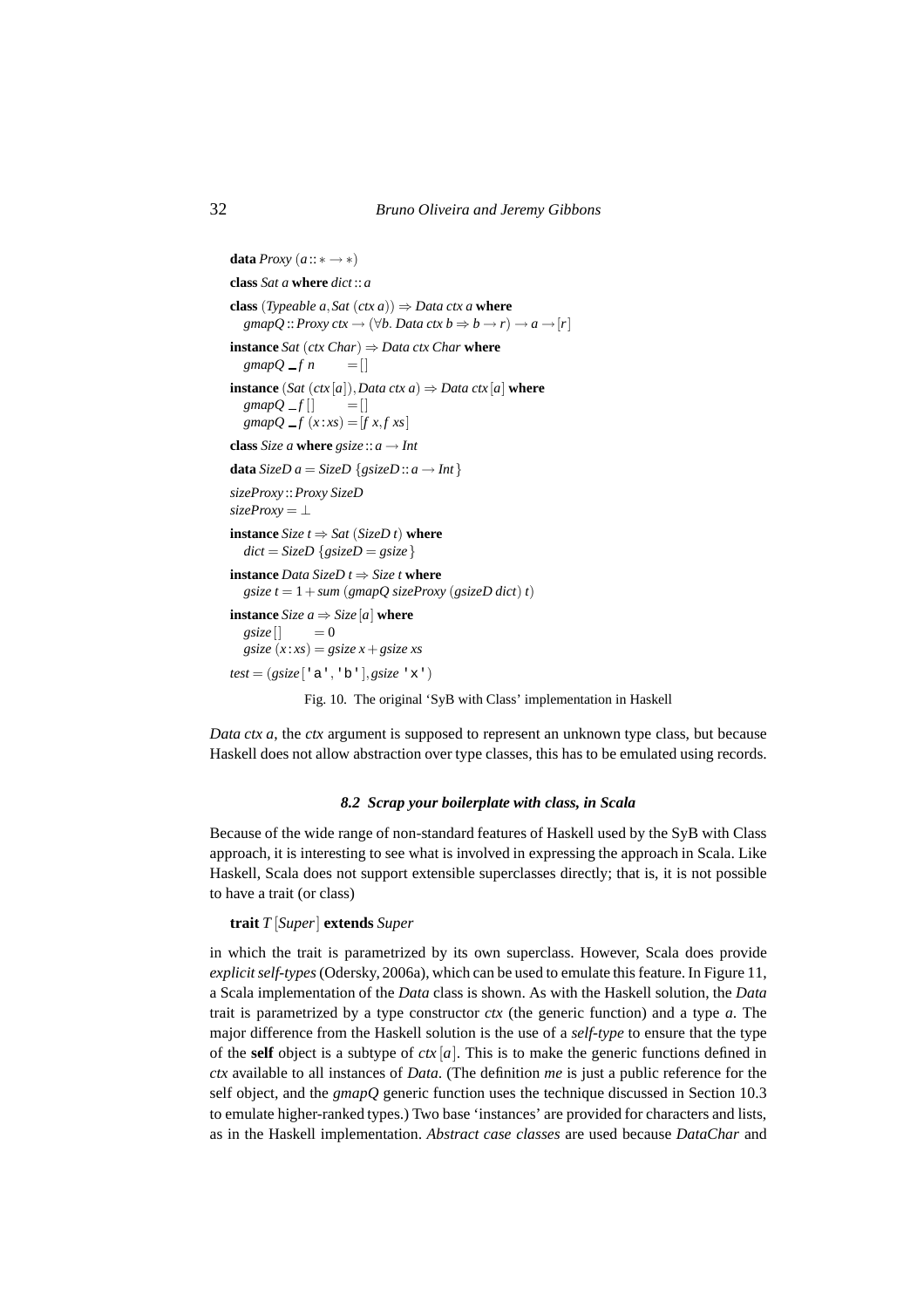```
trait Data[ctx[-], a] {self: ctx[a] \Rightarrowdef me = self
   def gmapQ[r]: {def apply [b] (x : b) (implicit dt :Data[ctx,b]):r} ⇒ a ⇒ List[r]
}
abstract case class DataChar[ctx[\_]] () extends Data[ctx, Char] {self: ctx[Char] ⇒
   def \text{gmap}Q[r] = f \Rightarrow n \Rightarrow Nil}
abstract case class DataList[ctx[\_], a] (implicit d: Data[ctx[a]] extends Data[ctx, List[a]] {
   \textbf{self}: \textit{ctx}[List[a]] \Rightarrowdef \text{gmapQ}[r] = f \Rightarrow \{case Nil ⇒ Nil
        case x::xs \Rightarrow List(f(x)(d),f(xs)(this))}
}
trait Size [a] extends Data[Size,a] {
   def gsize : a \Rightarrow Int = t \Rightarrow1 + sum(gmapQ[Int] (new {def apply [b] (x:b) (implicit dt : Data [Size,b]) =
        dt.me.gsize (x)}) (t))
}
abstract case class SizeList[a] () (implicit d : Size[a])
   extends DataList [Size, a] () (d) with Size [List [a]] {
     override def gsize = {
        case Nil ⇒ 0
        case x :: xs \Rightarrow d.gsize (x) + gsize(x)}
}
implicit def sizeChar: Size [Char] =
   new DataChar[Size] () with Size [Char]
implicit def sizeList2[a] (implicit d:Size[a]): Size[List[a]] =
   new SizeList[a] () (d) with Size [List[a]]
def test (implicit s1 : Size [Char], s2 : Size [List [Char]]) =
   (s1.gsize ('a'),s2.gsize (List ('a','b')))
```
Fig. 11. An implementation of 'SyB with Class' in Scala.

*DataList* are incomplete, that is, they still need to be mixed with implementations of the types *ctx* [*Char*] and *ctx* [*List* [*a*]]. The trait *Size* extends *Data* and defines the generic function *gsize* in terms of *gmapQ*. This trait plays the role of both the *Size* class and the *Size t* instance in the Haskell solution. The abstract case class *SizeList* provides the overriding case for lists. Note that *Size* and *SizeList* satisfy, respectively, the *Data*[*Size*,*a*] and *DataList*[*Size*,*a*] requirements for the self-type. The implicit definitions *sizeChar* and *sizeList* allow the dictionaries for characters and lists to be built automatically. Finally, *test* shows how the generic function can be used—here, to compute the size of a character and of a list of characters. Because *test* takes two implicit arguments, it is possible to call it without those arguments; alternatively, different dictionaries can be provided, overriding the ones selected by the compiler.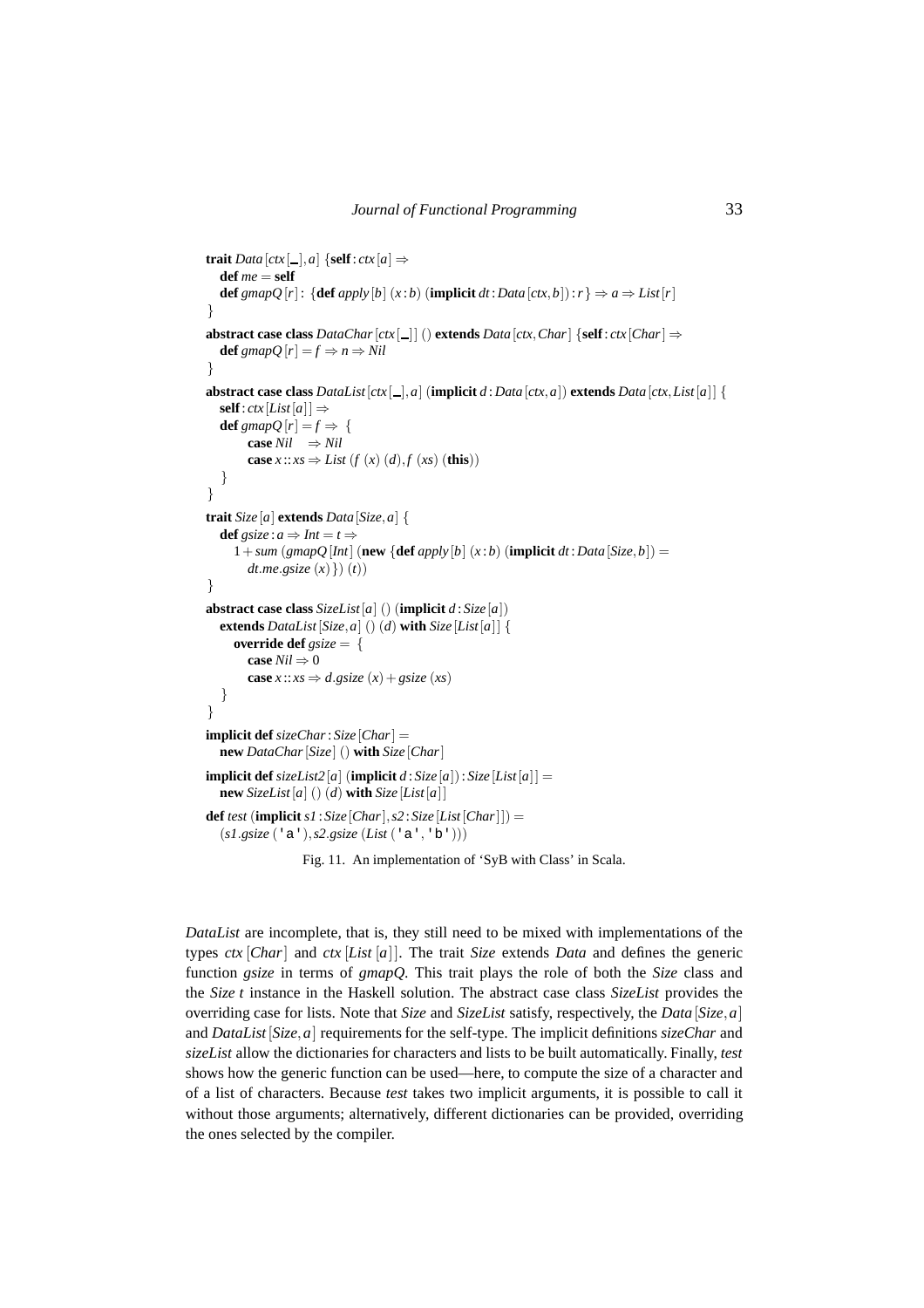# *8.3 Local redefinition*

In the Scala implementation of SyB with Class, local redefinition is possible. For example, instead of using the *sizeList* dictionary for lists, it is possible to provide an alternative dictionary that inherits the generic behaviour for lists rather than overriding it:

**def** alternativeList[*a*] (**implicit** *d* : *Size*[*a*]): *Size*[*List*[*a*]] = **new** *DataList*<sup>[*Size,a*] () (*d*) **with** *Size*<sup>[*List*[*a*]]</sup></sup>

Given this definition, both *test* and *test* (*sizeChar*,*alternativeList*) are possible applications, returning  $(1,2)$  and  $(1,5)$  respectively.

### *8.4 Evaluation of the approach*

Verbosity is once again a problem. The lack of direct support for higher-ranked types and a long-winded syntax for implicits adds significant additional code in comparison to the Haskell approach. Another problem is that separate implicit definitions for dictionaries like *sizeChar* and *sizeList* are needed.

The Scala approach imposes an additional burden on the programmer due to the absence of a mechanism similar to *overlapping instances*. This requires the programmer to implement the definitions for the implicit dictionaries one by one. In the Haskell solution, if there is no overridden case, then no additional effort is needed. On the other hand, the Scala solution does not distinguish between types and type classes, and abstracting over the 'type class' is just the same as abstracting over a type: no encoding of this feature is required. Furthermore, a solution with explicit self-types does not require other advanced features such as recursive dictionaries or undecidable instances; everything is accomplished naturally, using the standard extension mechanism.

In terms of expressiveness, the Scala solution is better, because it supports local redefinitions and allows greater control of dictionaries by providing the possibility to pass them explicitly. In the original SyB with Class solution, local redefinitions are not possible.

In summary, for the SyB with Class approach the results are mixed: Haskell is more convenient to use because it imposes a lighter burden on the programmer, but the Scala solution is more expressive and flexible because local redefinitions are possible.

# **9 Generic Programming with Recursion Patterns**

Most generic programming libraries involve writing generic functions by case analysis on the structure of the shape of the datatype, whether that case analysis is by valuebased or type-based dispatch. An alternative is to make the shape parameter an active participant in the computation—a higher-order function that can be applied, rather than passive data that must be analyzed. In particular, the *Origami Programming* (Gibbons, 2003) approach to DGP is based around datatypes represented as fixpoints of type functors, and programs expressed in terms of higher-order recursion patterns shape-parametrized by those functors (Meijer *et al.*, 1991). A consequence of black-box application rather than white-box inspection of the shape parameter is a kind of higher-order naturality property, guaranteeing coherence between different instances of the generic function (Gibbons & Paterson, 2009).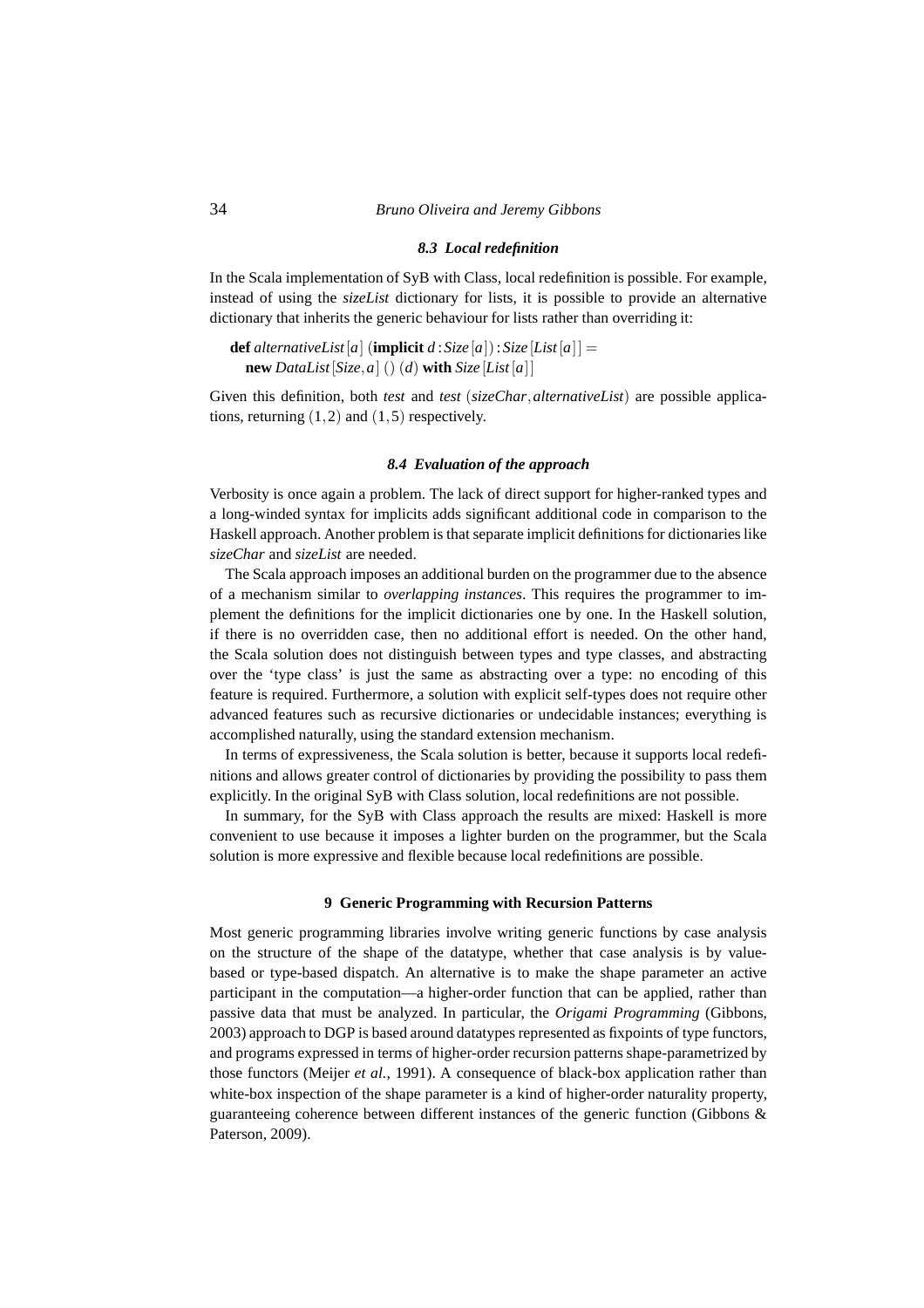**newtype**  $Fix f a = In \{ out : : f a (Fix f a) \}$ 

```
class BiFunctor f where
     bimap :: (a \rightarrow b) \rightarrow (c \rightarrow d) \rightarrow f \ a \ c \rightarrow f \ b \ dfmap2 :: (c \rightarrow d) \rightarrow f a c \rightarrow f a dfmap2 = bimap id
map :: BiFunctor f \Rightarrow (a \rightarrow b) \rightarrow Fix f \ a \rightarrow Fix f \ bmap f = In \circ bimap f (map f) \circ out\textit{cata} :: \textit{BiFunction} f \Rightarrow (f \text{ a } r \rightarrow r) \rightarrow \textit{Fix} f \text{ a } \rightarrow r\textit{cata } f = f \circ \textit{fmap2} (\textit{cata } f) \circ \textit{out}ana :: BiFunctor f \Rightarrow (r \rightarrow f \text{ a } r) \rightarrow r \rightarrow Fix f \text{ a}anaf = In \circ fmap2 (anaf) \circ fh y l o :: BiFunctor f \Rightarrow (a \rightarrow f c a) \rightarrow (f c b \rightarrow b) \rightarrow a \rightarrow bhylof g = g \circ \text{fmap2} (hylof g \circ fbuild :: (\forall b. (f \, a \, b \rightarrow b) \rightarrow b) \rightarrow Fix f \, abuild f = f In
```
Fig. 12. Origami in Haskell

One can view the origami recursion patterns as functional programming equivalents to (at least the code aspects of) some of the so-called Gang of Four design patterns (Gamma *et al.*, 1995). Gibbons (2006) argues that recursive datatypes correspond to the COMPOSITE design pattern, maps to the ITERATOR pattern for enumerating the elements of a collection, folds to the VISITOR pattern for traversing a hierarchical structure, and unfolds and builds to structured and unstructured instances of the BUILDER pattern for generating structured data.

Moors *et al.* (2006) were the first to point out that Scala is expressive enough to be a DGP language; they showed how to encode these origami patterns in Scala. However, their encoding was done in an object-oriented style that introduced some limitations that the original Haskell version did not have. We feel that this object-oriented style, while perhaps more familiar to the object-oriented programmer that Moors *et al.* were targetting, does not show the full potential of Scala from a generic programmer's perspective. In this section, we present an alternative encoding of the origami patterns that is essentially a direct translation of the Haskell solution and has the same extensibility properties.

# *9.1 A little Origami library*

Figure 12 shows the Haskell implementation of the origami patterns, and Figure 13 shows a translation of this Haskell code into Scala. The key idea is to encode type classes through implicit parameters (see Section 4.5) rather than using the object-oriented style proposed by Moors *et al.*. The newtype *Fix* and its constructor *In* are mapped into a case class *Fix*; the type class *BiFunctor* maps into a trait; and the origami operations map into Scala definitions with essentially the same signatures. (In Scala, implicit parameters can only occur in the last parameter position.)

There are two things to note in the Scala version. Firstly, because evaluation in Scala is strict, we cannot just write the following in the definition of *cata*: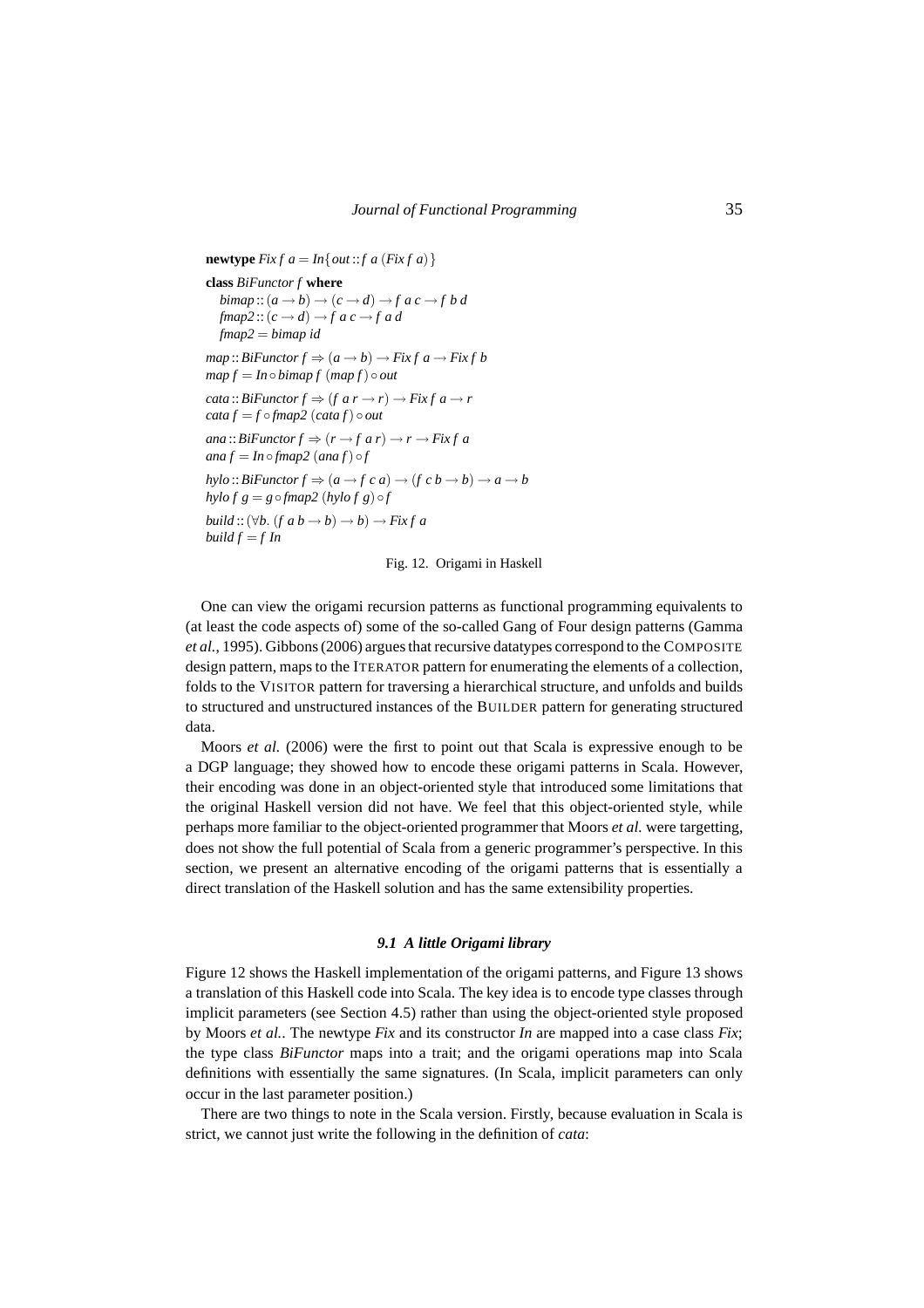**case class**  $Fix[F[\_],\_],a]$  ( $out: F[a,Fix[F,a]])$ **trait**  $BiFunction[F[\_ \_ ]]$  { **def** *bimap*[ $a, b, c, d$ ] :  $(a \Rightarrow b) \Rightarrow (c \Rightarrow d) \Rightarrow F[a, c] \Rightarrow F[b, d]$ **def**  $\text{fmap2}[a, c, d]$  :  $(c \Rightarrow d) \Rightarrow F[a, c] \Rightarrow F[a, d] = \text{bimap}(id)$ } **def**  $map[a,b,F[$ <sub>-1</sub> $]$  $(f : a \Rightarrow b)$  ( $t : Fix[F,a]$ ) (**implicit** $ft : Bifunctor[F]$ ): $Fix[F,b]$  = *Fix*[*F*,*b*] (*ft*.*bimap* (*f*) (*map*[*a*,*b*,*F*] (*f*)) (*t*.*out*)) **def**  $\text{cata}[a, r, F[\_,\_]]$   $(f: F[a, r] \Rightarrow r)$   $(t: \text{Fix}[F, a])$  (implicit  $ft: \text{BiFunction}[F])$ :  $r =$ *f* (*ft*.*fmap2* (*cata*[*a*,*r*,*F*] (*f*)) (*t*.*out*)) **def** ana[ $a, r, F$ [ $\Box, \Box$ ] ( $f : r \Rightarrow F$ [ $a, r$ ]) ( $x : r$ ) (**implicit**  $ft : B \in F$  *and*  $F$ ]):  $Fix$  [ $F, a$ ] = *Fix* $[F, a]$  (*ft.fmap2* (*ana* $[a, r, F]$  (*f*)) (*f* (*x*))) **def**  $h y l o [a, b, c, F[-,]]$  $(f : a \Rightarrow F[c, a])$   $(g : F[c, b] \Rightarrow b)$   $(x : a)$  (**implicit**  $ft : B \in F(\{F\}) : b =$ *g* (*ft*.*fmap2* (*hylo*[*a*,*b*,*c*,*F*] (*f*) (*g*)) (*f* (*x*))) **def** build  $[a, F[-, -]]$   $(f: \{\text{def apply}[b] : (F[a, b] \Rightarrow b) \Rightarrow b\}) = f.\text{apply}(Fix[F, a])$ 

Fig. 13. Origami in Scala

```
trait ListF[a,r]case class Nil[a,r] extends ListF[a,r]case class Cons[a,r](x:a, xs:r) extends ListF[a,r]implicit object biList extends BiFunctor[ListF] {
  def bimap [a, b, c, d] = f \Rightarrow g \Rightarrow {
     case Nil () \Rightarrow Nil ()
     case Cons (x, xs) \Rightarrow Cons (f(x), g(xs))}
}
type List[a] = Fix[ListF,a]def nil[a] : List[a] = In[ListF, a] (Nil ())
def cons[a] = (x : a) \Rightarrow (xs : List[a]) \Rightarrow In[ListF, a] (Cons (x, xs))
```
Fig. 14. Lists as a fixpoint

```
f \circ ft.fmap2 (cata[a, r, F] (f)] \circ (..out)
```
(the syntax  $(\underline{\hspace{0.3cm}}, m)$  is syntactic sugar for  $(x \Rightarrow x.m)$ ; in other words, ' $\underline{\hspace{0.3cm}}$ ' denotes an 'anonymous' lambda variable). Under strict evaluation, the above definition would expand indefinitely; we have to write it less elegantly using application rather than composition. Secondly, higher-ranked types are once again required; we have to encode them in Scala see Section 10.3 for more details.

# *9.2 Using the library*

Figure 14 captures the shape of lists as a type constructor *ListF*; the two possible shapes for lists are defined with the case classes *Nil* and *Cons*. The *BiFunctor* object *biList* defines the *bimap* operation for the list shape. Lists are obtained simply by applying *Fix* to *ListF*.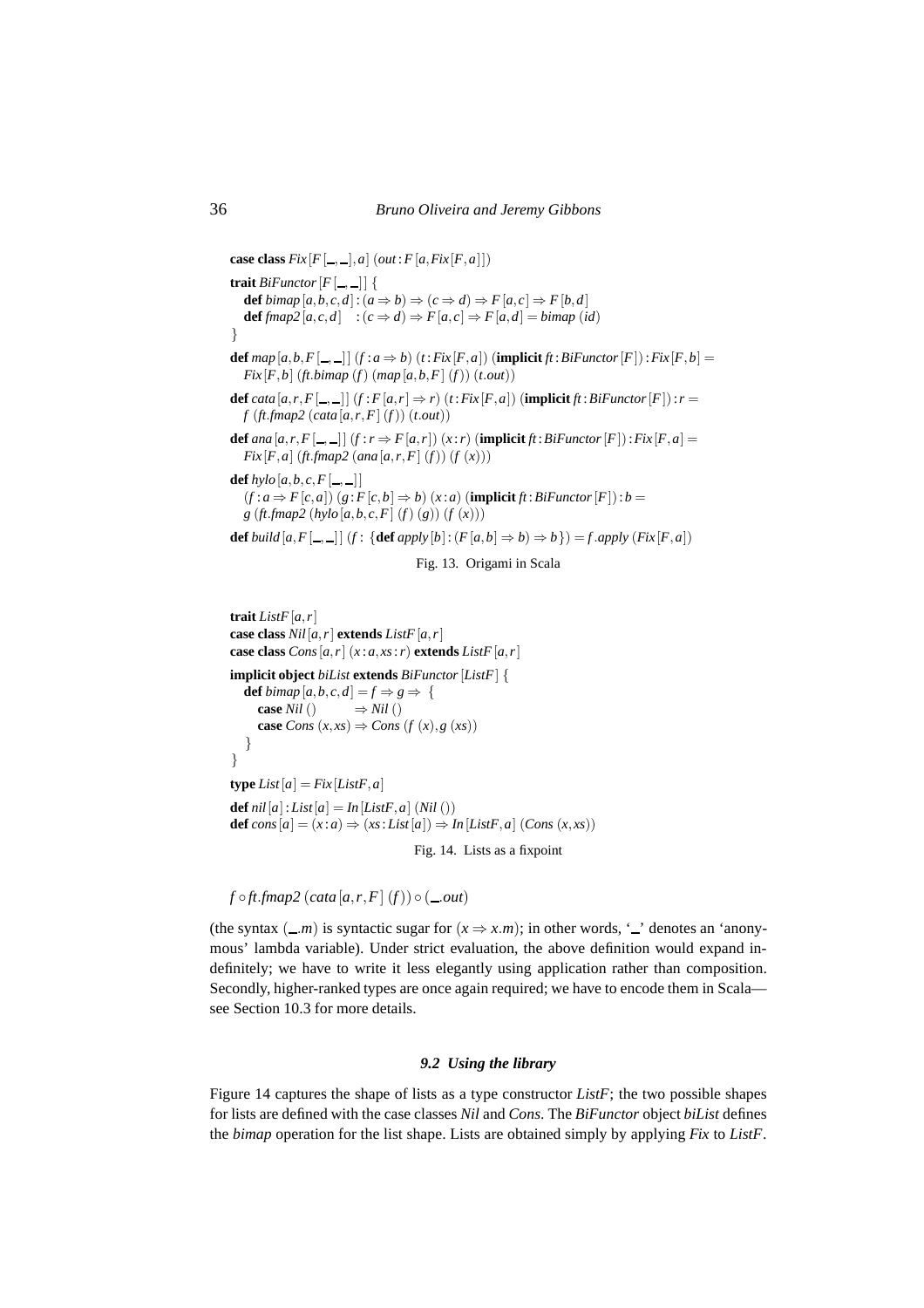```
trait TC {type A;type B }
trait BiFunctor[S<:BiFunctor[S]] extends TC {
    self: S \Rightarrowdef bimap [c,d] (f : A \Rightarrow c, g : B \Rightarrow d) : S {type A = c;type B = d}
}
trait Fix [S < : TC, a] {
    def map[b] (f : a \Rightarrow b) : Fix[S, b]def \text{cata}[b] (f : S \{ \text{type } A = a; \text{type } B = b \} \Rightarrow b) : b}
case class In [S \leq: Bifunctor [S], a] (out: S \ {type A = a; type B = Fix [S, a] }) extends Fix [S, a] {
    def map [b] (f : a \Rightarrow b) : Fix[S, b] = In (out. bimap (f, \dots, map (f)))def \text{cata}[b] (f : S \{ \text{type } A = a; \text{type } B = b \} \Rightarrow b) : b = f(\text{out}.\text{bimap } (id, \text{...} \text{cata } (f)))}
def ana [s < iB BiFunctor [s], a, b \mid (f : b \Rightarrow s {type A = a; type B = b}\mid (x : b) : Fix [s, a] =In (f (x).bimap (id,ana (f)))
def h y l o [s \lt: : B \in \mathbb{R} \times \mathbb{R} \times \mathbb{R} \times \mathbb{R} \times \mathbb{R} \times \mathbb{R} \times \mathbb{R} \times \mathbb{R} \times \mathbb{R} \times \mathbb{R} \times \mathbb{R} \times \mathbb{R} \times \mathbb{R} \times \mathbb{R} \times \mathbb{R} \times \mathbb{R} \times \mathbb{R} \times \mathbb{R} \times \mathbb{R} \times \mathbb{R} \times \mathbb{R} \times \mathbb{R} \times \mathbb{R} \times \mathbb{R} \times \mathbb{R} \times \(f:b \Rightarrow s \{type A = a; type B = b\}, g:s \{type A = a; type B = c\} \Rightarrow c) (x:b): c =g (f (x).bimap (id,hylo[s,a,b,c] (f ,g)))
trait Builder [S \leq : B \infty]functor [S], a] {
    final def build (): Fix [S, a] = bf (In [S, a])
    def bf [b] (f : S \type A = a; type B = b \} \Rightarrow b) : b}
```
#### Fig. 15. Origami in Scala, after Moors *et al.*

The figure also shows functions *nil* and *cons* that play the role of the two constructors for lists.

We can now define operations on lists using the origami operators. A simple example is the function that sums all the elements of a list of integers:

**def** *sumList* = *cata* [*Int*, *Int*, *ListF*] { **case** *Nil* ()  $\Rightarrow$  0 **case**  $Cons(x, n) \Rightarrow x+n$ }

#### *9.3 Evaluation of the approach*

Figure 15 presents Moors *et al.*'s object-oriented encoding of the origami operators (slightly adapted due to intervening changes in Scala syntax), and Figure 16 shows the specialization to lists. Compared to this object-oriented (OO) encoding, our more functional (FP) style has some advantages. The most significant difference between the two is that the OO encoding favours representing operations as methods attached to objects, and provided with a distinguished 'self' parameter, whereas the FP encoding favours representing operations as global functions, independent of any object. In particular, in the OO encoding of the type class *BiFunctor*, the method *bimap* takes just two functions, whereas in the FP encoding it takes a data structure too; the OO encoding of the *cata* operation is as a method of the class *In*, with a recursive data structure as a 'self' parameter, whereas the FP encoding is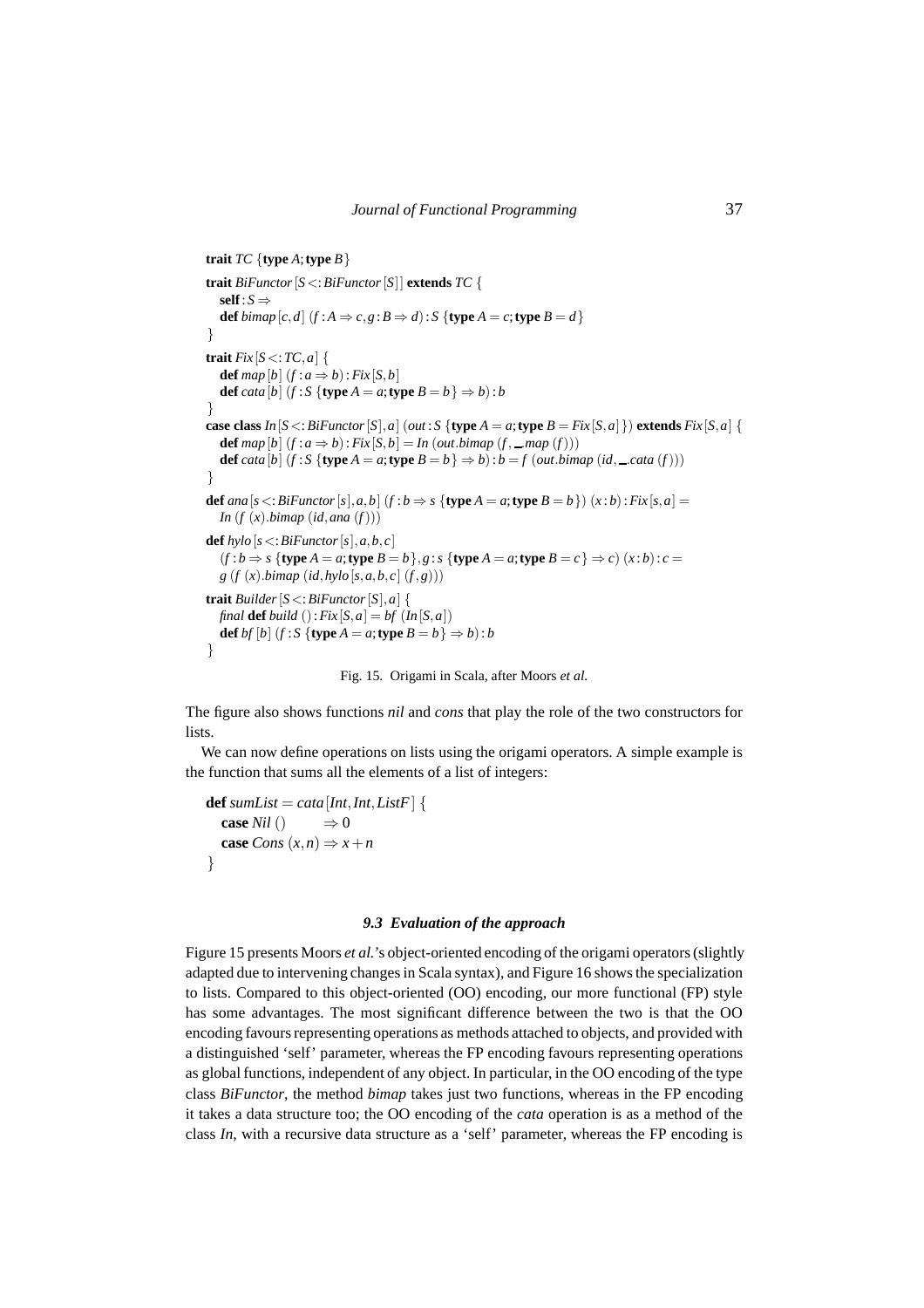38 *Bruno Oliveira and Jeremy Gibbons*

**trait** *ListF* **extends** *BiFunctor*[*ListF*]

```
case class NilF[a,b] extends ListF {
  type A = a; type B = bdef bimap[c,d] (f : a \Rightarrow c,g : b \Rightarrow d):NilF[c,d] = NilF()
}
case class ConsF[a,b] (x : a, xs : b) extends ListF {
  type A = a; type B = bdef bimap[c,d] (f : a \Rightarrow c,g : b \Rightarrow d): ConsF[c,d] = ConsF(f(x),g(x))}
type List[A] = Fix[ListF,A]
```
Fig. 16. Lists as a fixpoint, after Moors *et al.*

as a global function, with the recursive data structure passed explicitly. The OO approach requires more advanced language features, and leads to problems with extensibility, as we shall discuss.

The dependence on the self parameter in the OO encoding requires *explicit self types*. This is seen in the definition of the trait *BiFunctor*:

```
trait BiFunction[S < :BiFunction[S]] \dots \{self : S \Rightarrow \dots\}trait ListF extends BiFunctor[ListF]
```
Note that *ListF* is given a recursive type bound, and that the *S* parameter of *BiFunctor* is given both an upper bound (namely *BiFunctor*[*S*]) and a lower bound (through the **self** clause, explicitly specifying the self type: an 'instance of the type class' such as *ListF* cannot instantiate the *S* parameter to anything more specific than *ListF* itself). Moors *et al.* (2006) explain the necessity of this elaborate construction for guaranteeing type safety; it is not required at all in the FP encoding.

A second characteristic of the OO encoding is the way operations are attached to objects as methods; for example, *cata* is a method of the case class *In*, rather than a global function. This works smoothly for operations consuming a single distinguished instance of the recursive datatype, such as *cata*. However, it doesn't work for operations that produce rather than consume, and take no instance, such as *ana*; these appear outside the case class instead. (And of course, it is well-known (Bruce *et al.*, 1995) that it doesn't work well for binary methods such as 'zip' either.)

In addition to the awkward asymmetry introduced between *cata* and *ana*, the association of consumer methods with a class introduces an extensibility problem: adding new consumers, such as monadic map (Meijer & Jeuring, 1995), paramorphism (Meertens, 1992), or idiomatic traversal (Gibbons & Oliveira, 2009), requires modifications to existing code. Moors *et al.* (2006) address this second problem through an 'extensible encoding', expressed in terms of *virtual classes*—that is, nested classes in a superclass that are overridable in a subclass. Since Scala does not provide such a construct, this virtual class encoding has itself to be encoded in terms of type members of the enclosing class, which are overridable. No such sophistication is needed in the FP approach: a new origami operator is a completely separate function.

Restricting attention now to the FP approach we describe, how does the Scala implementation compare with the Haskell one? Scala is syntactically rather more noisy than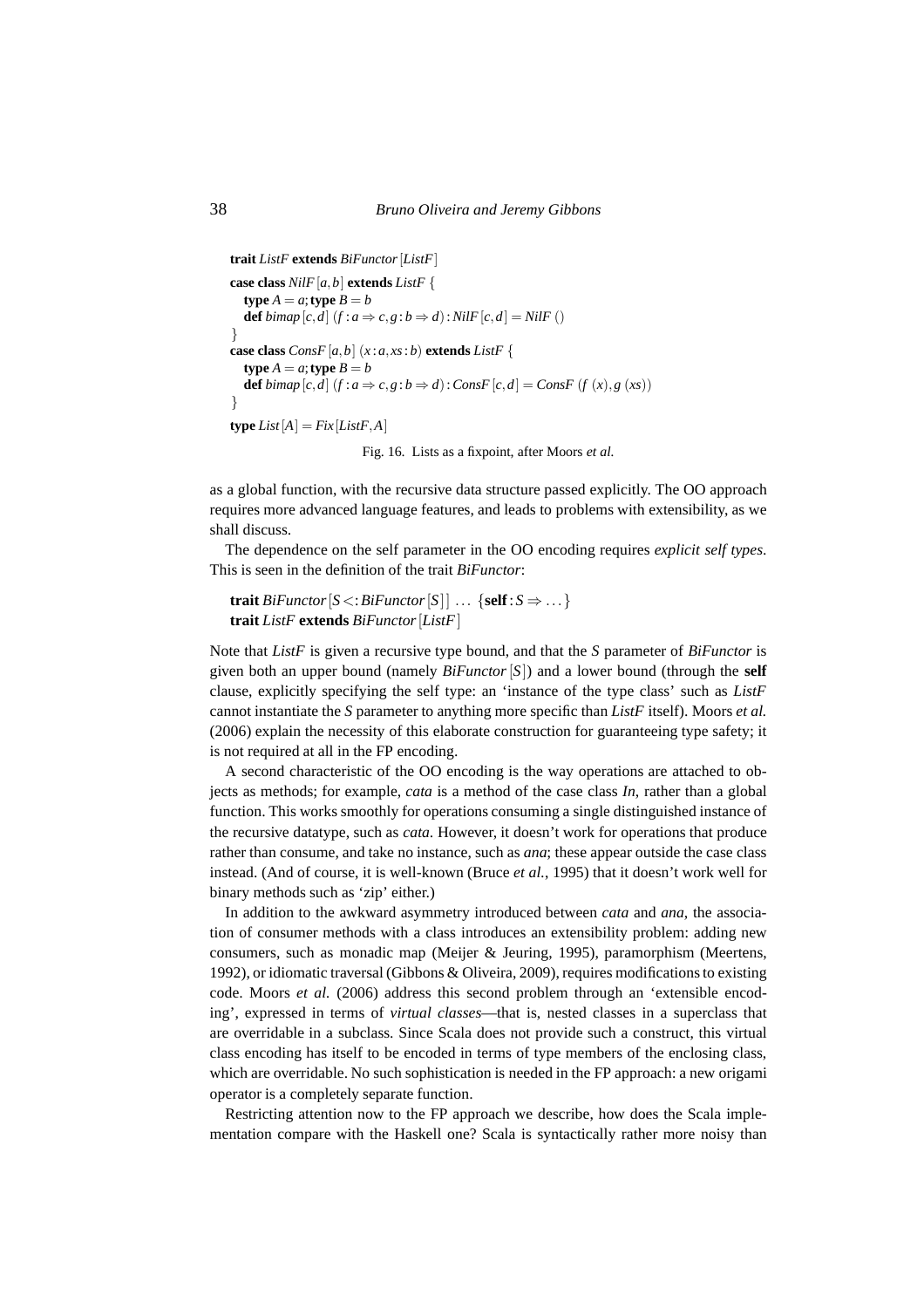Haskell, for a variety of reasons: the use of parentheses rather than simple juxtaposition for function application; explicit binding of type variables, for example in indicating that *bimap* is parametrized by the four types *a*,*b*,*c*,*d*; the lack of eta reduction because of callby-value, as discussed above. However, the extra noise is not too distracting—and indeed, the extra explicitness in precedence might make this kind of higher-order datatype-generic programming more accessible to those not fluent in the language.

On the positive side, the translation is quite direct, and the encoding rather transparent; the code in Figure 13 is not that much more intimidating than that in Figure 12. Scala even has some lessons to teach Haskell; for example, the 'anonymous case analysis', as used in the definitions of *biList* and *sumList*, would be nice syntactic sugar for the Haskell idiom  $'\lambda x \rightarrow \case x \text{ of } ...'.$ 

#### **10 Discussion**

### *10.1 Haskell versus Scala*

Scala differs significantly from Haskell, and we were curious to know what were its advantages and disadvantages when implementing generic programming libraries. This work was done using the Glasgow Haskell Compiler version 6.10 and Scala version 2.7, which were the latest official releases at the time of writing. However, the languages will keep evolving, and in the future it is likely that both languages will provide better support for generic programming. Indeed, the next version (2.8) of the Scala compiler will support a few features that could have been useful for our work: *context bounds*, which provide a compact syntax for implicits; *prioratized overlapping implicits*, which provide an alternative to overlapping instances; and *type-inference for type constructors*. However, for consistency with the results presented in this paper, we shall not consider these features in the discussion that follows.

Generally speaking, Haskell has a few advantages over Scala:

- **Laziness:** Some approaches to generic programming rely, one way or another, on laziness. While laziness comes without effort in Haskell, it does not in Scala, and we need to pay more attention to evaluation order: we had to adapt the origami definitions in Section 9, and introduce call-by-name arguments in the *RView* constructor in Figure 5.
- **Type inference:** Haskell has good support for type inference, which helps to reduce the effort and clutter demanded by generic programming libraries. Scala's support for type inference is not as good, and this leads to additional verbosity and complexity of use.
- **Syntactic clarity:** While Scala's syntax is more elegant than that of Java or C#, it is still more verbose than Haskell's. In particular, we have to declare more types in Scala, and need to write extra type annotations. Also, the syntax for implicits can be a bit unwieldy, and case classes can be slightly more cumbersome than Haskell's **data** declarations.
- **Purity:** Some generic programming approaches have strong theoretical foundations that provide a good framework for reasoning. However, in a language that does not carefully control side effects, the properties that one would expect may not hold. Haskell is a purely functional programming language, which means that functions will not have silent side-effects (except for non-termination); Scala provides no such guarantees.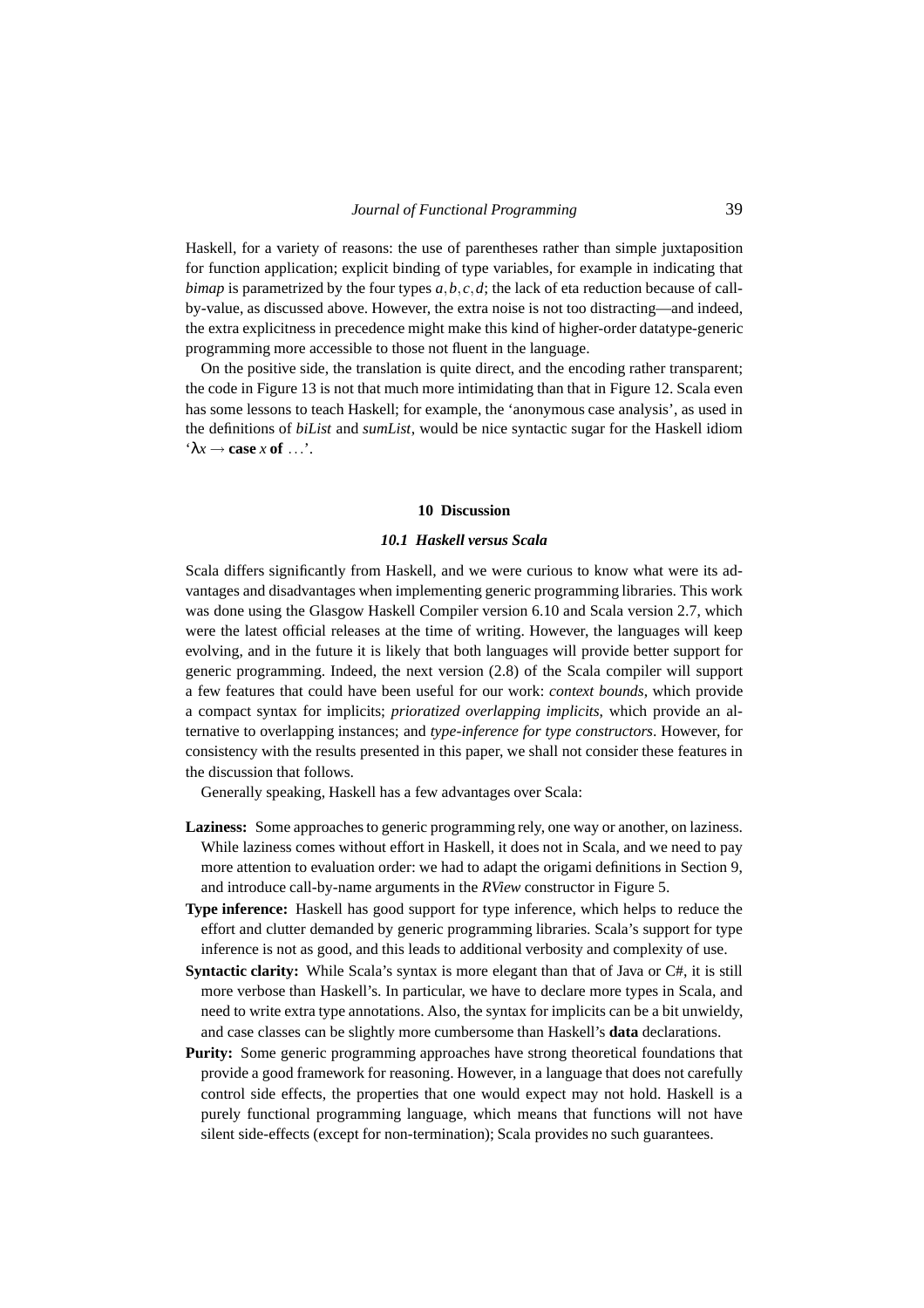**Higher-ranked types:** Some implementations of Haskell provide support for higher-ranked types, while in Scala they need to be encoded. Because higher-ranked types play a role in some aspects of DGP, the additional overhead required by the encoding can be a significant drawback.

On the other hand, Scala has its own advantages:

- **Open datatypes with case classes:** As noted in Section 5, case classes support the easy addition of new variants to a datatype. As a consequence, we can have an extensible datatype of type representations, which allows the definition of generic functions with ad-hoc cases.
- **Generalized type classes with implicit parameters:** In Haskell, type class 'dictionaries' are always implicitly passed to functions. However, it is sometimes convenient to explicitly construct and pass a dictionary (Kahl & Scheffczyk, 2001; Dijkstra & Swierstra, 2005). The ability to override implicit dictionaries is a desirable feature for generic programming (Löh, 2004, Chapter 8).
- **Inheritance:** Another advantage of Scala is that we can easily reuse generic functions via inheritance. In Haskell, although we can simulate this form of reuse in several ways, there is no natural way to do so.
- **Expressive type system:** The combination of subtyping, higher kinds, abstract types, implicit parameters, traits and mixins (among other features) provides Scala with an impressively powerful type system. Although we do not fully exploit the expressivity in this paper, Oliveira (2007, Chapter 5) shows how Scala's type system can shine when implementing modularly extensible generic functions.
- **Minor conveniences:** We found the support for anonymous case analysis (discussed in Section 9.3) quite neat and useful. Although we seldom need to provide type annotations in Haskell expressions, they can be quite tricky to get right when they are needed; in Scala this is easier. Finally, Scala's implicits can avoid the need for some of the type classes and instances that would be needed in Haskell (see the discussion in Section 7.7).

# *10.2 Support for DGP in Scala and Haskell*

The most noticeable difference between the Haskell and Scala approaches to DGP is that type classes and datatypes are essentially two separate mechanisms in Haskell; in contrast, in Scala, the same mechanism—Scala's object system—is used, albeit in different ways, to define standard OO hierarchies and algebraic datatype-like structures.

Figure 17 extends the table presented in Figure 2 to include the approaches presented in Sections 5 and 6, which can be considered to be the equivalents of the Haskell approaches in Scala. Specifically, case classes are used to implement the datatype approach in Scala, while standard OO classes (with implicits) are used to implement the type class approach. We discuss and summarize the results in the table for the Scala approaches next.

**Convenience.** Defining and using generic functions with case classes is quite natural, so this mechanism scores 'good' for both aspects of convenience. Compared to Haskell, in Scala there is an advantage of using datatypes of type representations because the value of the type representation can be implicit, whereas in Haskell (without resorting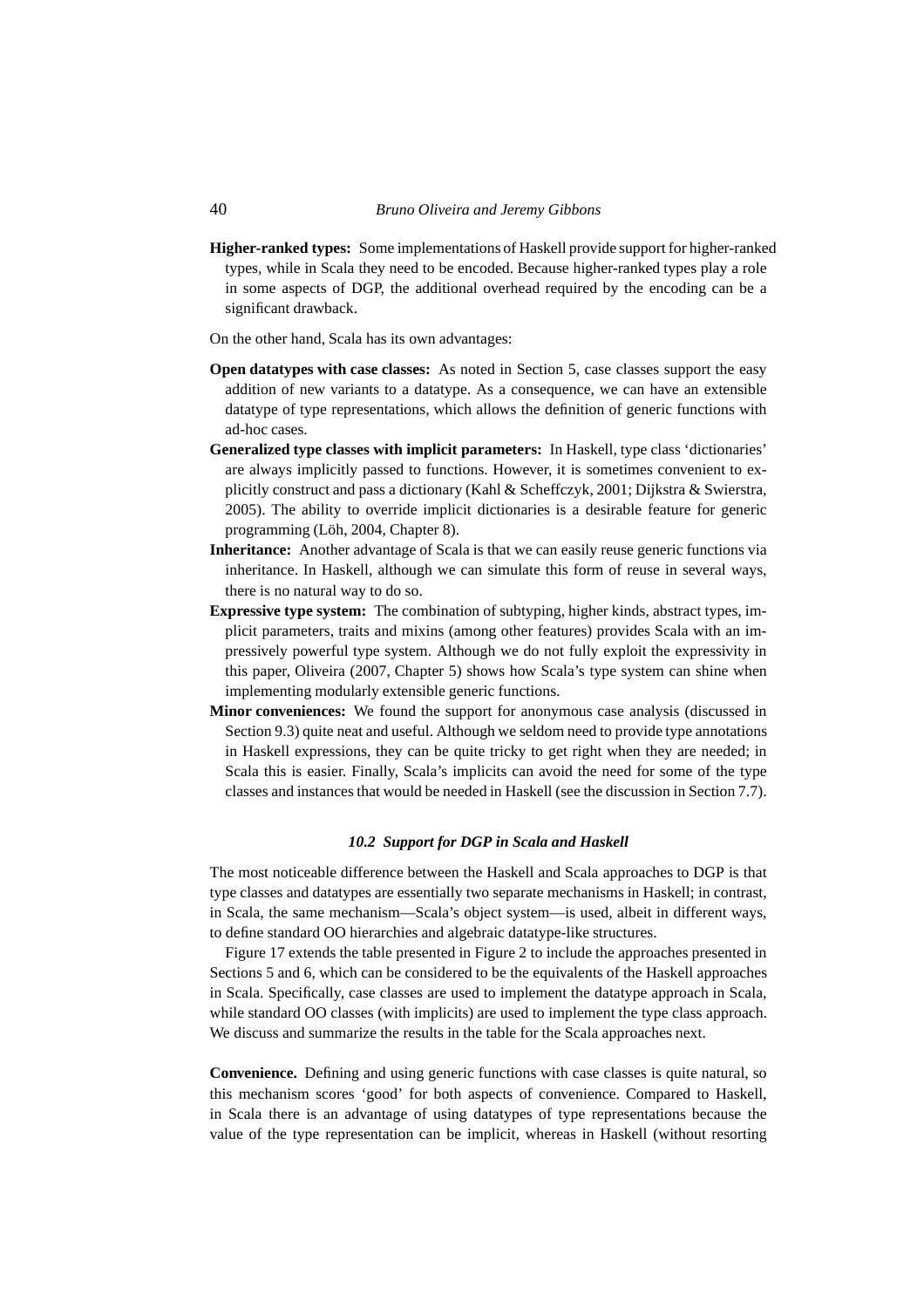|                                   | $\ldots$ Haskell |  | $\ldots$ Scala |                                                      |
|-----------------------------------|------------------|--|----------------|------------------------------------------------------|
|                                   |                  |  |                | Datatypes Type classes Case classes Standard classes |
| Convenience:                      |                  |  |                |                                                      |
| Defining generic functions        |                  |  |                |                                                      |
| Using generic functions           |                  |  |                |                                                      |
| Implicit explicit parametrization |                  |  |                |                                                      |
| Extensibility                     |                  |  |                |                                                      |
| First-class generic functions     |                  |  |                |                                                      |
| Reuse of generic functions        |                  |  |                |                                                      |
| <i>Exotic types</i>               |                  |  |                |                                                      |

Fig. 17. Evaluation of the Haskell mechanisms for DGP. Key:  $\bullet = 'good', \bullet = 'sufficient', \circ = 'poor'$ support. Notes: 1) generic functions need to be written using classes rather than function definitions; 2) reuse can be achieved in Scala via inheritance with virtual types.

to type classes) it has to be explicit. Using standard classes and implicits to implement the type class based approach confers no advantage over Haskell in terms of convenience. Approaches based on both Haskell's type classes and Scala's standard classes score only 'sufficient' for defining generic functions, since there is additional overhead compared to using a datatype of type representations.

**Implicit explicit parametrization.** The Scala approaches do well in this respect because of the implicits mechanism, which allows values to be passed implicitly or explicitly. In Haskell, the choice of mechanism determines the choice of parametrization: datatypes require explicitly passed values, whereas type classes require implicitly passed dictionaries. In other words, unlike in Haskell, implicit or explicit parametrization in Scala is independent of the particular mechanism chosen for implementing the DGP library.

**Extensibility.** This is another area in which Scala does well. As with the Haskell type class approach, using Scala classes to define generic functions provides extensibility by default. However, unlike Haskell, the datatype of type representations in Scala can also be extensible, since case classes are open. Furthermore, the case class mechanism provides a safer alternative to open datatypes and functions, preserving the advantages of static typing and avoiding pattern match failures by using sealed classes.

**First-class generic functions.** In this area the results are mixed. On the one hand, Scala does support first-class generic functions, and it is possible to abstract over the type of the generic function directly in a type-class based approach. On the other hand, Scala does not provide native support for higher-ranked types, which adds complexity and verbosity to generic functions. For this reason Scala only scores 'sufficient'.

**Reuse of generic functions.** Scala does well here in comparison to Haskell: inheritance supports reuse of generic functions quite naturally. In the case class approach, this support is quite direct, and can be used effectively to define new generic functions by inheriting from existing ones. A small inconvenience, though, is that we need to write function definitions using classes in order to be able to exploit inheritance. It is also possible to use inheritance to achieve reuse using the standard classes approach, but nested types and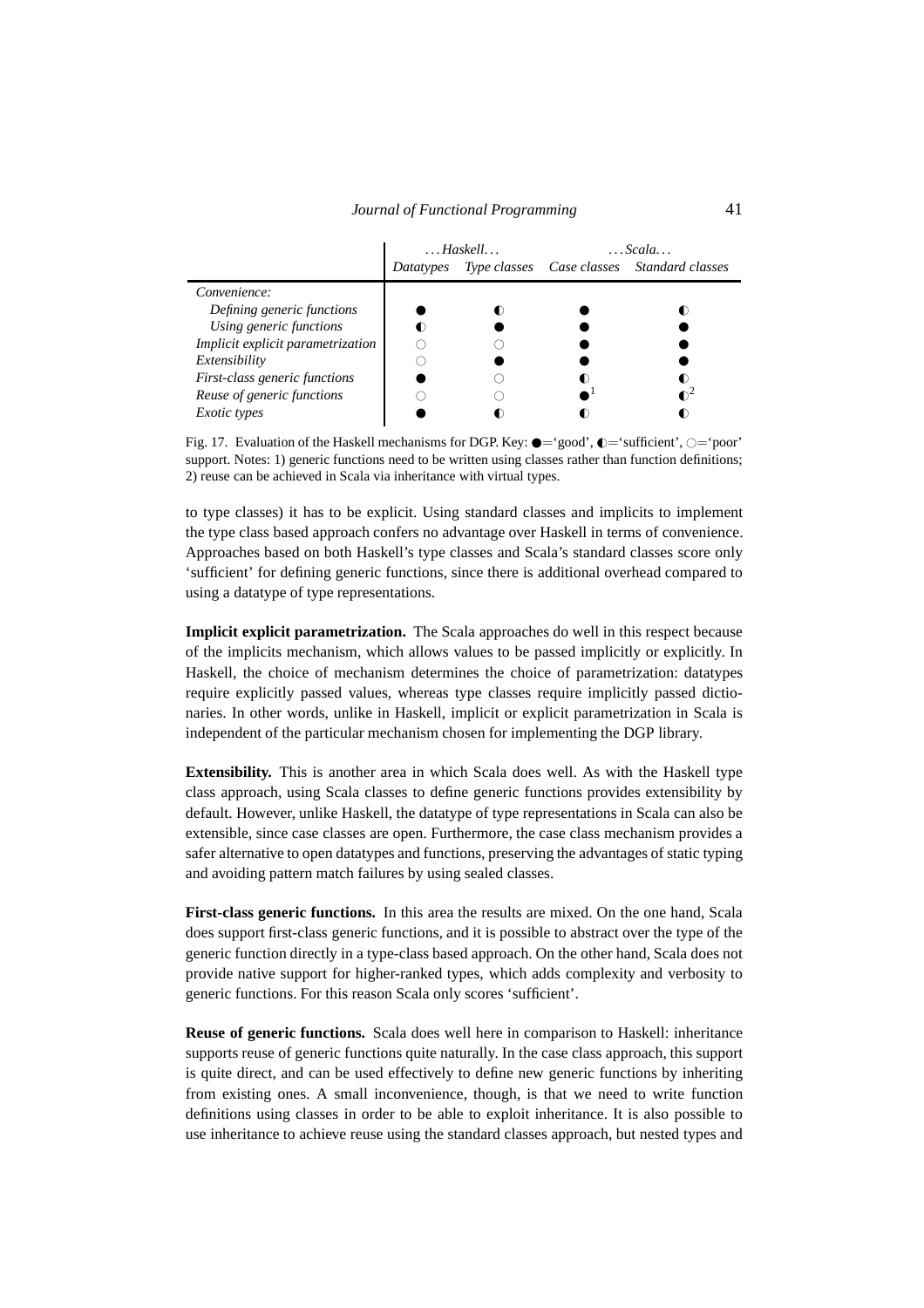virtual types are required. Such a solution is not presented here, but is shown by Oliveira (2007, Chapter 5). However, this latter solution is rather involved and heavyweight, which hinders usability. Ultimately, we think that support for inheritance is helpful for generic programming, and that Scala is worthy of full marks for the case class approach.

**Exotic types.** This is an area in which Haskell is, for the most part, better than Scala. The two main reasons are Haskell's better support for type inference and for higher-ranked types. Because of that support, exotic types can be used cleanly with the datatype of type representations approach. In contrast, Scala's solution is hindered by the additional verbosity required due to the lack of native support for higher-ranked types and the less complete type inference. The standard classes approach in Scala has the merit of directly supporting the solution proposed by Hinze and Peyton Jones (2000), but like the other Scala solution the cost in terms of usability is quite high. Therefore, in this area, Scala only scores 'sufficient'.

# *10.3 Idiomatic Scala*

Throughout this paper, we have been using a functional programming style heavily influenced by Haskell and somewhat different from conventional Scala. What are the key techniques in this programming style?

**Making the most of type inference.** Scala does not support type inference in the same way that Haskell does. As explained in Section 3.5, in a definition like

**def** *power*  $(x : Int) : Int = twice ((y : Int) \Rightarrow y * y, x)$ 

the return type of *power* and type of the lambda-bound *y* can be inferred, but the type of the parameter  $x$  cannot. Although in this particular case the type annotations are not too daunting, for some definitions taking several arguments while possibly being implemented or redefined in subclasses, this can become a burden. A simple trick can help the compiler (at least to try) to infer argument types: use lambda expressions rather than passing parameters. That is, transform a parametrized method:

**def**  $f(x_1 : t_1, \ldots, x_n : t_n) : t_{n+1} = e$ 

into a parameterless method with a higher-order value:

**def**  $f_T: t_1 \Rightarrow \ldots \Rightarrow t_n \Rightarrow t_{n+1} = x_1 \Rightarrow \ldots \Rightarrow x_n \Rightarrow e$ 

Then the type  $t_1 \Rightarrow \ldots \Rightarrow t_n \Rightarrow t_{n+1}$  can possibly be inferred, allowing a definition without type annotations:

**def**  $f_T = x_1 \Rightarrow \ldots \Rightarrow x_n \Rightarrow e$ 

The main difference between  $f$  and  $f_T$  is that the former can be (name) overloaded, while the latter cannot. As discussed in Section 3.5, name-overloaded definitions pose a challenge to type-inference. This transformation is used a few times to make the most of type inference, avoiding cluttering definitions with redundant type annotations; see for example the methods of *Generic* in Figure 8, and *bimap* in Figure 13.

**Type class programming.** As we have seen, type classes can be encoded with implicit parameters. However, object-oriented classes are more general than type classes, because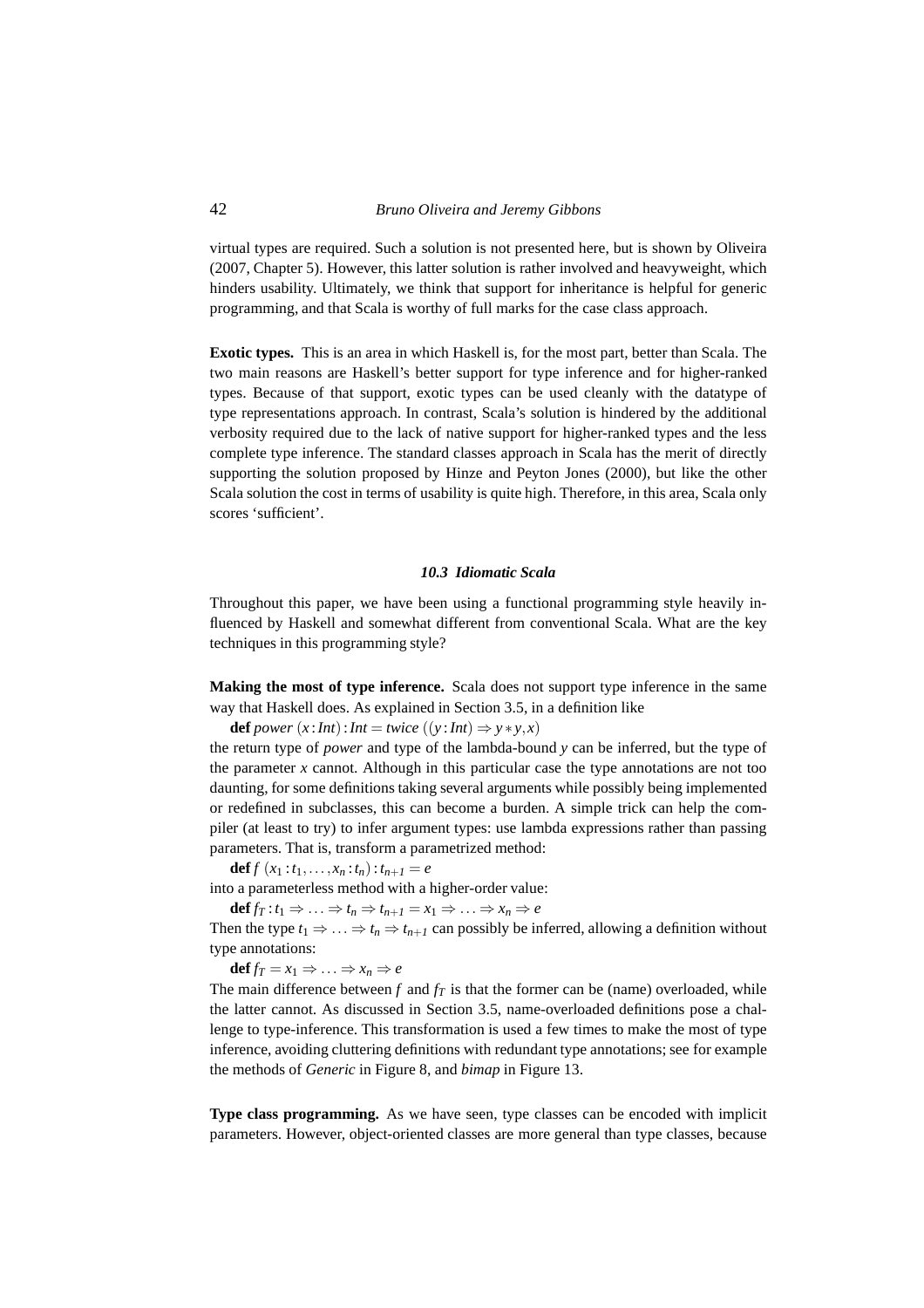they can contain data. It is possible to mix ideas from traditional OO programming with ideas inspired by type classes. For example, Moors *et al.* (2008) define the trait

**trait** *Ord* [*T* ] { **def** 6 (*other*: *T*):*Boolean* }

in order to encode the Haskell type class *Ord*

**class** *Ord t* **where**

 $(\leqslant): t \rightarrow t \rightarrow \text{Bool}$ 

There is a significant difference between the two approaches: an instance of the trait *Ord*[*T* ] will contain data, since the **self** variable plays the role of the first argument; whereas an instance of the type class *Ord* is essentially a dictionary containing a binary operation, with no value of type *t*. In this paper, we use the classic Haskell type class approach instead of the OO approach. As we saw in Section 9, sometimes merging the 'type class' with the data can lead to extensibility problems that can be avoided by keeping the two concepts separate.

**Encoding higher-ranked types.** Some more advanced Haskell libraries exploit higherranked types (Odersky & Läufer, 1996). Scala does not support higher-ranked types directly, but these can be easily encoded using a class with a single method that has some local type arguments. However, this encoding requires a new (named) class, which can significantly obscure the intent of the code. In this paper, we make use of Scala's structural types to avoid most of the clutter of the encoding. The idea is simple: the Haskell definition

*func* ::  $\forall a. (\forall b.b \rightarrow b) \rightarrow a \rightarrow a$ is encoded in Scala as:

**def**  $func[a]$  :  $\{def apply[b] : b \Rightarrow b\} \Rightarrow a \Rightarrow a$ 

The type  $\{def apply [b] : b \Rightarrow b\}$  stands for *some* class with a method *apply*  $[b] : b \Rightarrow$ *b*. Structural types allow a definition that is nearly as short as the Haskell one. As a final remark, we note that this encoding makes it very easy to use parameter bounds. For example, to enforce  $b \le a$  it suffices to write

**def**  $func[a]$  :  $\{def apply[b < : a] : b \Rightarrow b\} \Rightarrow a \Rightarrow a$ 

If we had used a separate named class, we would have had to parametrize that class with the extra type bound arguments (Washburn, 2008).

To our knowledge, this is the first time such an encoding for higher-ranked types has been observed in the literature. We believe that providing primitive support for higherranked types in Scala using this encoding as a basis should be fairly simple.

**Functional inheritance.** In Scala, all functions are objects and, as such, are amenable to inheritance when it comes to reuse. Unfortunately, while Scala does support the conventional notation of function definition, this notation does not support inheritance. A definition like:

**def**  $func(x:Int):Int = e$ 

(where  $e$  is an expression that may depend on  $x$ ) needs to be rewritten as:

**case class** *Func* **extends** ( $Int \Rightarrow Int$ ) {

**def** *apply*  $(x: Int) = e$ }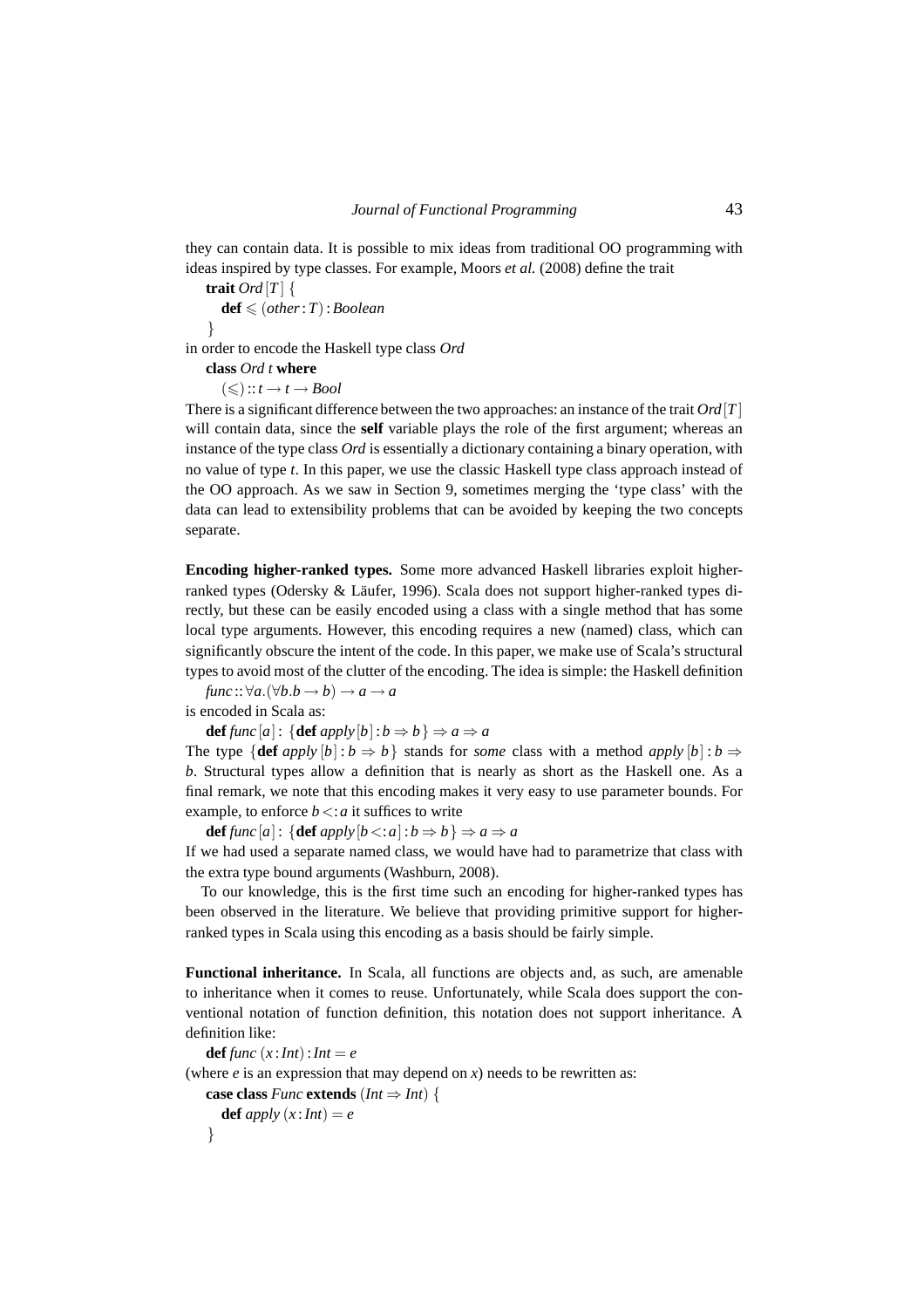Provided that functions are written in this style, then inheritance allows the reuse of function definitions, as demonstrated in Section 5.3.

# *10.4 Porting generic programming libraries to Scala*

There has been a flurry of recent proposals for generic programming libraries in Haskell (Cheney & Hinze, 2002; Hinze, 2006; L¨ammel & Peyton Jones, 2005; Oliveira *et al.*, 2006; Hinze *et al.*, 2006; Weirich, 2006; Hinze & Löh, 2007; Mitchell & Runciman, 2007; Brown & Sampson, 2009), all having interesting aspects but none emerging as clearly the best option. An international committee has been set up to develop a standard generic programming library in Haskell. Their first effort (Rodriguez *et al.*, 2008) is a detailed comparison of most of the current library proposals, identifying the implementation mechanisms and the compiler extensions needed.

The majority of the features required by those libraries translate well into Scala; the approaches investigated in this paper are quite representative of the mechanisms required by most generic programming libraries. There are, however, some questions about some of the Haskell features. For example, certain approaches use type class extensions such as *undecidable instances*, *overlapping instances*, and *abstraction over type classes*, which rely on sophisticated instance selection algorithms implemented in the latest Haskell compilers; one example is the approach discussed in Section 8. As we have seen, it is possible to implement such an approach in Scala, but the lack of support for type inference for higher kinds and something like *overlapping instances* means that additional explicitness and effort is required in Scala. Therefore, approaches that make intensive use of advanced type class features can be ported, but they may lose some usability in Scala.

Something that Scala does not have is a meta-programming facility. Some of the generic programming libraries use *Template Haskell* (Sheard & Peyton Jones, 2002) to automatically generate the code necessary for type representations. In Scala, those would need to be generated manually, or a code generation tool would need to be developed. The *Scrap your Boilerplate* approach (Lämmel & Peyton Jones, 2003) relies on the ability to automatically derive instances of *Data* and *Typeable*; in Scala there is no **deriving** mechanism, so this would entail defining instances manually.

# **11 Conclusions**

The goal of this paper was not to promote a particular approach to generic programming. Instead, we were more interested in investigating how the language mechanisms of Haskell used in various generic programming techniques could be adapted to Scala. We hope that this work can serve as a foundation for future development of generic programming libraries in Scala: all of the approaches discussed in this paper could serve as good starting points for more complete libraries. Moreover, other approaches can still benefit from the discussions we present.

As we have argued, Scala has some features that are very useful in a datatype-generic programming language. We expect that other programming languages (in particular, Haskell) can learn some lessons from Scala by borrowing these features. Conversely, Haskell has some features useful for DGP that are not available in Scala, but which would be nice to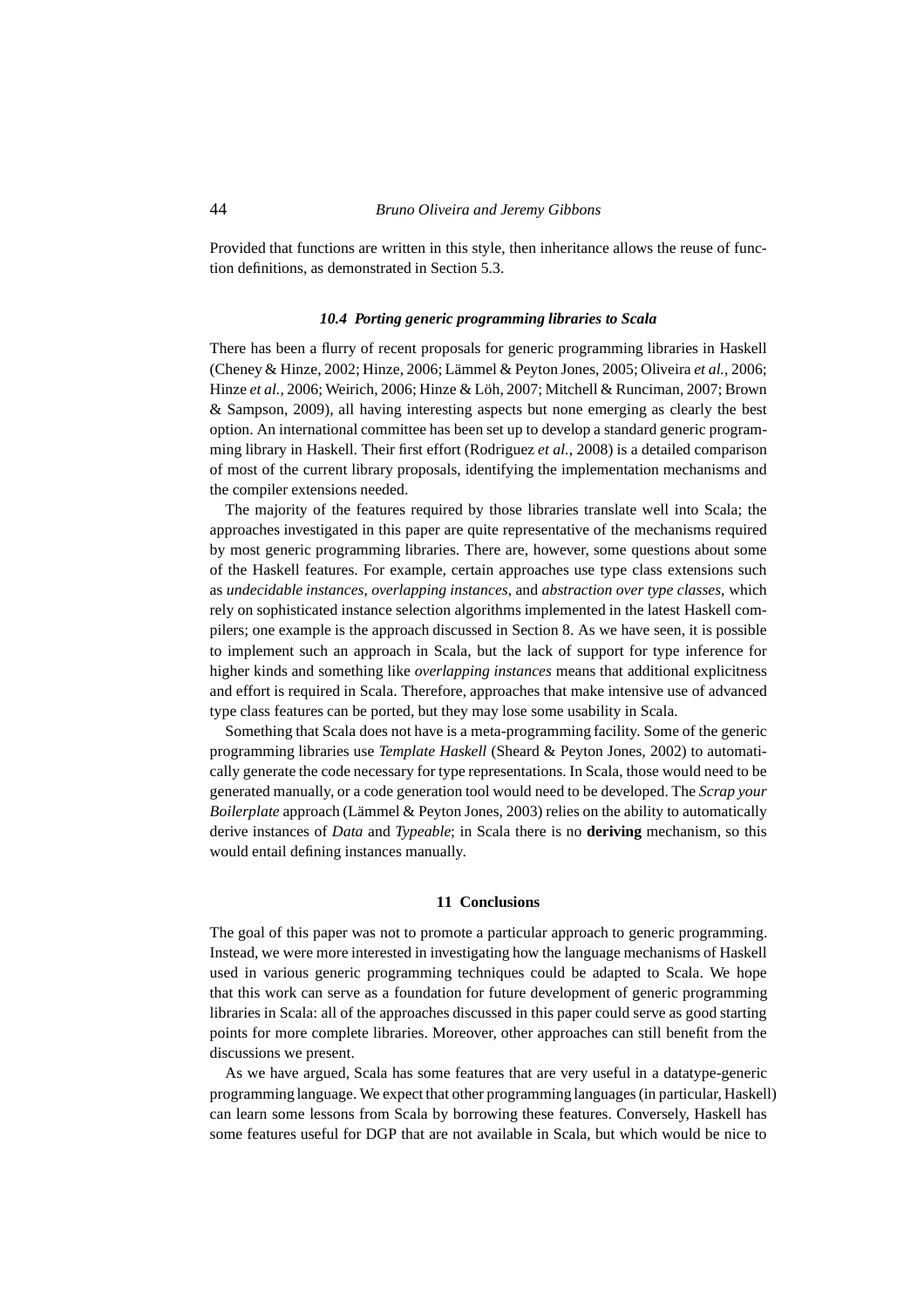have. Ultimately, we believe that we have pinpointed limitations of some general-purpose language mechanisms for implementing DGP libraries; hopefully, this will motivate the development of improved mechanisms or programming languages. Oliveira and Sulzmann (2008) have already done some preliminary work in that direction by proposing a generalized class system for a Haskell-like language that is partly inspired by Scala, and which allows both implicit and explicit passing of dictionaries.

# *Acknowledgements*

Some of the material from this paper is partly based on the first author's DPhil thesis (Oliveira, 2007, Chapters 2 and 4); particular thanks are due to the DPhil examiners Ralf Hinze and Martin Odersky for their insightful advice and constructive comments. Adriaan Moors made many useful suggestions; and the members of the Scala mailing list were very helpful in answering some questions related to this paper—their input, and guidance from the anonymous reviewers of the *Workshop on Generic Programming* in 2008 and of this journal, helped to improve the presentation. The work reported in this paper has been supported by the UK Engineering and Physical Sciences Research Council grant *Generic and Indexed Programming* (EP/E02128X) and the Engineering Research Center of Excellence Program of Korea Ministry of Education, Science and Technology (MEST) / Korea Science and Engineering Foundation (KOSEF) grant number R11-2008-007-01002- 0. Some of the work was conducted while the first author was at Oxford University Computing Laboratory.

#### **References**

- Agrawal, Rakesh, Demichiel, Linda G., & Lindsay, Bruce G. (1991). Static type checking of multimethods. *Pages 113–128 of: Object oriented programming systems languages and applications*.
- Brown, Neil C. C., & Sampson, Adam T. (2009). Alloy: Fast generic transformations for Haskell. *Pages 105–116 of: Haskell symposium*.
- Bruce, Kim, Cardelli, Luca, Castagna, Giuseppe, The Hopkins Object Group, Leavens, Gary T., & Pierce, Benjamin. (1995). On binary methods. *Theory and practice of object systems*, **1**(3), 221– 242.
- Buchlovsky, Peter, & Thielecke, Hayo. (2006). A type-theoretic reconstruction of the Visitor pattern. *Electronic notes in theoretical computer science*, **155**, 309–329. Mathematical Foundations of Programming Semantics.
- Cheney, James, & Hinze, Ralf. (2002). A lightweight implementation of generics and dynamics. *Pages 90–104 of: Haskell workshop*.
- Cockett, Robin, & Fukushima, Tom. 1992 (May). *About Charity*. Department of Computer Science, University of Calgary.
- Cook, William R. (1989). *A denotational semantics of inheritance*. Ph.D. thesis, Brown University.
- Dijkstra, Atze, & Swierstra, S. Doaitse. (2005). *Making implicit parameters explicit*. Tech. rept. UU-CS-2005-032. Department of Information and Computing Sciences, Utrecht University.
- Gamma, E., Helm, R., Johnson, R., & Vlissides, J. (1995). *Design patterns: Elements of reusable object-oriented software*. Addison-Wesley.
- Gibbons, Jeremy. (2003). Origami programming. *In:* (Gibbons & de Moor, 2003).
- Gibbons, Jeremy. (2006). Design patterns as higher-order datatype-generic programs. *Pages 1–12 of: Workshop on generic programming*.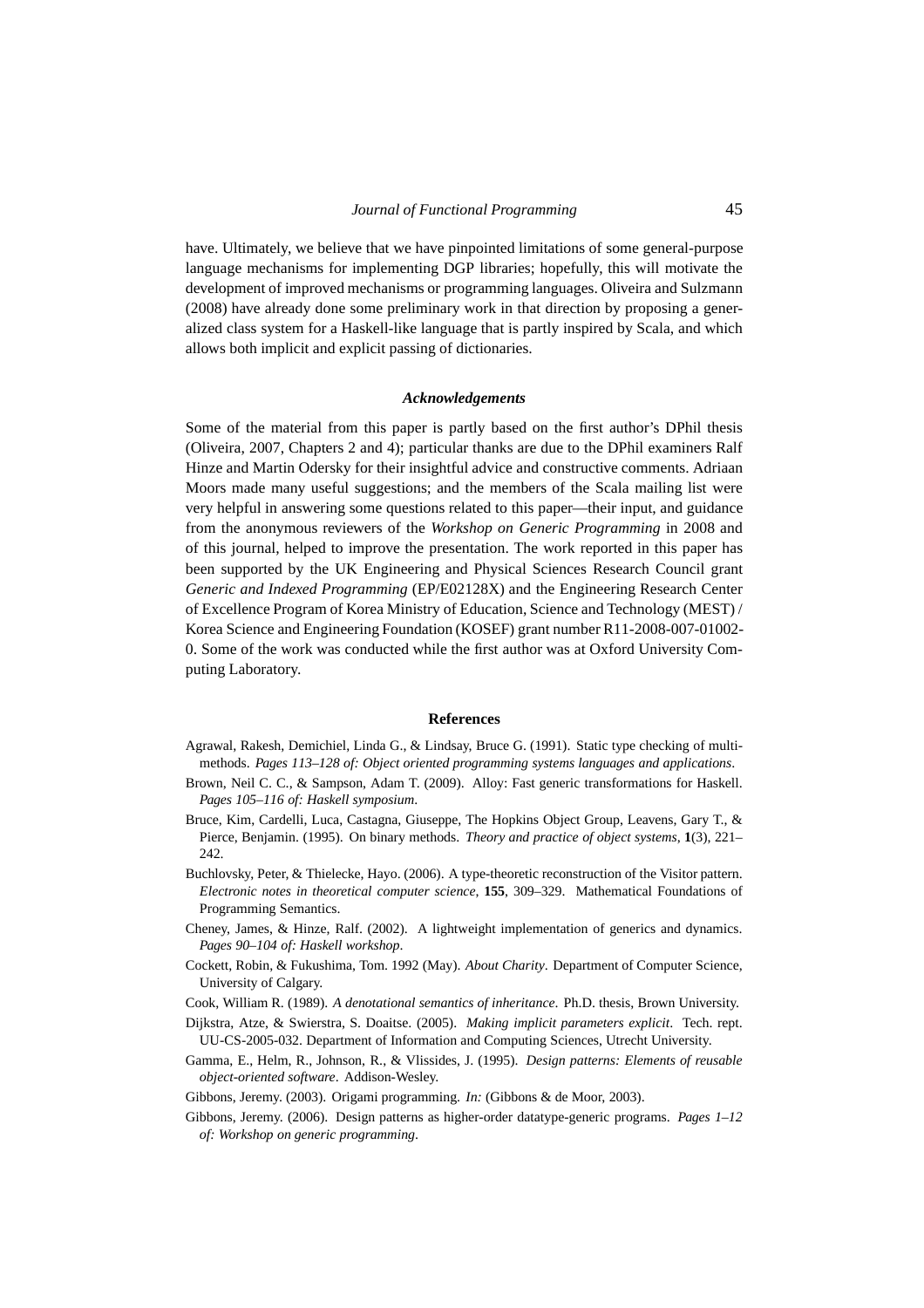- Gibbons, Jeremy, & de Moor, Oege (eds). (2003). *The fun of programming*. Cornerstones in Computing. Palgrave Macmillan.
- Gibbons, Jeremy, & Oliveira, Bruno C. d. S. (2009). The essence of the Iterator pattern. *Journal of functional programming*, **19**, 377–402.
- Gibbons, Jeremy, & Paterson, Ross. (2009). Parametric datatype-genericity. *Pages 85–93 of:*Jansson, Patrik, & Schupp, Sibylle (eds), *Workshop on generic programming*.
- Hall, Cordelia V., Hammond, Kevin, Peyton Jones, Simon L., & Wadler, Philip L. (1996). Type classes in Haskell. *ACM transactions on programming languages and systems*, **18**(2), 109–138.
- Harper, Robert, & Lillibridge, Mark. 1994 (Jan.). A type-theoretic approach to higher-order modules with sharing. *Pages 123–137 of: Principles of programming languages*.
- Hinze, R., & Peyton Jones, S. (2000). Derivable type classes. *Electronic notes in theoretical computer science*, **41**(1), 5–35. Haskell Workshop.
- Hinze, Ralf. (2000). Polytypic values possess polykinded types. *Pages 2–27 of:* Backhouse, Roland, & Oliveira, J. N. (eds), *LNCS 1837: Proceedings of the fifth international conference on mathematics of program construction*. Springer-Verlag.
- Hinze, Ralf. (2003). Fun with phantom types. *In:* (Gibbons & de Moor, 2003).
- Hinze, Ralf. (2006). Generics for the masses. *Journal of functional programming*, **16**(4-5), 451–483.
- Hinze, Ralf, & Jeuring, Johan. (2002). Generic Haskell: Practice and theory. *LNCS 2793: Summer school on generic programming*.
- Hinze, Ralf, & L¨oh, Andres. (2007). Generic programming, now! *LNCS 4719: Datatype-generic programming*.
- Hinze, Ralf, & Löh, Andres. (2009). Generic programming in 3D. *Science of computer programming*, **74**(8), 590–628.
- Hinze, Ralf, Löh, Andres, & Oliveira, Bruno C. d. S. (2006). 'Scrap your Boilerplate' reloaded. *Pages 13–29 of: LNCS 3945: Functional and logic programming*.
- Hughes, John. (1999). Restricted data types in Haskell. Meijer, Erik (ed), *Haskell workshop*. Technical Report UU-CS-1999-28, Utrecht University.
- Jansson, Patrik. 2000 (May). *Functional polytypic programming*. Ph.D. thesis, Computing Science, Chalmers University of Technology and Göteborg University, Sweden.
- Kahl, Wolfram, & Scheffczyk, Jan. (2001). Named instances for Haskell type classes. *Pages 77–99 of: Haskell workshop*.
- Lämmel, Ralf, & Peyton Jones, Simon. (2003). Scrap your boilerplate: A practical design pattern for generic programming. *Pages 26–37 of: Types in language design and implementation*.
- Lämmel, Ralf, & Peyton Jones, Simon. (2005). Scrap your boilerplate with class: Extensible generic functions. *Pages 204–215 of: International conference on functional programming*.
- Lämmel, Ralf, Visser, Joost, & Kort, Jan. 2000 (July). Dealing with large bananas. Pages 46–59 of: Jeuring, Johan (ed), *Workshop on generic programming*.
- Leroy, Xavier. (1994). Manifest types, modules, and separate compilation. *Pages 109–122 of: Principles of programming languages*.
- Lieberherr, Karl. (1996). *Adaptive object-oriented software: The Demeter Method with propagation patterns*. PWS Publishing.
- Löh, Andres. (2004). *Exploring Generic Haskell*. Ph.D. thesis, Utrecht University.
- Löh, Andres, & Hinze, Ralf. (2006). Open data types and open functions. *Pages 133–144 of: Principles and practice of declarative programming*.
- McBride, Conor, & Paterson, Ross. (2008). Applicative programming with effects. *Journal of functional programming*, **18**(1).
- Meertens, Lambert. (1992). Paramorphisms. *Formal aspects of computing*, **4**(5), 413–425.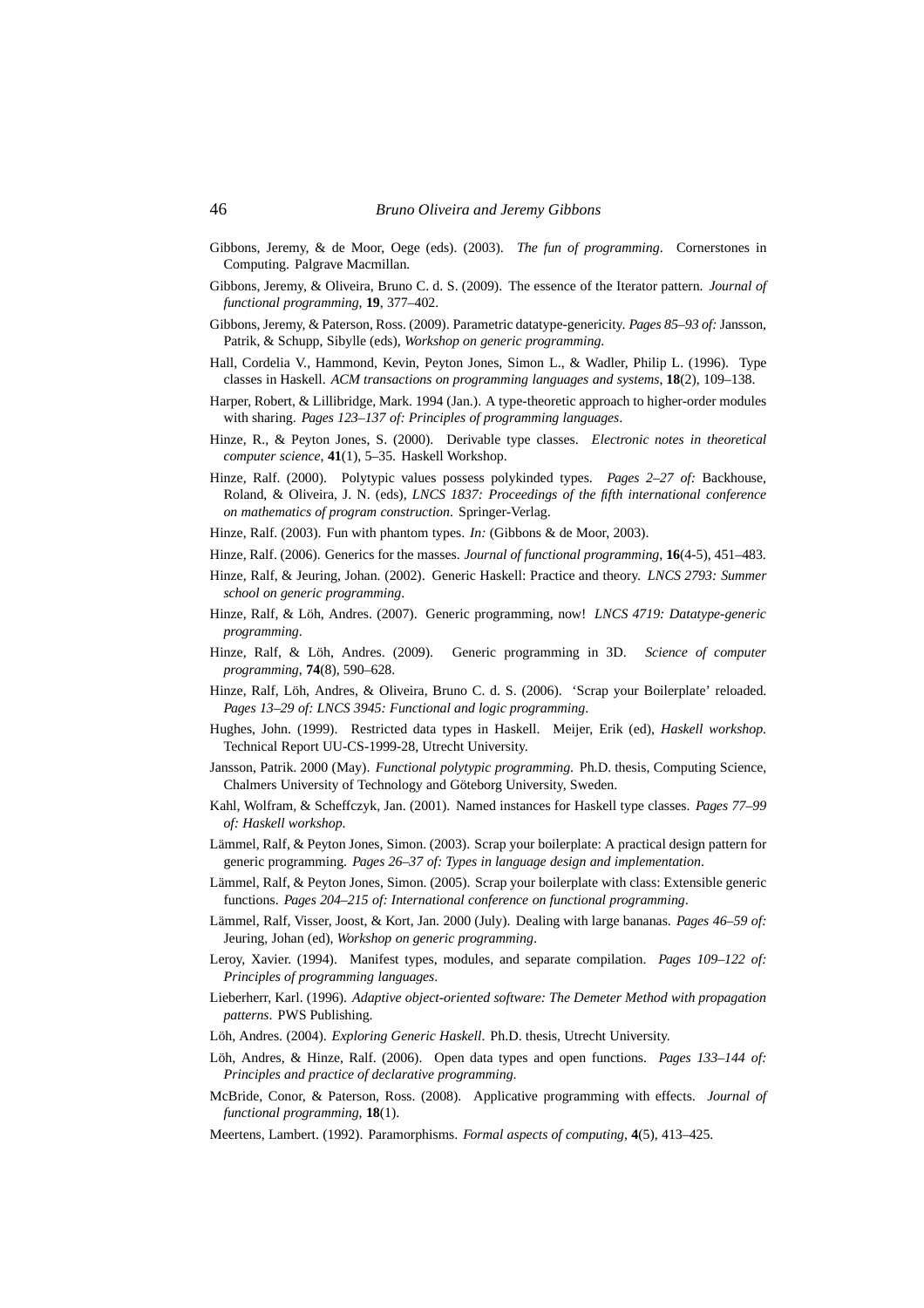- Meijer, Erik, & Jeuring, Johan. (1995). Merging monads and folds for functional programming. *LNCS 925: Advanced functional programming*. Springer-Verlag.
- Meijer, Erik, Fokkinga, Maarten, & Paterson, Ross. (1991). Functional programming with bananas, lenses, envelopes and barbed wire. *Pages 124–144 of:* Hughes, John (ed), *LNCS 523: Functional programming languages and computer architecture*.
- Mitchell, Neil, & Runciman, Colin. (2007). Uniform boilerplate and list processing. *Pages 49–60 of: Haskell workshop*.
- Moors, Adriaan. 2007 (June). *Code-follows-type programming in Scala*. http://www.cs. kuleuven.be/˜adriaan/?q=cft\_intro.
- Moors, Adriaan, Piessens, Frank, & Joosen, Wouter. (2006). An object-oriented approach to datatype-generic programming. *Pages 96–106 of: Workshop on generic programming*.
- Moors, Adriaan, Piessens, Frank, & Odersky, Martin. (2008). Generics of a higher kind. *Objectoriented programming, systems, languages, and applications*.
- Odersky, Martin. (2006a). *An Overview of the Scala programming language (second edition)*. Tech. rept. IC/2006/001. EPFL Lausanne, Switzerland.
- Odersky, Martin. 2006b (July). *Poor man's type classes*. http://lamp.epfl.ch/˜odersky/ talks/wg2.8-boston06.pdf.
- Odersky, Martin. 2007a (May). *Scala by example*. http://scala.epfl.ch/docu/files/ ScalaIntro.pdf.
- Odersky, Martin. 2007b (May). *The Scala language specification, version 2.4*. http://scala. epfl.ch/docu/files/ScalaReference.pdf.
- Odersky, Martin, & Läufer, Konstantin. (1996). Putting type annotations to work. Pages 54–67 of: *Principles of programming languages*.
- Odersky, Martin, & Zenger, Matthias. (2005). Scalable component abstractions. *Pages 41–57 of: Object oriented programming, systems, languages, and applications*.
- Odersky, Martin, Zenger, Christoph, & Zenger, Matthias. (2001). Colored local type inference. *Pages 41–53 of: Principles of programming languages*.
- Odersky, Martin, Spoon, Lex, & Venners, Bill. (2008). *Programming in Scala: A comprehensive step-by-step guide*. 1st edn. Artima Inc.
- Oliveira, Bruno, & Gibbons, Jeremy. (2005). TypeCase: A design pattern for type-indexed functions. *Pages 98–109 of: Haskell workshop*. New York, NY, USA: ACM Press.
- Oliveira, Bruno C. d. S. (2007). *Genericity, extensibility and type-safety in the* VISITOR *pattern*. D.Phil. thesis, University of Oxford.
- Oliveira, Bruno C. d. S. 2009a (July). Modular visitor components: A practical solution to the expression families problem. *Pages 269–293 of:* Drossopoulou, Sophia (ed), *23rd European conference on object oriented programming (ECOOP)*.
- Oliveira, Bruno C. d. S. 2009b (Sept.). *Scala for Generic Programmers: Source code*. http: //www.comlab.ox.ac.uk/projects/gip/Scala.tgz.
- Oliveira, Bruno C. d. S., & Sulzmann, Martin. 2008 (Apr.). *Objects to unify type classes and GADTs*. http://www.comlab.ox.ac.uk/people/Bruno.Oliveira/objects.pdf.
- Oliveira, Bruno C. d. S., Hinze, Ralf, & L¨oh, Andres. 2006 (Apr.). Extensible and modular generics for the masses. *Pages 109–138 of: Trends in functional programming*.
- Oliveira, Bruno C. d. S., Moors, Adriaan, & Odersky, Martin. 2010 (October). Type classes as objects and implicits. Rinard, Martin (ed), *Systems, programming, languages and applications: Software for humanity (SPLASH)*. To appear.
- Peyton Jones, Simon, Vytiniotis, Dimitrios, Weirich, Stephanie, & Washburn, Geoffrey. (2006). Simple unification-based type inference for GADTs. *Pages 50–61 of: International conference on functional programming*.